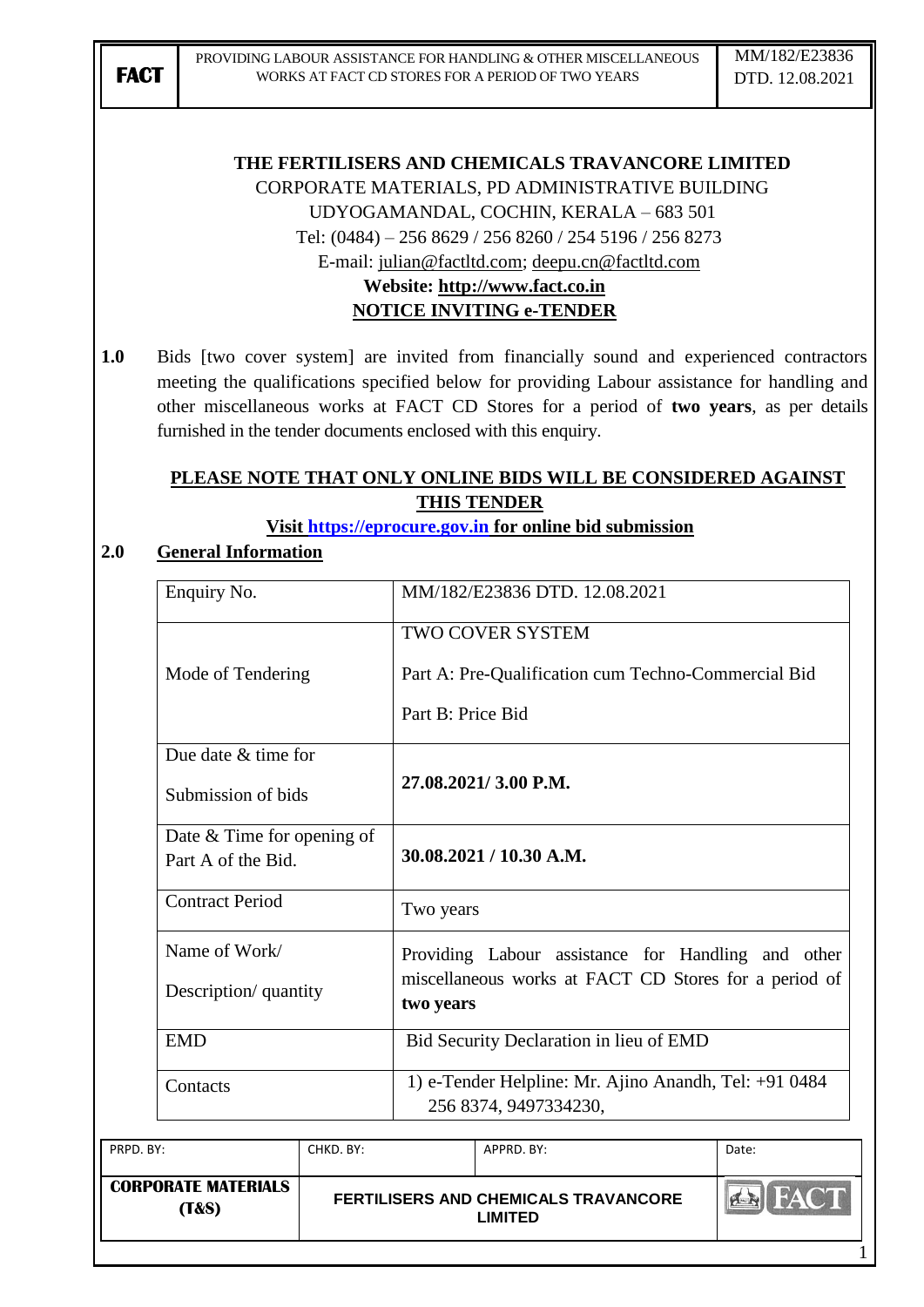|                                              | email:ajinoanandh@gmail.com              |
|----------------------------------------------|------------------------------------------|
|                                              | 2) Mr. Deepu C N, Tel: +91 484 256 8273, |
|                                              | e-mail: deepu.cn@factltd.com             |
|                                              | 3) Mr. Julian. R, Tel: +91 484 256 8629, |
|                                              | e-mail: julian@factltd.com               |
| $2^{\Omega}$<br>TENDED DOCUMENTS / . TENDED) |                                          |

### **3.0 TENDER DOCUMENTS (e-TENDER)**

Visit our website [www.fact.co.in](http://www.fact.co.in/) or Central Public Procurement Portal [https://eprocure.gov.in](https://eprocure.gov.in/) for tender documents. Bid submission shall be in electronic form through [https://eprocure.gov.in](https://eprocure.gov.in/) only. See Annexure I 'Instructions to Bidders (e-Tender)'.

## **4.0 PRE QUALIFICATION CRITERIA:**

Please refer Annexure-II

## **5.0 SCOPE OF WORK:**

Please refer Special Terms and Conditions (Annexure-IV)

### 6.0 **EVALUATION OF BIDS:**

- 1. Evaluation of bids and determination of L1 bidder shall be based on the pre-qualification criteria and other requirements stipulated in the enquiry and the lowest rate quoted, against the item for the corresponding quantity indicated in the price bid, among the acceptable bids.
- 2. A single rate is invited for Providing Labour assistance for Handling and other miscellaneous work at FACT CD Stores for a period of **two years** .
- 3. Bidders shall quote rate for per Manday(MDY) as per the Price Bid Format (Annexure-VII) for the item. Bids not complying with the above will not be considered.
- 4. In case more than one bidder becomes L1, based on the evaluation method as above contract will be finalized based on revised lower rates which will be obtained from the L1 bidders. In this connection, pl. also refer clause 8.0 of Instructions to bidders.

## 7.0 **SPLITTING OF WORK:**

Not Applicable

## 8.0 **GENERAL**

8.1 When bids are received from any proprietorship / firm / company having the same proprietor or one or more partners/directors in the business organization of any other party (hereinafter called Common Firms), such bids shall be considered having been received from only one

|                                                | CHKD, BY: | APPRD. BY:                                                    | Date: |
|------------------------------------------------|-----------|---------------------------------------------------------------|-------|
| <b>CORPORATE MATERIALS</b><br><b>(T&amp;S)</b> |           | <b>FERTILISERS AND CHEMICALS TRAVANCORE</b><br><b>LIMITED</b> |       |

2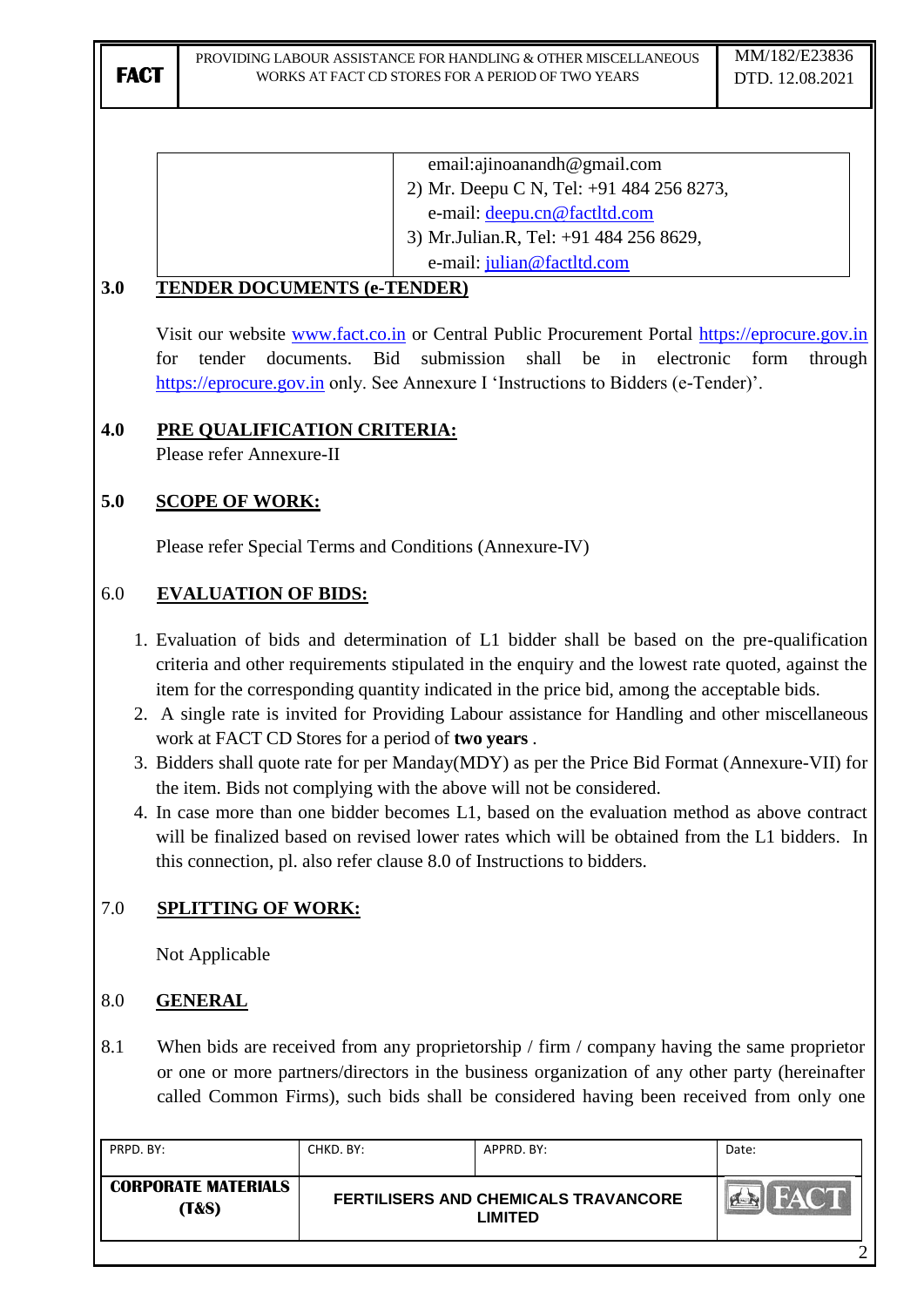applicant in different names and the lowest acceptable quotation of such Common Firm shall only be considered for evaluation.

- 8.2 Bids from bidders against whom any criminal case, enquiry or investigation/report by authorities like Vigilance, CBI etc., are pending in relation with FACT or bidders who are defaulting contractors of FACT shall be disqualified and rejected.
- 8.3 FACT reserves the right to reject any or all bids without assigning any reasons whatsoever, and / or based on the past unsatisfactory performance by bidders at FACT / other PSEs / Govt. Departments. The opinion of FACT regarding the same shall be final and binding on the bidders.

Yours faithfully,

### For THE FERTILISERS AND CHEMICALS TRAVANCORE LTD

### Asst. GENERAL MANAGER (MATERIALS)-T&S

### **List of Enclosures of this NIT is as follows:**

|                | <b>CORPORATE MATERIALS</b><br>(T&S) |                                                              | <b>FERTILISERS AND CHEMICALS TRAVANCORE</b><br><b>LIMITED</b> |                |
|----------------|-------------------------------------|--------------------------------------------------------------|---------------------------------------------------------------|----------------|
| PRPD. BY:      |                                     | CHKD. BY:<br>APPRD. BY:                                      |                                                               | Date:          |
|                |                                     |                                                              |                                                               |                |
| 10             | Annexure X                          | Proforma of Agreement                                        |                                                               | $\overline{2}$ |
| 9              | Annexure IX                         | Proforma of Bank Guarantee for Security<br>Deposit           |                                                               | 3              |
| 8              | <b>Annexure VIII</b>                | Format for Bid Security Declaration in lieu of<br><b>EMD</b> |                                                               | $\mathbf{1}$   |
| $\tau$         | Annexure VII                        | Price bid format (BoQ)                                       |                                                               | 1              |
| 6              | Annexure VI                         | Unpriced copy of Price bid format                            |                                                               | 1              |
| 5              | Annexure V                          |                                                              | <b>Standard Terms &amp; Conditions of Contract</b>            | 5              |
| $\overline{4}$ | Annexure IV                         |                                                              | Special Terms & Conditions                                    | $\overline{7}$ |
| 3              | Annexure III                        |                                                              | Vendor data updation (declaration) form                       | 5              |
| $\overline{2}$ | Annexure II                         |                                                              | Pre-Qualification criteria                                    | 1              |
| 1              | Annexure I                          | Instructions to Bidders (Open e-Tender)                      |                                                               | 8              |
| Sl.<br>No.     | Document                            | <b>TITLE</b>                                                 |                                                               | No. of Pages   |

3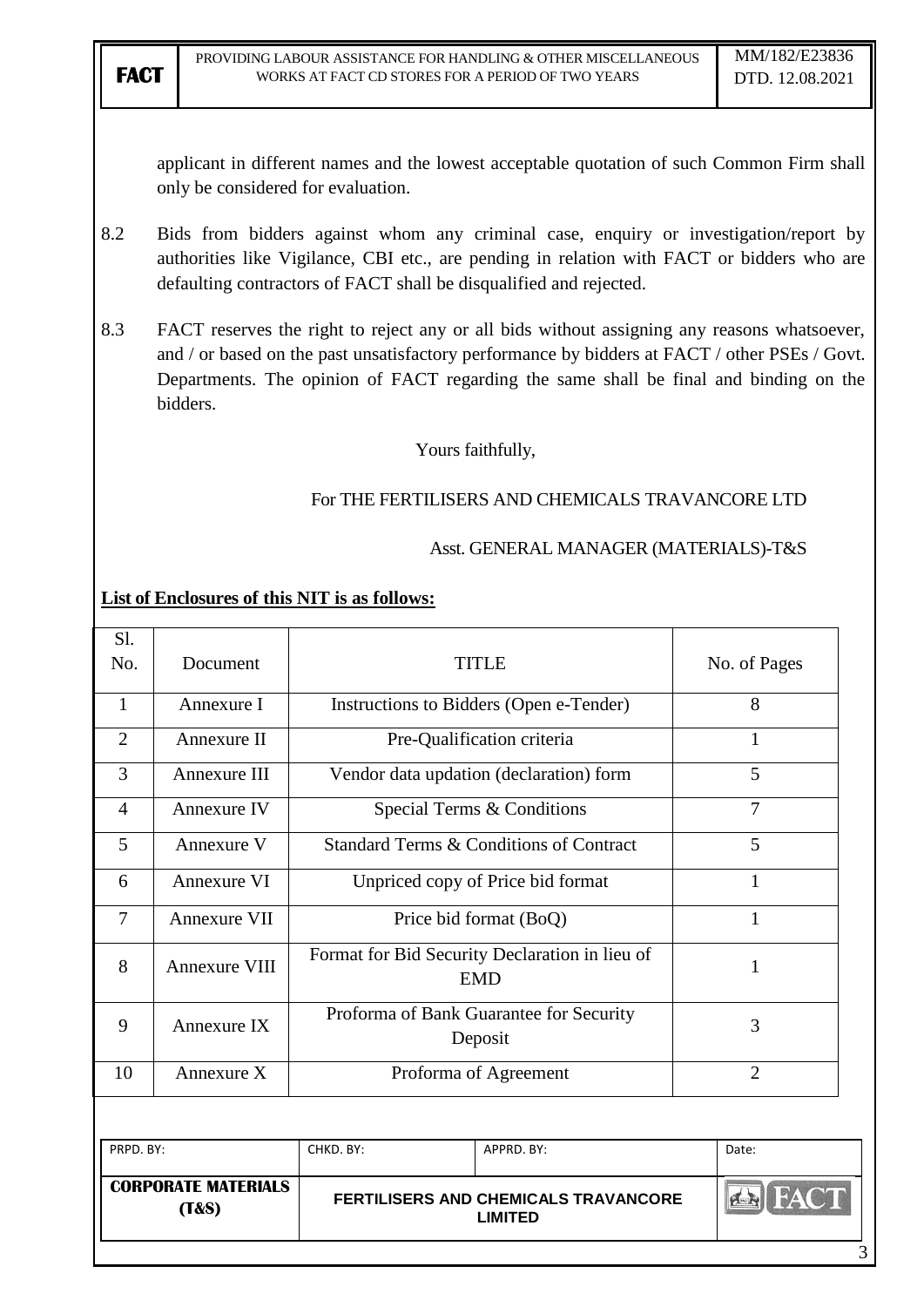### **ANNEXURE – I**

### **Instructions to Bidders (OPEN e-Procurement)**

- 1.0 Bidders shall study carefully the complete tender documents viz. NIT with Prequalification criteria, Instructions to Bidders (ANNEXURE-I), Technical Procurement Specifications if any, Terms & Conditions and any other documents forming part of this tender attached herewith. All conditions set out there in shall be binding on the bidders unless conflicting with any conditions expressly stated by FACT while accepting any bid in the event of such acceptance. One signed and scanned copy of the above documents shall accompany their online bids signifying their acceptance of the same. Bidder shall also submit along with his bid Vendor data updation (Declaration) Form, Check list (If applicable) and Compliance Statement duly filled with all details required therein and also attach supporting documents as required.
- 2.0 Before submitting the bid, the bidder shall familiarise himself about the details of the work, operating conditions during different seasons of year, etc., collect all necessary data regarding the facilities available at various points indicated in Special Terms and Conditions, applicable timings, routes etc., and satisfy himself on all aspects relating to this work which he has to handle and execute for the full contract period and shall make due provisions in his rates for any contingency or difficulty involved in the work covered by this enquiry. Claiming lack of knowledge shall not be a reason for exoneration of the bidder of his contractual obligations, if the contract is awarded to him or for demand for increase in rate.
- 3.0 Offers against this NIT shall be submitted online on e-Tendering portal [https://eprocure.gov.in,](https://eprocure.gov.in/) with valid digital signature certificate. Offers submitted on any other platform or in any other mode or including e-mails, physical submission of offers etc. SHALL NOT be accepted.
- 3.1 The bidders are requested to register themselves on the above website with their valid digital signature certificate, if not done already. It is mandatory for bidder to have valid digital signature certificate (Class II or Class III) issued by any of the Certifying Authority approved by Govt. of India for participating in the tender. The digital signature certificate shall be arranged by the bidder at his cost. Bidders may refer **Bidders Manual Kit** available on the above website for detailed information and instructions for registration, bid submission etc.
- 3.2 The documents, if any, which necessarily have to be submitted in originals if specified specifically in the enquiry documents, shall be submitted offline. However scanned copies of such documents shall be uploaded along with the offer submitted online.
- 3.3 The cover (s) containing the documents in original etc. to be submitted offline as required in the enquiry documents shall be duly superscribed with enquiry No., due date of enquiry, bidder"s name & address and contact details. The documents shall be submitted to the

| PRPD, BY:                                      | CHKD. BY: | APPRD. BY:                                             | Date: |
|------------------------------------------------|-----------|--------------------------------------------------------|-------|
| <b>CORPORATE MATERIALS</b><br><b>(T&amp;S)</b> |           | FERTILISERS AND CHEMICALS TRAVANCORE<br><b>LIMITED</b> |       |
|                                                |           |                                                        |       |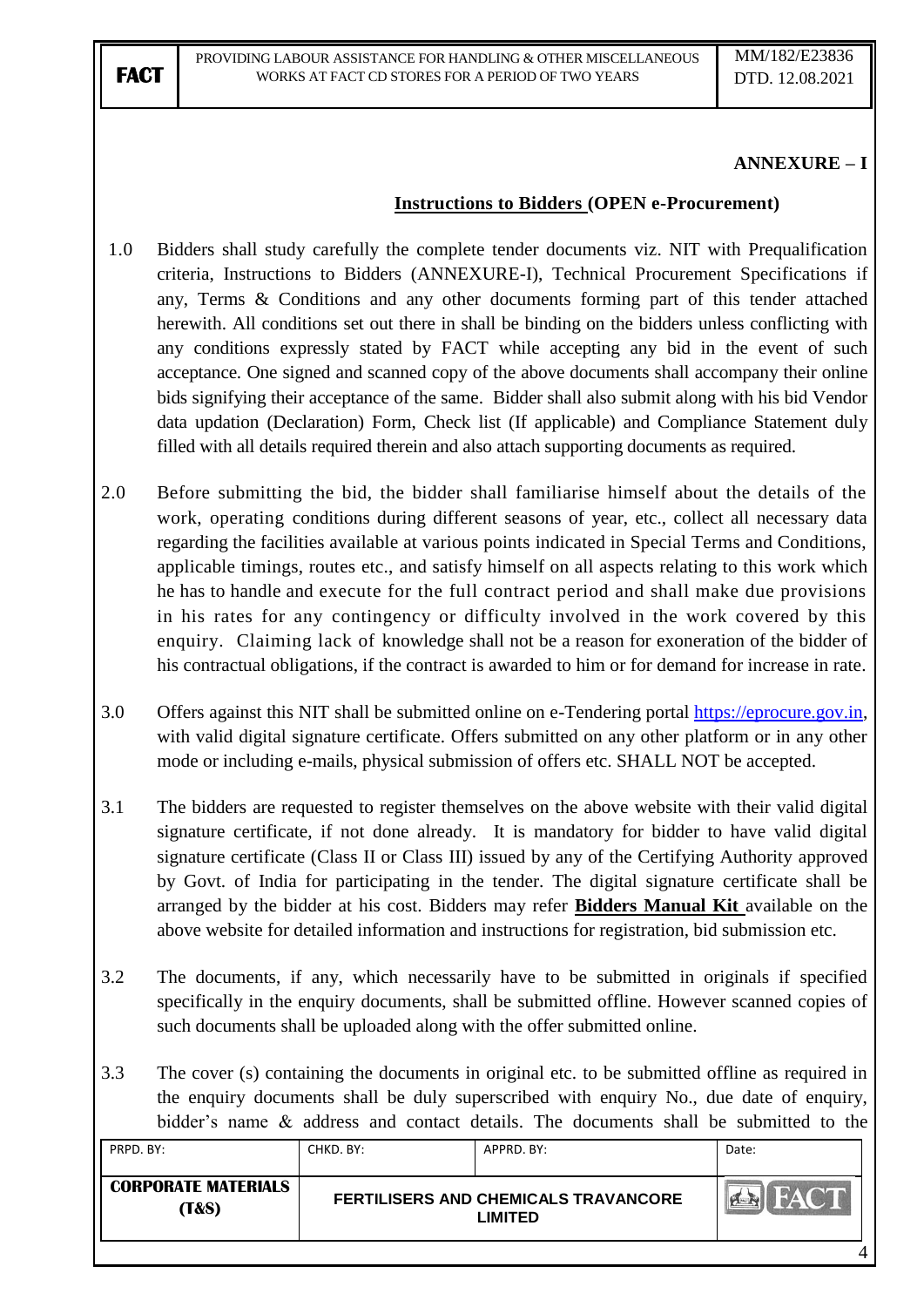following on or before the due date :

The Asst.General Manager (T&S), Centralized Materials, PD Administrative Building, FACT Ltd., Udyogamandal PO, Kochi – 683 501, Kerala

## **4.0 SUBMISSION OF BIDS: The bid shall be uploaded with all relevant documents before due date and time in the above portal as given above.**

5.0 Bid documents shall consist of Part-A and Part B as detailed below:

## 5.1 **Part A (Pre-qualification-cum-Techno Commercial Bid) shall contain:**

- 1. Bid Security Declaration as per our Format or Claim for EMD exemption with documentary proof.
- 2. Scanned copies of supporting documents for satisfying Pre-Qualification criteria.
- 3. Digitally Signed copies of NIT, Instructions to Bidders (Annexure I) and terms conditions.
- 4. Scanned copy of Signed & duly filled Vendor Data Updation Declaration Form"
- 5. Signed and duly filled up Check List for Commercial Terms" (if applicable) and scanned copies of attached documents as detailed in Check list.
- 6. Scanned copy of Signed & duly filled "Compliance Statement"
- 7. Scanned copy of Signed "Un-priced bid indicating "QUOTED" in the applicable columns. Rates shall not be indicated in Un-priced Bid.

# 5.2 **Part-B: shall comprise of the filled Price bid. The filled price bid ie. BoQ attached to the tender shall be uploaded after filling all relevant details such as name and address of the bidder, rates etc. as applicable.**

- 5.3 The priced BOQ shall be uploaded strictly in the format attached, failing which the offer is liable to be rejected. Renaming or changing the format of the BoQ is not permitted and the System will not accept any such changed document.
- 5.4 Fill-in all the relevant fields of the BoQ either in value or as a percentage as specified in the BoQ. Blank field, if any, in the uploaded BoQ shall be considered as Nil (not Quoted). No claim or revisions shall be entertained in this regard.
- 5.5 Bidders shall quote prices in the BOQ only and nowhere else. No other documents shall be enclosed with Price Bid (BOQ).
- 5.6 Rates shall be quoted in the same unit of measure given in the BOQ and shall be considered accordingly.
- 5.7 Bidders shall ensure that all the required documents as per enquiry are uploaded in the System before due date and time. The System does not allow submission of bids or any other document forming part of the bid after due date & time of bid submission. Non-submission of documents

| PRPD, BY:                                      | CHKD, BY: | APPRD, BY:                                             | Date: |
|------------------------------------------------|-----------|--------------------------------------------------------|-------|
| <b>CORPORATE MATERIALS</b><br><b>(T&amp;S)</b> |           | FERTILISERS AND CHEMICALS TRAVANCORE<br><b>LIMITED</b> |       |
|                                                |           |                                                        |       |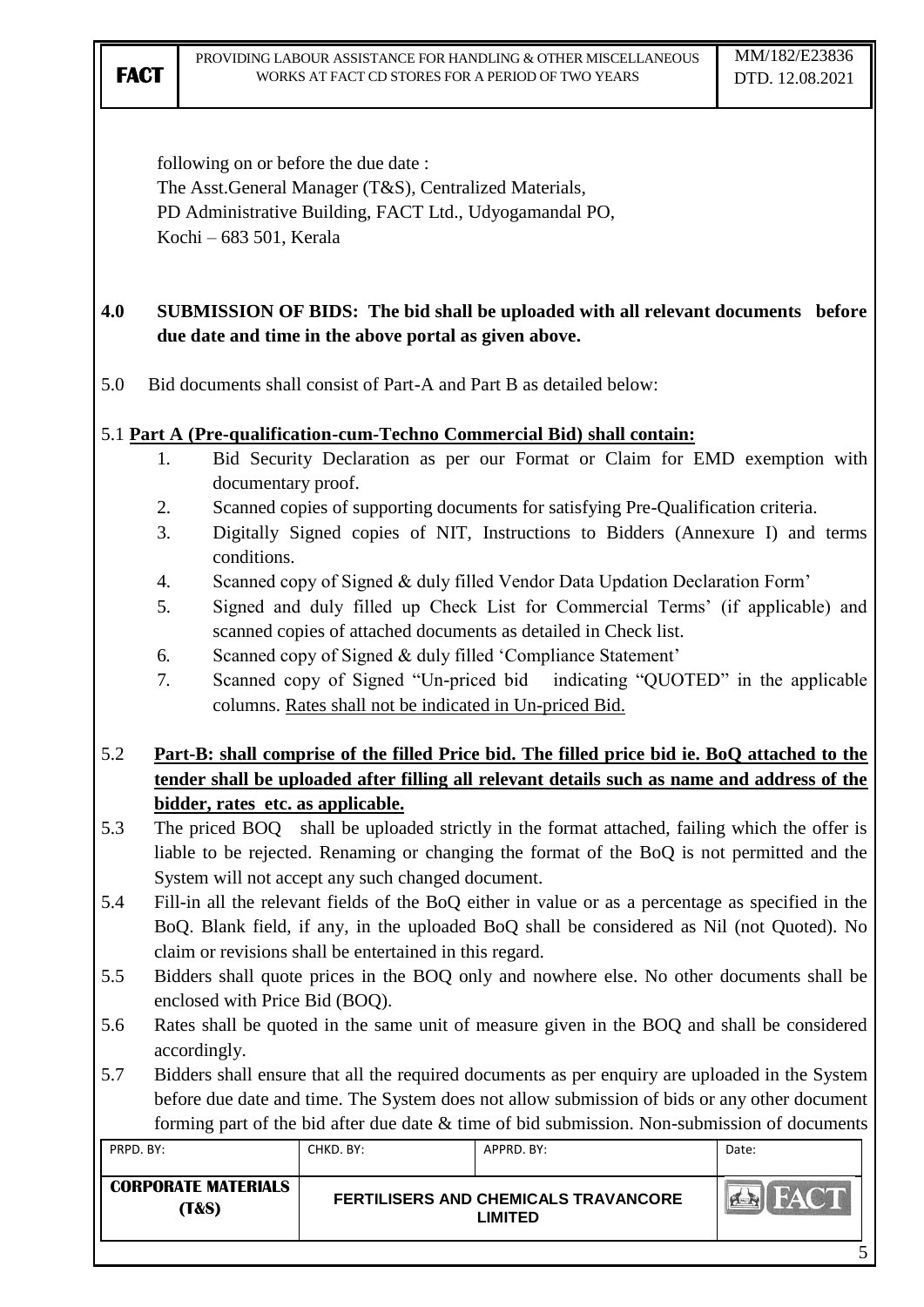or incomplete documents may result in rejection of offers and no communication in this regard will be entertained. FACT reserves the right to reject any bid not submitted as per instructions at their discretion.

- 5.8 Timely submission of offers along with all the relevant documents online is the responsibility of the bidder concerned. The bids may be submitted well in advance to avoid last minute issues like non availability of internet, server not available, power failure etc. FACT shall not be held responsible for bidder"s inability to submit documents in time, incomplete submission of offers or non-submission of any documents forming part of the offers etc.
- 5.9 Bidders shall meet all expenses in connection with submission of his bid, attending the bid opening, meetings etc.

### **6.0 BID OPENING:**

- 6.1 *Part-A* of the bids of all bidders who submit their Bids as per the instructions on or before the due date and time shall be opened online, on the specified bid opening date and time. Bids submitted not in conformity with the Enquiry instructions are liable to be rejected without further processing.
- 6.2 *Part-B* Price bids of those bidders whose Part-A bid is acceptable, based on pre-qualification and techno-commercial evaluation, only shall be opened online on a subsequent date, on completion of evaluation.

## **7.0 BID SECURITY DECLARATION IN LIEU OF EARNEST MONEY DEPOSIT:**

- 7.1 All bidders except those specifically exempted shall furnish Bid Security Declaration as per our format in lieu of Earnest Money Deposit, failing which such offers will be rejected. Submission of Bid Security Declaration will be exempted for Govt. Depts and firms/public sector units/ MSE units registered under MSMED Act (subject to Declaration of Udyam Registration Numbers by the vendors on CPP Portal and uploading the copy of latest valid Udyam Registration Certificate along with their bid) / firms registered under NSIC and Khadi Board as per applicable govt. directions, and on submission of valid documents/certificates in proof of the same.
- 7.2 If any bidder retracts from or without request of FACT revises or amends his bid during its validity period or fails to submit Security Deposit within the stipulated time or fails to execute the required agreement when the contract is awarded or fails to commence the execution of the work on the stipulated date, they will be disqualified from bidding for any contract with FACT for a period of **Three years** from the date of notification, without prejudice to FACT"s right to claim damages and/or other legal recourse.

| ٠<br>v<br>M. |
|--------------|

| PRPD, BY:                                      | CHKD. BY: | APPRD, BY:                                             | Date: |
|------------------------------------------------|-----------|--------------------------------------------------------|-------|
| <b>CORPORATE MATERIALS</b><br><b>(T&amp;S)</b> |           | FERTILISERS AND CHEMICALS TRAVANCORE<br><b>LIMITED</b> |       |
|                                                |           |                                                        |       |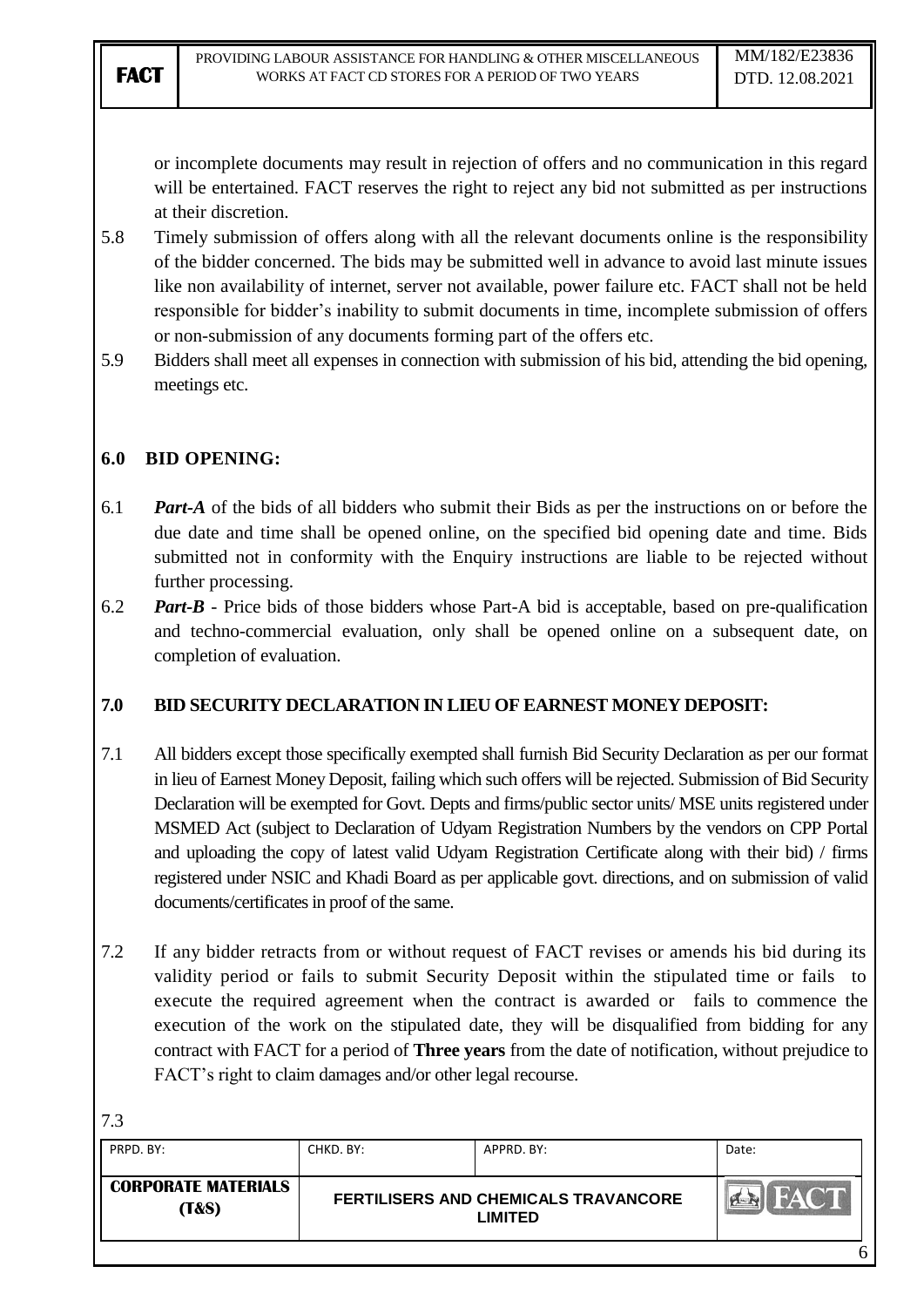## **8.0 PURCHASE PREFERENCE:**

This tender shall be based on MSME order dt. 23<sup>rd</sup> March 2012, and as amended from time to time, pertaining to Public Procurement Policy in respect of procurement of goods and services, produced and provided by micro and small enterprises (MSE), including special benefits to MSE firms owned by SC/ST and women entrepreneurs, on furnishing relevant documents as proof. Declaration of Udyam Registration Numbers on CPPP is mandatory, failing which bidders will not be able to enjoy the benefits as per PP policy. Bidders will get the benefit of PP policy only if they are MSE bidders at the time of submission of their bids, in proof of which latest valid Udyam Registration Certificate shall be uploaded. Bidders may note that failure to update the relevant information within the period specified in the online Udyam Registration portal will render the enterprise liable for suspension of its MSE status, in which case they will not be eligible to claim PP benefits/EMD exemption.

In divisible tenders, participating MSEs quoting price within price band of L1+15% shall also be allowed to supply a portion of requirement by bringing down their price to L1 price in a situation where L1 price is from someone other than an MSE. Such MSEs shall be allowed to supply at least 25% (or as applicable) of the total tendered value. In case of more than one such MSE, the supply will be shared proportionately (to tendered quantity). Special provisions extended to certain categories of MSEs as per the order shall also be applicable.

In case of non divisible tenders, an MSE quoting in the price band of  $L1+15\%$  may be awarded for full/complete work of tendered value, considering the spirit of policy for enhancing the Government procurement from MSEs subject to bringing down of price to L1 by the MSE concerned.

This tender is non divisible.

### **9.0 DEVIATIONS:**

- 9.1 Deviations in the tender clauses shall not be accepted.
- 9.2 FACT reserves the right to reject the offers with deviations without further correspondence.
- 9.3 Bidder shall clearly indicate the time required for mobilisation /commencement of work from the date of receipt of Letter of Intent (LOI) / Work Order.

### **10.0 CONFORMITY:**

Bids must conform in all respects with the applicable terms and conditions of this enquiry. Bidder must certify in the compliance Statement that his bid complies with all Enquiry documents and technical specifications.

| PRPD, BY:                                      | CHKD. BY: | APPRD. BY:                                                    | Date: |
|------------------------------------------------|-----------|---------------------------------------------------------------|-------|
| <b>CORPORATE MATERIALS</b><br><b>(T&amp;S)</b> |           | <b>FERTILISERS AND CHEMICALS TRAVANCORE</b><br><b>LIMITED</b> |       |
|                                                |           |                                                               | -     |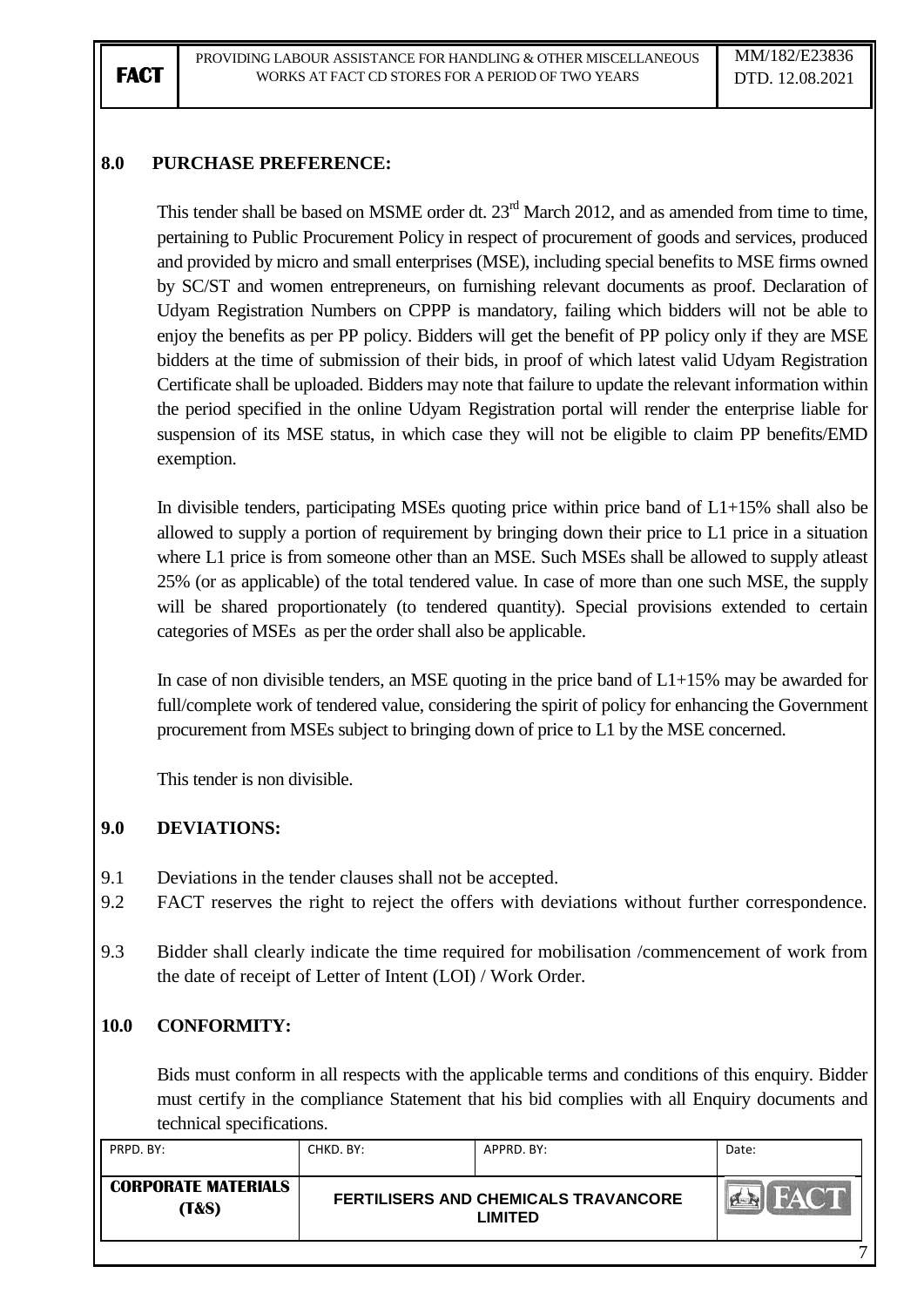## **11.0 Rates:**

11.1 Bidder shall quote his lowest rate for the work strictly as per the BoQ (Price Bid format) . Bids not complying with the above are liable to be rejected.

The Un-priced bid shall be submitted along with Part-A bid duly signed by the Bidder, indicating "QUOTED" in the columns. Rates shall not be indicated in Un-priced Bid.

- 11.2 Bidder shall quote all-inclusive rate for the work, but **exclusive of GST.** GST if applicable, will be payable extra by FACT as per statutory notification.
- 11.3 The rates quoted in the tender are to hold good for a period of four months from the date of opening of the Pre-Qualification-cum-Techno-Commercial bid (Part-A). If contract is awarded, the work order rates shall be valid for the entire period of contract inclusive of extension / extensions. **No bidder can withdraw his tender or revoke or revise the rates within the aforesaid period of 120 days.** If the bidder withdraws/revises/revokes OR shows unwillingness to confirm with his offer, they will be disqualified from bidding for any contract with FACT for a period of **Three years** from the date of notification, without prejudice to FACT"s other right to claim damages.

# 12.0**SECURITY DEPOSIT**:

- 12.1 The successful bidder (Contractor) shall be required to furnish an interest free Security Deposit (SD) equivalent to **three percent (3%) of the total contract value** by DD/NEFT/RTGS or by Bank Guarantee issued by a Nationalised / Scheduled Bank as per the Proforma prescribed within 15 days of issue of the work order. The Bank Guarantee shall be valid till the expiry of the contract with a claim period of six months thereafter. FACT a/c No. 57017844467 with the State Bank of India, Udyogamandal Branch, IFSC Code SBIN0070158 shall be used in case of remittance of Security deposit by NEFT/RTGS and proof of remittance shall be submitted to FACT.
- 12.2 In case the bidder whose bid is accepted, fails to deposit the prescribed Security Deposit or fails to execute the agreement or fails to commence the execution of the work within the specified time, the contract issued to him is liable to be terminated and alternative arrangements made at the risk and cost of the Contractor.

## **13.0 PURCHASER'S RIGHT:**

FACT reserves the right to reject any or all bids without assigning any reason whatsoever. No claims shall lie against FACT on this account and FACT"s decision in this regard shall be final and binding on the bidders. FACT reserves the right to negotiate with the lowest bidder.

| PRPD. BY:                                      | CHKD, BY: | APPRD, BY:                                             | Date: |
|------------------------------------------------|-----------|--------------------------------------------------------|-------|
| <b>CORPORATE MATERIALS</b><br><b>(T&amp;S)</b> |           | FERTILISERS AND CHEMICALS TRAVANCORE<br><b>LIMITED</b> |       |
|                                                |           |                                                        |       |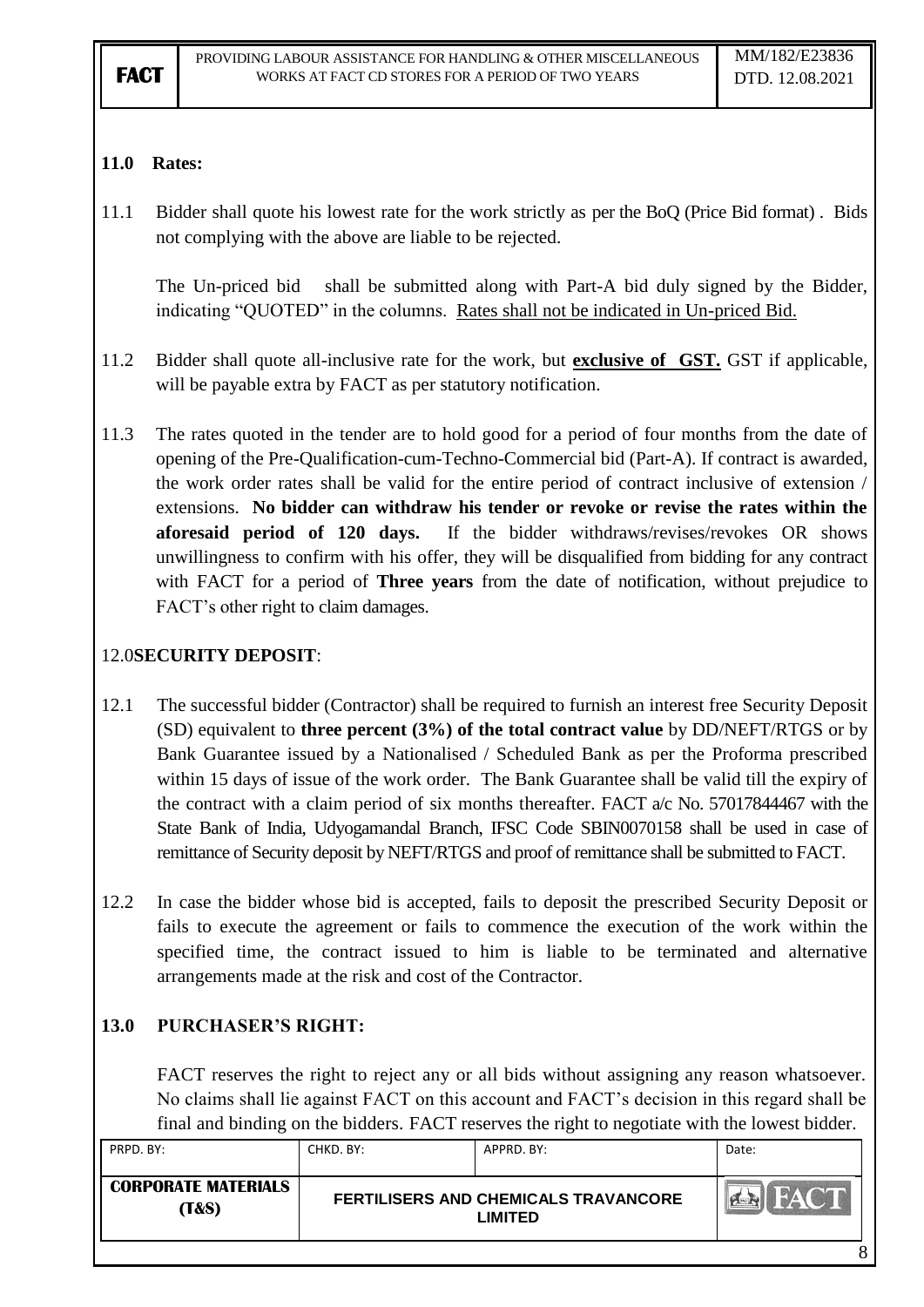### 14.0 **CONTRACTOR TO EXECUTE AGREEMENT**:

The contractor's responsibility under this contract will commence on the date specified in the Letter of Intent/Work Order. The successful Bidder shall be required to execute an Agreement with FACT, within 15 days of the receipt by him of the Work order issued by FACT for carrying out the work according to the terms and conditions of the contract given along with the Work Order. The Agreement shall be executed on Rs.200/- Stamp paper and shall be in the pro forma as specified by FACT. The provisions contained in tender papers and other documents exchanged between the Bidder and FACT shall form part of the contract.

### **15.0 The bidder shall furnish the following along with the offers.**

- 1. The GST registration Number and details. In the case of Provisional ID, GST Registration Number shall be provided on receipt of the same.
- 2. Place of supply/Service
- 3. Address of the supplier/service provider's billing the item if it is different from 2 above
- 4. GST rates applicable for each item
- 5. HSN / SAC codes of each of the goods / services quoted

In case of unregistered contractor, a declaration to that effect with reason should be furnished.

FACT's GST No. in the state of Kerala is **32AAACT6204C1Z2**. FACT's GST numbers in other southern states is as follows:

| 33AAACT6204C1Z0 |
|-----------------|
| 29AAACT6204C1ZP |
| 37AAACT6204C1ZS |
| 36AAACT6204C1ZU |
| 34AAACT6204C1ZY |
|                 |

The supplier/contractor shall do the following:

a) Submit GST compliant tax invoice to FACT along with supply.

b) Shall ensure uploading the above invoice as per statute &

c) File monthly returns in time enabling FACT to claim the input tax credit.

GST charged by the supplier/contractor shall be released separately to the supplier/contractor only after filing of (i) the outward supply details & the monthly return on GSTN portal by the supplier/contractor and (ii) on matching the input tax credit to such invoice with the corresponding details of outward supply of the supplier/contractor.

| PRPD, BY:                           | CHKD. BY: | APPRD. BY:                                             | Date: |
|-------------------------------------|-----------|--------------------------------------------------------|-------|
| <b>CORPORATE MATERIALS</b><br>(T&S) |           | FERTILISERS AND CHEMICALS TRAVANCORE<br><b>LIMITED</b> | FACT  |
|                                     |           |                                                        |       |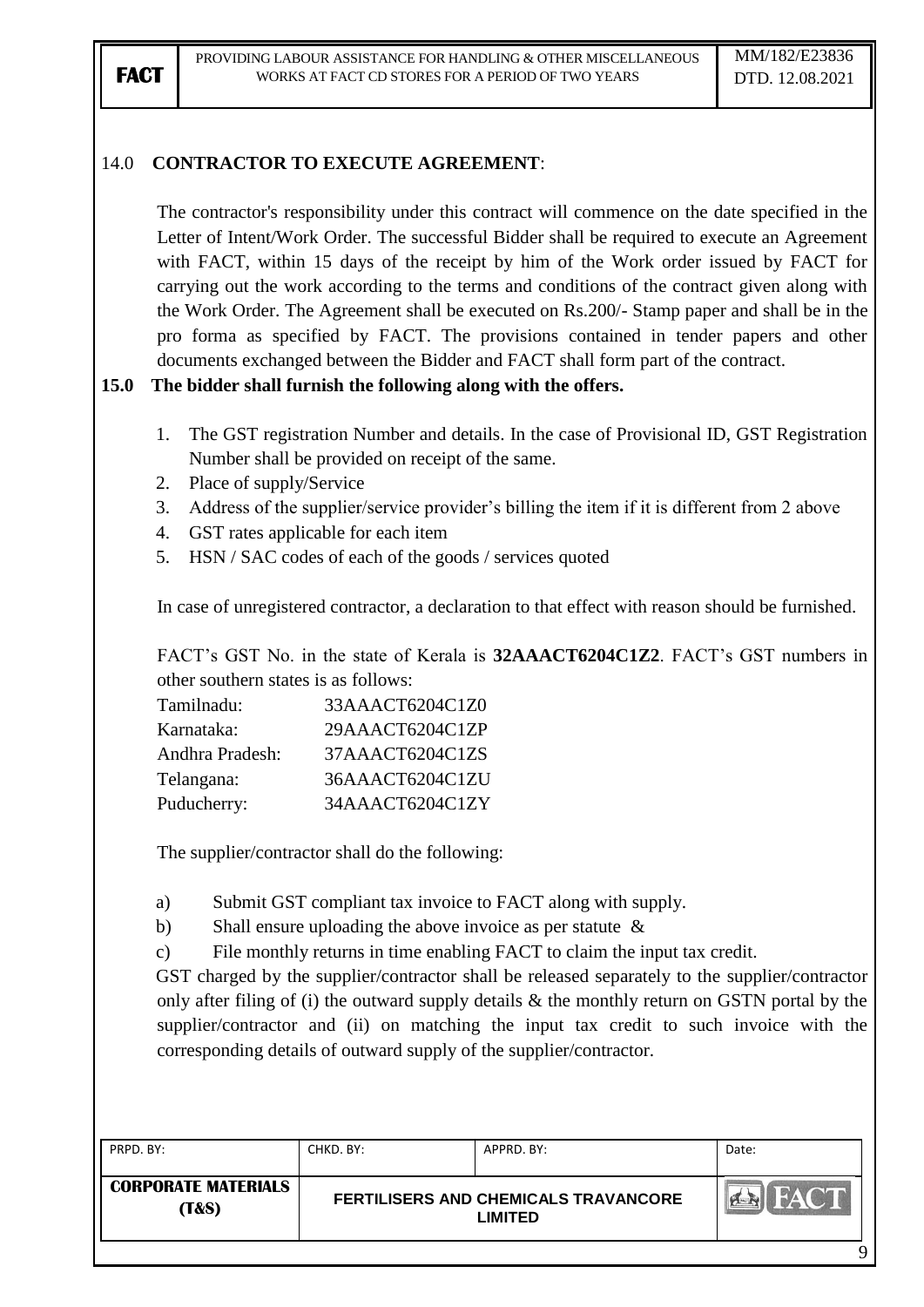In case FACT incurs any liability (like interest, penalty etc..) due to denial/reversal of such input tax credit in respect of the invoice submitted by the supplier/contractor, for the reasons attributable to the supplier/contractor, the same shall be recovered from the supplier/contractor

Further in case FACT is deprived of the input tax credit due to any reason attributable to the supplier/contractor, the same shall not be paid or recovered if already paid to the supplier/contractor.

### 16.0 **GENERAL:**

- 16.1 FACT reserves the right to extend without giving any reason, the last date for submission and opening of bid, but such extension will be duly intimated to those who have submitted online. In case the date of bid opening happens to be a day of strike/hartal etc. due to any reasons or happens to be a holiday for FACT, declared due to unforeseen and emergency reasons or due to any tech problems, the bids will be opened at the same time on the next full working day.
- 16.2 FACT reserves the right to make changes in the tender documents, but such changes will be published in our portal as a corrigendum. Bidders are requested to counter check with portal before submitting their bids.
- 16.3 Mere submission of all the documents will not necessarily mean that the Bidder is suitable. Worthiness assessed by FACT will be final and binding on the Bidder.
- 16.4 FACT may relax condition of prior turnover and prior experience (if specified in the Pre Qualification criteria) with respect to Micro & Small Enterprises (MSEs) subject to meeting of quality and technical specifications.
- 16.5 Except in the cases of items/services related to public safety, health, critical security operations and equipment etc., FACT at its discretion may relax the conditions of prior turnover and prior experience (if specified in the Pre Qualification criteria) for Startups recognised by Dept. of Industrial policy and promotion (DIPP) subject to meeting quality and technical specifications, on furnishing copies of relevant certificates / documents in proof of such recognition by DIPP.
- 16.6 All clarification and correspondence related to this enquiry shall be made only in English to the Asst.General Manager(Materials)T&S, Centralised Materials, PD Administrative Building, FACT Ltd., Udyogamandal – 683 501, Tel : 0484-2568260/2568629/2545196; Email:julian@factltd.com
- 16.7 All disputes and questions, claims, rights, matters or things, whatsoever, in any way, arising out of or relating to the calling of bids, evaluation of offers, award of contract, change in structure of bids or any other matter relating to finalization of contract are to be referred to the sole Arbitrator who shall be the General Manager [Materials] of FACT. The award shall be binding on both the parties. The bidders are advised to get informed of all details they require regarding the work before submitting their bids.

16.8 Work order shall be issued by Asst. General Manager [Materials]-T&S.

| PRPD. BY:                                      | CHKD. BY: | APPRD. BY:                                                    | Date: |
|------------------------------------------------|-----------|---------------------------------------------------------------|-------|
| <b>CORPORATE MATERIALS</b><br><b>(T&amp;S)</b> |           | <b>FERTILISERS AND CHEMICALS TRAVANCORE</b><br><b>LIMITED</b> |       |
|                                                |           |                                                               | 10    |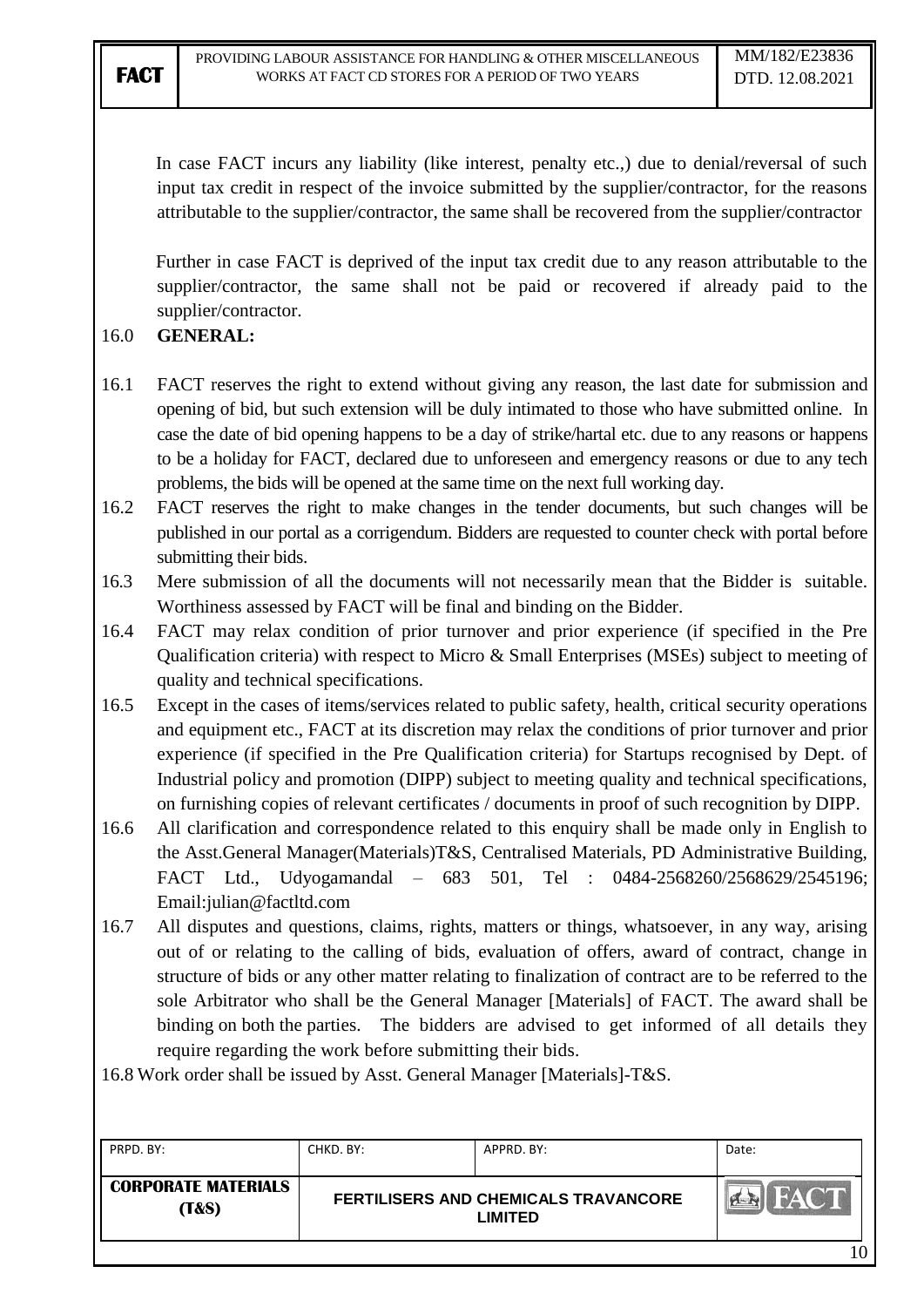### **17.0 TENDER UPDATES:**

Bidders are requested to visit Central Public Procurement Portal [\(https://eprocure.gov.in\)](https://eprocure.gov.in/) regularly for any updates/corrigendum on the tender, including extension of due date, if any. No other mode of communication shall be made in this regard.

### **18.0 FRAUD PREVENSION POLICY:**

Bidders shall comply with Fraud Prevention Policy of FACT 2012 (FPPF 2012). The said Policy is available in FACT"s Website [www.fact.co.in.](http://www.fact.co.in/)

### **ASST. GENERAL MANAGER (MATERIALS)-TS**

| PRPD. BY:                                      | CHKD, BY:                                       | APPRD, BY: | Date: |
|------------------------------------------------|-------------------------------------------------|------------|-------|
| <b>CORPORATE MATERIALS</b><br><b>(T&amp;S)</b> | FERTILISERS AND CHEMICALS TRAVANCORE<br>LIMITED |            |       |
|                                                |                                                 |            |       |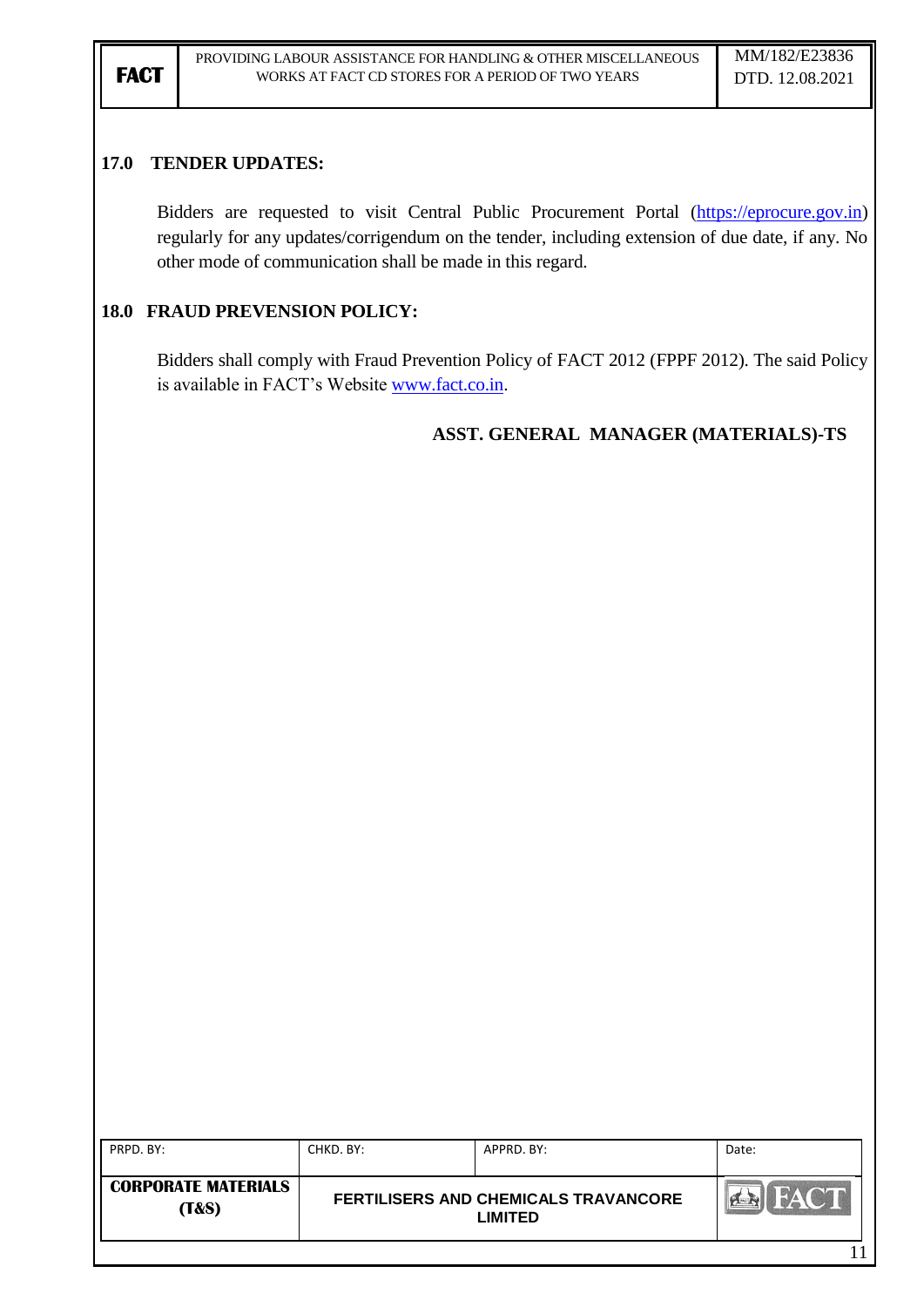## **ANNEXURE-II**

### **PRE-QUALIFICATION CRITERIA**

1.0 Pre-Qualification Criteria to be met by the Bidders:

- 1.1 Bidder should be a Handling contractor who has experience in manually handling 500MT of material with Central/State Public Sector undertakings or private limited companies during any one (1) year in the last 5 years as on date of Tender. Bidder shall enclose copies of the Work order supported by Performance and Experience certificate specifying the quantity handled with reference to the work order issued by the contractee with Part A bid as documentary evidence. In case of running contracts, Performance certificate submitted should have been issued after the date of enquiry. For this purpose, the documents from organisations of similar standing as FACT, or organisations of sound financial capability and having status of principal employer; or Govt./Quasi Govt. Depts., which do their work mainly through public contracts, shall be considered for acceptance.
- 1.2 Bidder shall furnish a solvency certificate (original or copy duly attested by a Notary) for a minimum of Rs. 1,70,000 from a Nationalised/Scheduled Bank along with Part-A (Techno commercial) Bid. The Solvency Certificate issued shall be dated after three months prior to the date of enquiry.
- 1.3 Must have a representative in Cochin / nearby areas with communication facility and sufficient authority to co-ordinate day-to-day activities with FACT at Cochin division. Bidders not fulfilling 1.1 to 1.3 above will not be considered.

### **Note for Micro & Small Enterprises and Startups:**

In case of Micro and Small enterprises/startups minimum contract value against PQ 1.1 above shall be relaxed to 250 MT. However no relaxation shall be provided against PQ criteria 1.2 & 1.3 above.

### **Note:**

The offers of such bidders who meet PQ Criteria shall only be considered for technical evaluation and opening of price bids. Offers received without supporting documents or with incomplete form / documents are liable to be rejected. FACT reserves the right to verify the claim of the bidders /documents submitted by them, directly with the clients or any other agency in this regard.

| <b>CORPORATE MATERIALS</b><br><b>FACT</b><br>FERTILISERS AND CHEMICALS TRAVANCORE<br><b>(T&amp;S)</b><br><b>LIMITED</b> | PRPD. BY: | CHKD. BY: | APPRD. BY: | Date: |
|-------------------------------------------------------------------------------------------------------------------------|-----------|-----------|------------|-------|
|                                                                                                                         |           |           |            |       |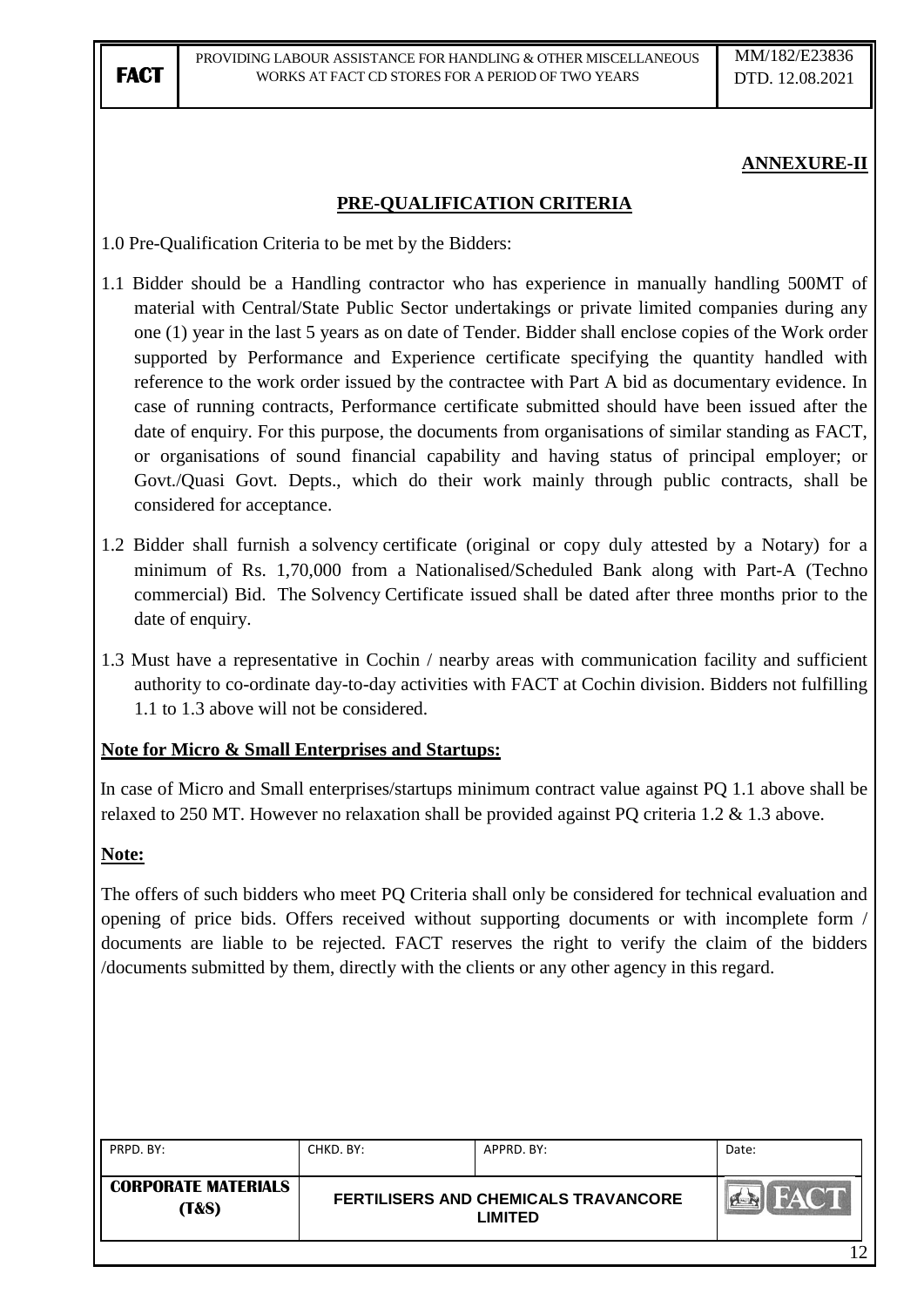### **Annexure-III**

### **VENDOR DATA UPDATION (DECLARATION) FORM**

FACT reserves the right to verify the information given as per the format and enclosures. It is the responsibility of the bidder to give the full details asked for as per this format for evaluating his bid as per this Enquiry. Any misrepresentation of facts and withholding of information may result in disqualification.

| Sl.<br>No.      | <b>Description</b>                                                 |                                                                                     | To be filled in by vendor                              |                |
|-----------------|--------------------------------------------------------------------|-------------------------------------------------------------------------------------|--------------------------------------------------------|----------------|
| $\overline{1}$  | Name of the bidder/firm                                            |                                                                                     |                                                        |                |
| $\overline{2}$  |                                                                    | Name, address and designation of the key<br>person with whom company may correspond |                                                        |                |
| $\mathfrak{Z}$  | Address:                                                           | a. Regd. Office:                                                                    |                                                        |                |
| $\overline{4}$  |                                                                    | b. Branch Office:                                                                   |                                                        |                |
| $\overline{5}$  | PIN Code                                                           |                                                                                     |                                                        |                |
| $\overline{6}$  |                                                                    | Telephone Nos. (with Country/STD codes)                                             |                                                        |                |
| $\overline{7}$  | Tele fax Nos.                                                      |                                                                                     |                                                        |                |
| 8               | E-Mail id                                                          |                                                                                     |                                                        |                |
| $\overline{9}$  | <b>Contact Person</b>                                              |                                                                                     |                                                        |                |
| 10              | Details of Local Office/ Representatives/<br><b>Liaison Agents</b> |                                                                                     |                                                        |                |
| 11              | Address                                                            |                                                                                     |                                                        |                |
| 12              | PIN Code                                                           |                                                                                     |                                                        |                |
| $\overline{13}$ | Telephones                                                         |                                                                                     |                                                        |                |
| 14              | Fax Number                                                         |                                                                                     |                                                        |                |
| 15              | E-Mail ID                                                          |                                                                                     |                                                        |                |
| 16              | <b>Contact Person</b>                                              |                                                                                     |                                                        |                |
| PRPD. BY:       |                                                                    | CHKD. BY:                                                                           | APPRD. BY:                                             | Date:          |
|                 | <b>CORPORATE MATERIALS</b><br>(T&s)                                |                                                                                     | FERTILISERS AND CHEMICALS TRAVANCORE<br><b>LIMITED</b> | <b>EN FACT</b> |
|                 |                                                                    |                                                                                     |                                                        | 13             |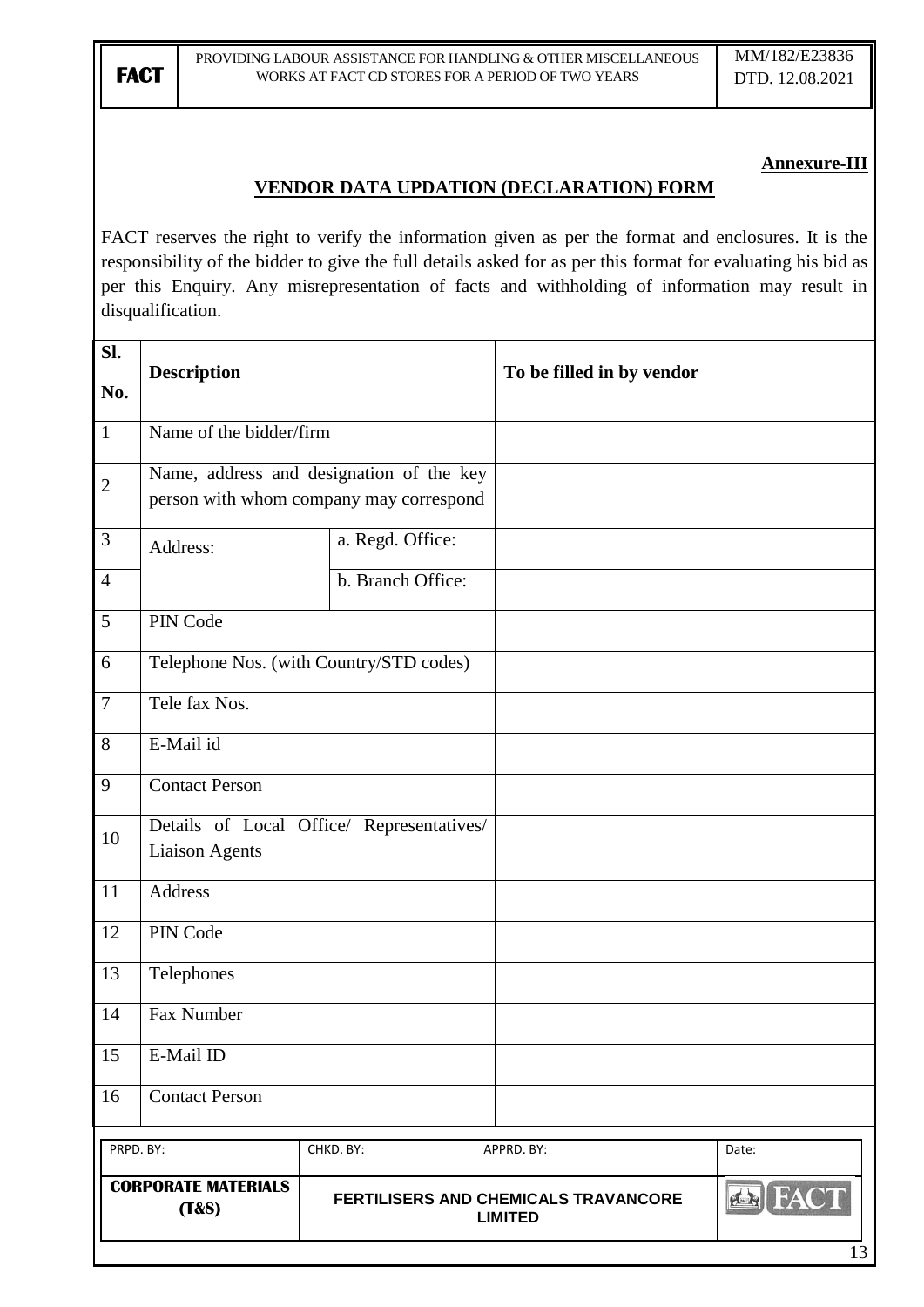|                  | PROVIDING LABOUR ASSISTANCE FOR HANDLING & OTHER MISCELLANEOUS<br><b>FACT</b><br>WORKS AT FACT CD STORES FOR A PERIOD OF TWO YEARS |                                                                                                 |                                                                                                                                                                                                                                                                                                                          | MM/182/E23836<br>DTD. 12.08.2021                                                                       |                    |
|------------------|------------------------------------------------------------------------------------------------------------------------------------|-------------------------------------------------------------------------------------------------|--------------------------------------------------------------------------------------------------------------------------------------------------------------------------------------------------------------------------------------------------------------------------------------------------------------------------|--------------------------------------------------------------------------------------------------------|--------------------|
|                  |                                                                                                                                    |                                                                                                 |                                                                                                                                                                                                                                                                                                                          |                                                                                                        |                    |
| 17               |                                                                                                                                    | bid and related documents                                                                       | Name of the person authorized to sign the                                                                                                                                                                                                                                                                                |                                                                                                        |                    |
| 18               |                                                                                                                                    | Date of Registration of Firm                                                                    |                                                                                                                                                                                                                                                                                                                          |                                                                                                        |                    |
| 19               |                                                                                                                                    | is not applicable                                                                               | Constitution of the bidder (Strike out which                                                                                                                                                                                                                                                                             | Proprietorship /<br>Regd.<br>Limited Company/ Hindu Undivided Family/<br>Private Limited/Public Sector | Partnership/       |
| 20               |                                                                                                                                    | <b>Directors</b>                                                                                | Name and address of proprietor/ Partners/                                                                                                                                                                                                                                                                                |                                                                                                        |                    |
| 21               |                                                                                                                                    | <b>CATEGORY:</b>                                                                                |                                                                                                                                                                                                                                                                                                                          |                                                                                                        |                    |
| a                |                                                                                                                                    | given status<br>document)<br>certificate.<br>All<br>register<br>$\sqrt{ }$<br>MSME order, 2012. | Whether the entrepreneur comes under the<br>(please tick<br>and<br>attach<br>In case of Micro/Small pl. enclose Udyam<br><b>MSE</b><br>bidders shall<br>declare<br>their<br><b>Udyam</b><br>registration Number on CPP Portal ;<br>failing which such bidders will not be<br>able to enjoy benefits as per PP Policy for | Micro/ Small/ Medium                                                                                   |                    |
| $\mathbf b$      |                                                                                                                                    | he/she belongs to SC/ST category                                                                | In case the bidder is an Entrepreneur whether                                                                                                                                                                                                                                                                            |                                                                                                        |                    |
| 22.0<br>details. |                                                                                                                                    | <b>FINANCIAL WORTHINESS</b><br>Bidder has financial dealings                                    | Name Address & Tel. Nos. of Bank with which the<br>Working Capital that can be mobilised for two<br>months operation of the contract with supporting                                                                                                                                                                     | lakhs<br>Rs                                                                                            |                    |
|                  |                                                                                                                                    |                                                                                                 |                                                                                                                                                                                                                                                                                                                          |                                                                                                        |                    |
| PRPD. BY:        |                                                                                                                                    |                                                                                                 | CHKD. BY:                                                                                                                                                                                                                                                                                                                | APPRD. BY:                                                                                             | Date:              |
|                  |                                                                                                                                    | <b>CORPORATE MATERIALS</b><br>(T&S)                                                             |                                                                                                                                                                                                                                                                                                                          | <b>FERTILISERS AND CHEMICALS TRAVANCORE</b><br><b>LIMITED</b>                                          | <b>EN HA</b><br>14 |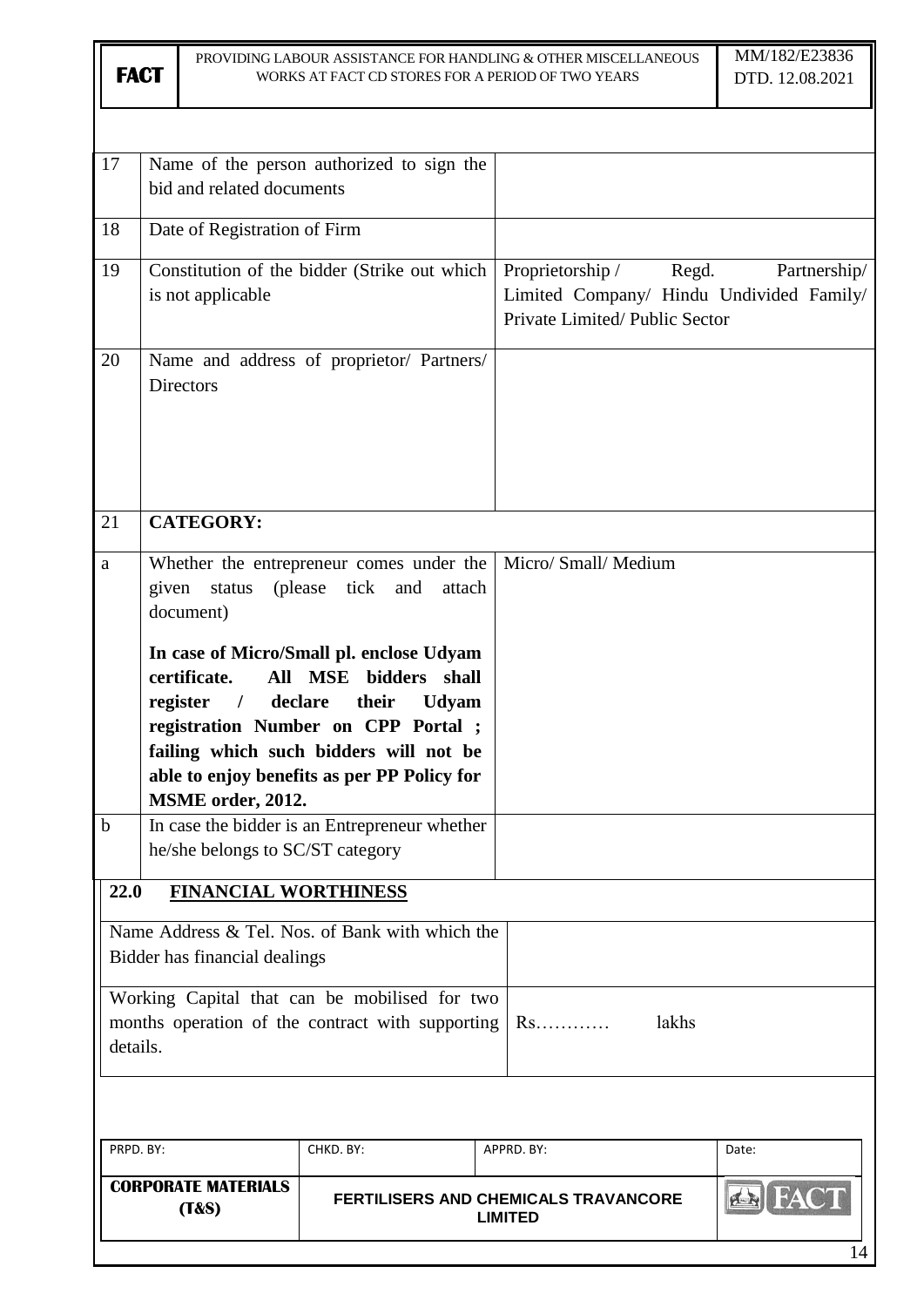### **23.0 Details of credit / limits facilities enjoyed :**

(Certificate from Bank regarding working capital mobilisation to be enclosed)

| S1.<br>No. | Name of the Bank | Type of credit (ie. CC/C, $\bigcup_{O/D \text{ etc.}}$ | Amount of credit limit sanctioned Rs. |
|------------|------------------|--------------------------------------------------------|---------------------------------------|
|            |                  |                                                        |                                       |
|            |                  |                                                        |                                       |
|            |                  |                                                        |                                       |

23.1 Details of Profit  $&$  Loss Account and balance sheet

(Please enclose copies for the preceding three financial years (duly audited)

24. Bidders experience in any of the previous five years as on the date of opening of Part-A Bid shall be furnished as per the format below (Attach Certificates from Organisation served):

| Name         | of | the Description of work with Work Order |      |      |      |           |           |
|--------------|----|-----------------------------------------|------|------|------|-----------|-----------|
| Organisation |    | No. & Date                              | Year | Year | Year | Year<br>4 | Year<br>5 |
|              |    |                                         |      |      |      |           |           |
|              |    |                                         |      |      |      |           |           |

25. Credentials to be submitted for meeting Pre-qualification criteria.

- (i) Work order with quantity
- (ii) Experience certificate and performance certificate with value of work completed, issued by the Organisation.
- (iii) Solvency certificate for a minimum of Rs. 170,000 from a Nationalised/Scheduled Bank, issued not earlier than the date of enquiry
- 26. **Pan No:**

(Attach Photocopy of Pan Card)

| PRPD. BY:                                      | CHKD, BY: | APPRD. BY:                                                    | Date:       |
|------------------------------------------------|-----------|---------------------------------------------------------------|-------------|
| <b>CORPORATE MATERIALS</b><br><b>(T&amp;S)</b> |           | <b>FERTILISERS AND CHEMICALS TRAVANCORE</b><br><b>LIMITED</b> | <b>FACT</b> |
|                                                |           |                                                               | .5          |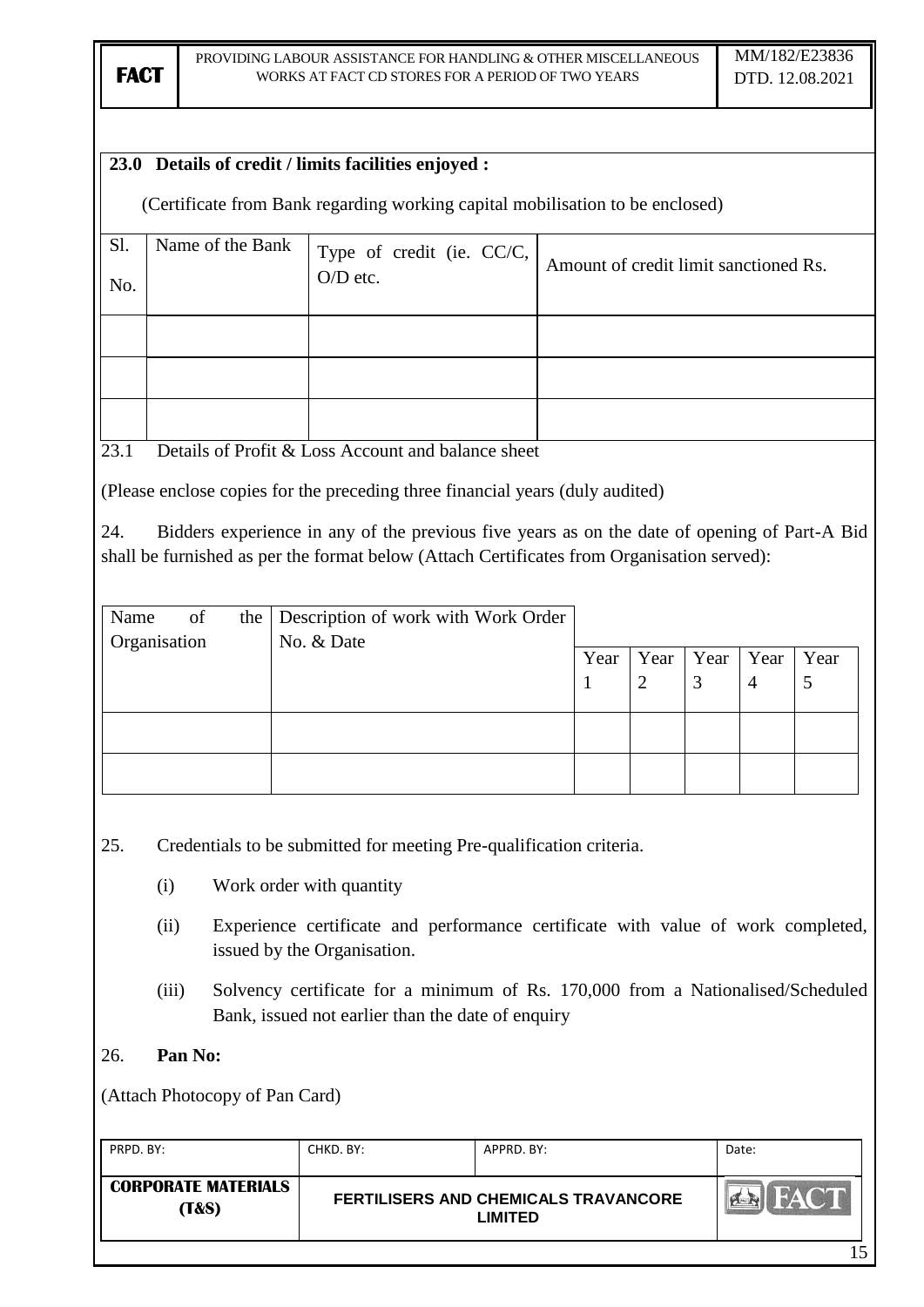## 27. **Mobilization time required for commencement of work fromthe date of issue of Letter Of Intent (LOI) or Work Order whichever is earlier, by FACT** :.................………. **Days.**

# **28 OTHER DETAILS:** 1 Have you ever been blacklisted by Government Department, Public Sector, Quasi Government, Undertaking **29. Please furnish the following details along with your Banker's Authorisation letter:** 1 Income Tax PAN No. 2 | GST Registration No. 3 Name of the Bank with address 4 Name of the Branch with address 5 MICR Code 6 IFSC Code 7 Account Type 8 Bank Account No. 9 Account holder's Name 10 Vendor email address **30. Following documents shall be enclosed along with Part-A of Bid**

1. Proof of constitution of firm.

2. Copy of "Permanent Account Number" (PAN) Card.

3. Copy of GST registration.

4. Copy of latest Income tax return / Audited Balance Sheet and P&L account for last 3 financial years/ Solvency certificate for a minimum of Rs. 170,000 from a Nationalised / Scheduled Bank, issued not earlier than the date of enquiry

5. Copy of Registration certificate with Labour Dept/ PF / ESIC.

6. Experience Certificate, work order copies & performance Certificate from Clients.

| PRPD. BY:                           | CHKD. BY: | APPRD. BY:                                                    | Date:                                   |
|-------------------------------------|-----------|---------------------------------------------------------------|-----------------------------------------|
| <b>CORPORATE MATERIALS</b><br>(T&S) |           | <b>FERTILISERS AND CHEMICALS TRAVANCORE</b><br><b>LIMITED</b> | $\ \sum_{i\in\mathbb{N}}\mathbf{F}^i\ $ |
|                                     |           |                                                               | 16                                      |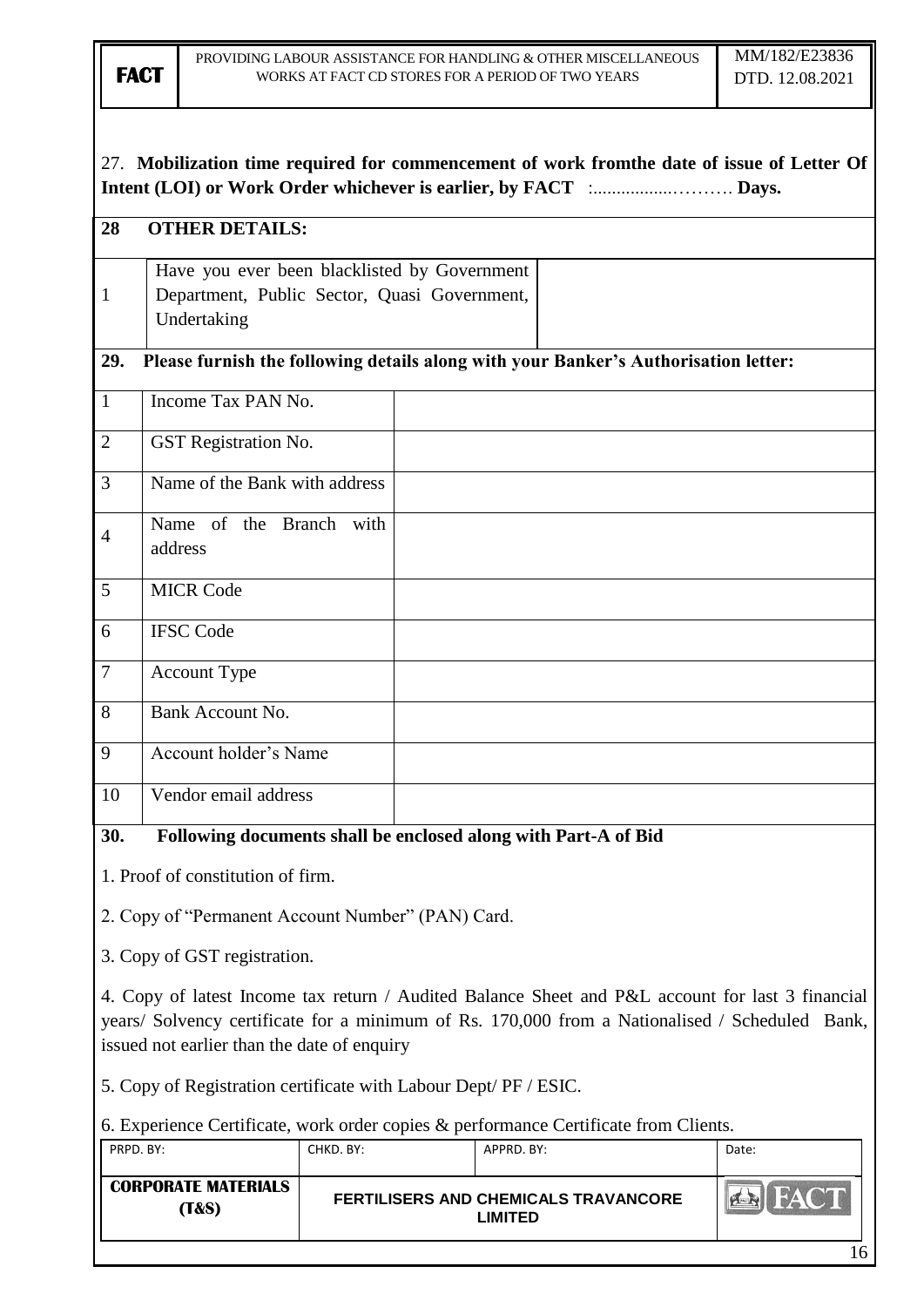### **DECLARATION**

I/We hereby declare that the particulars furnished above are true to the best of my/our knowledge and belief. I/we hereby agree that FACT shall have the right to visit my/our office/works to satisfy themselves that the particulars furnished above are correct and I/we shall furnish any additional information/documents that may be required by FACT. I/we understand that suppression of any facts/furnishing false information shall render us liable for disqualification. I/We also declare that all statutory requirements and obligations required for employing labourers for the work as per this enquiry shall be met by me/us in case award of work. Necessary registration from Labour/PF/ESI Departments, as applicable, will be arranged prior to commencement of work.

Date: Name of Bidder:

Place Signature of Bidder:

(Seal)

| PRPD. BY:                                      | CHKD. BY: | APPRD. BY:                                      | Date: |
|------------------------------------------------|-----------|-------------------------------------------------|-------|
| <b>CORPORATE MATERIALS</b><br><b>(T&amp;S)</b> |           | FERTILISERS AND CHEMICALS TRAVANCORE<br>LIMITED |       |
|                                                |           |                                                 | רי    |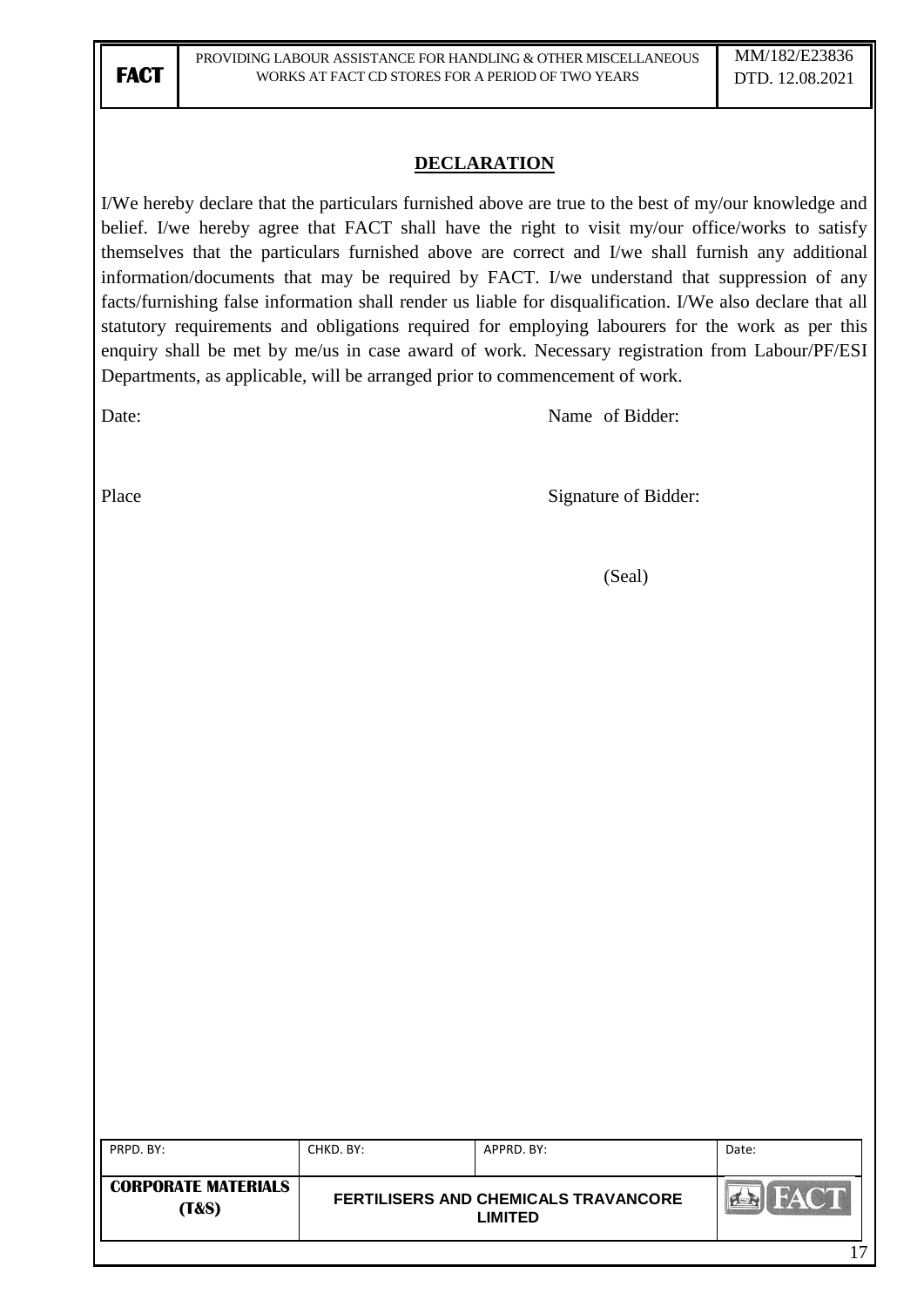## **ANNEXURE-IV**

## **SPECIAL TERMS AND CONDITIONS OF CONTRACT**

### **Definitions:**

1.1 "FACT" shall mean the FERTILISERS AND CHEMICALS TRAVANCORE LIMITED with Registered office at Udyogamandal, Kochi-683501, its operating Divisions at Udyogamandal and Ambalamedu and FACT Engineering Works, Palluruthi, Marketing offices spread across South India & FACT Engineering & Design Organisation, Udyogamandal (which expression shall repugnant to the context or meaning thereof, include its successors and assigns).

1.2 "Contractor" shall mean the individual / firm / company, who has been awarded the Work Order (Contract) against his/their bid in response to the enquiry issued by FACT and shall include his/their legal representatives heirs, successors and assigns.

### 2.0 **Scope of work:**

This contract for FACT- Cochin Division, Stores Department requires assistance of able bodied unskilled male workers up to minimum 07 numbers or according to the demand from the Stores #CD whenever necessary for works detailed below.

2.1 Unloading, Loading & Handling etc Handling of materials , including Manual Unloading Loading, de-stacking, restacking of materials such as, packing materials, machinery spares, waste oil, heavy packages, AC materials, scrap items & other miscellaneous items like Rock Wool, bricks, valves, wire ropes, cables, rasching rings, honey combs, saddles and sorting, bagging, tagging, and stacking them as required.

2.2 Unloading & Stacking of Cement bags, including Paper bags and HDPE bags at FACT CD Stores.

2.3 Unloading & Stacking of steel Plates, pipes, structural steel etc at FACT CD, with/without Forklift/Crane. 2.4 Unloading Lime sludge, lime shell, lime stone from tippers/trucks

2.5 Unloading of Lime, shell/ stone, supplied in gunny bags from lorries/wagons and stacking at FACT CD premises.

2.6 Unloading/ Loading and stacking of filled gas cylinders received at FACT CD Stores.

2.7 Loading of empty gas cylinders into trucks of supplier/ FACT.

2.8 Unloading / Loading/ stacking of chemicals/lubricants in drums/cans/bags.

2.9 Unloading /Loading/unloading of wash basins, closets, furniture etc.

| PRPD. BY:                                      | CHKD. BY: | APPRD. BY:                                      | Date: |
|------------------------------------------------|-----------|-------------------------------------------------|-------|
| <b>CORPORATE MATERIALS</b><br><b>T&amp;S</b> ) |           | FERTILISERS AND CHEMICALS TRAVANCORE<br>LIMITED |       |
|                                                |           |                                                 | 1 O   |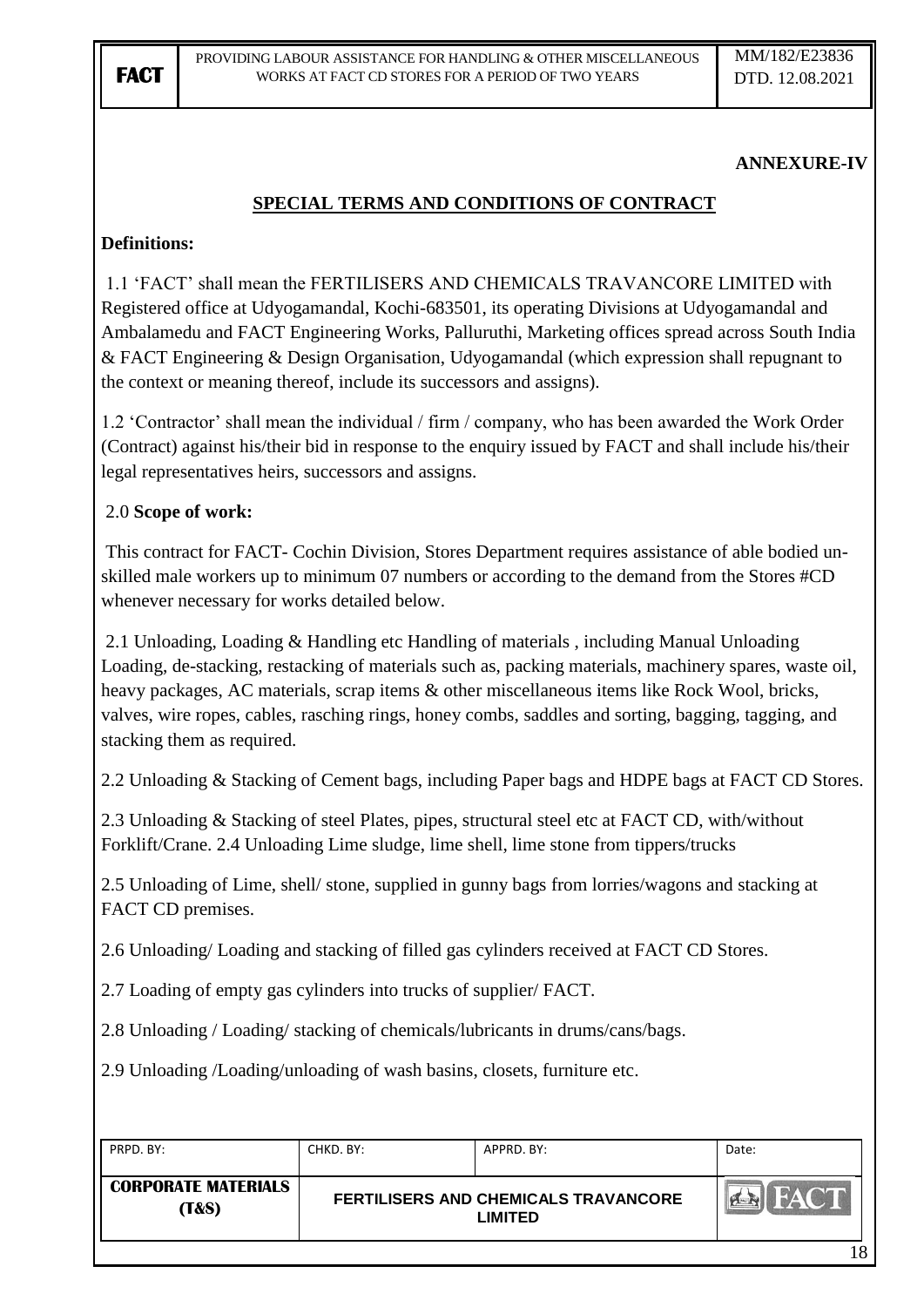2.10 For all the above works able bodied male workers with sound health and physically fit to carry out the work are required.

2.11 The above works to be executed either independently or along with available daily rated workers at FACT # CD Stores Dept., as the case may be.

2.12 Contractor shall be responsible for works entrusted to him and he shall arrange to execute the works properly by his workers.

3.0 **Period of contract**: The period of contract will be 2 years from the date of commencement.

4.0 **Timing of work**: A day means 8 hrs, commencing from 8:00 AM ending at 4:00 PM. Contractors/ their representatives should report at 8:00 AM at our Stores Department to receive instructions before proceeding for the day"s job.

5.0 **Quantity**: Estimated quantity of work shall be as per schedule attached to the work order. The quantity may vary either way and FACT in no way shall be responsible for any loss or nominal loss of work to the contractor.

5.1 One day"s advance notice shall be given wherever possible for supply of additional labour like for unloading of Cement, Steel and Lime.

5.2 During the period of contract, FACT reserves the right to arrange the works shown in the scope of work 2.0 and its sub-clauses above, by using their own facilities (or) by other contractors without any intimation to the contractor.

5.3 Based on requirement, the workers will be assigned any kind of work / combination of works.

6.0 **Default and Termination:** The Contractor"s workmen shall carry out works as scheduled above and as per instructions of the Deputy General Manager (Stores)-CD (DGM (Stores) CD) or his/her authorized representative.

6.1 Promptness is the essence of the contract. In the event of failure or delay on the part of the Contractor, FACT reserves the right to terminate the Work Order and make alternate arrangements for carrying on the work and forfeit the Security Deposit furnished by the Contractor, without prejudice to Company"s further rights to claim compensation from the Contractor for loss if any, incurred by FACT as a result of the Contractor's failure to fulfill his obligations.

7.0. **Rate**: Rates are as per the Schedule attached to the work order and shall be firm during the period of the contract, no escalation for whatsoever reasons will be allowed. The rate shall be excluding Goods Service Tax.

8.0 **Contractor to Execute Agreement**: The contractor's responsibility under this contract will commence on the date specified in the Letter of Intent/Work Order. The successful bidder shall be

| PRPD. BY:                                      | CHKD. BY: | APPRD. BY:                                                    | Date: |
|------------------------------------------------|-----------|---------------------------------------------------------------|-------|
| <b>CORPORATE MATERIALS</b><br><b>(T&amp;S)</b> |           | <b>FERTILISERS AND CHEMICALS TRAVANCORE</b><br><b>LIMITED</b> |       |
|                                                |           |                                                               | 1 ∩   |

19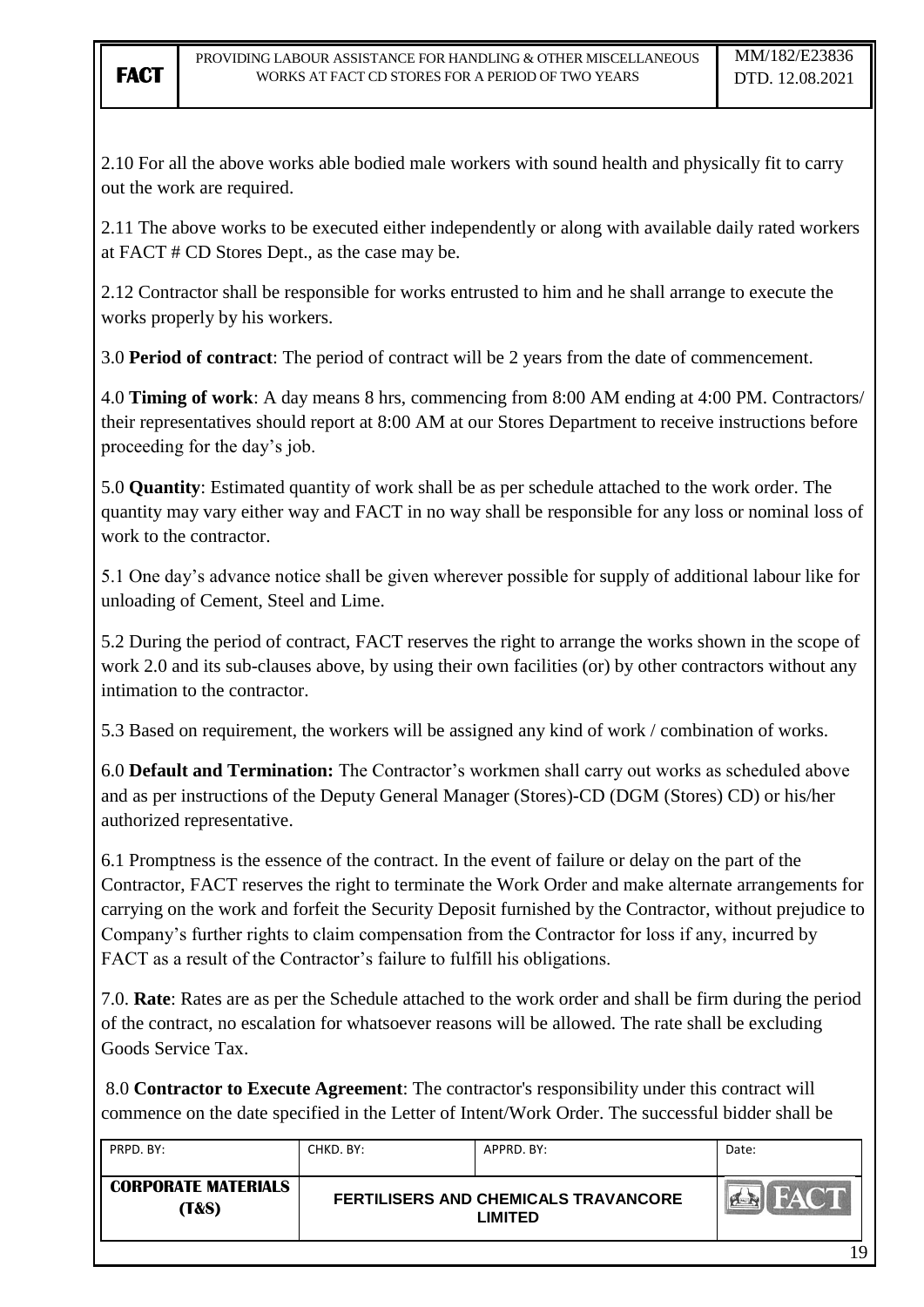required to execute an Agreement with FACT, within 15 days of the receipt by him of the Letter of Intent issued by FACT for carrying out the work according to the terms and conditions of the contract given along with the Work Order. The Agreement to be executed will be in the pro forma as specified by FACT.

## 9.0 **Terms of Payment**

9.1 Payment shall be effected on monthly basis. The bills shall be certified by the DGM (Stores)-CD (or) authorized representative of DGM (Stores)-CD and payment shall be made by the Finance Dept. of FACT Ltd. Payments shall be made after deduction of (1) amounts due from them to FACT on account of shortage / damages / loss to the goods entrusted to them, (2) statutory levies such as PF/ESI liability (as applicable), Income Tax etc. if any and (3) any other amount due from the contractor for any other reason. If the amount due from the contractor is more than the amount due to the contractor, the contractor shall arrange to pay FACT the difference without delay.

9.2 Statutory deductions towards Income Tax, ESI, Provident Fund etc. will be made from the Contractor's bill.

10.0 **GOODS & SERVICES TAX (GST)** applicable: FACT"s Provisional GST - ID in the state of Kerala is 32AAACT6204C1Z2. The contractor shall confirm the following: a) Submit GST compliant tax invoice to FACT along with bills. b) Shall ensure uploading the above invoice as per statute  $\& c$ ) file monthly returns in time enabling FACT to claim the input tax credit.

10.1 GST charged by the contractor shall be released separately to the contractor only after filing of (i) the monthly return on GSTN portal by the contractor and (ii) on matching the input tax credit to such invoice with the corresponding details of Contractor.

10.2 In case FACT incurs any liability (like interest, penalty etc.,) due to denial / reversal of such input tax credit in respect of the invoice submitted by the contractor, for the reasons attributable to the contractor, the same shall be recovered from the contractor. Further, in case FACT is deprived of the input tax credit due to any reason attributable to the contractor, the same shall not be paid or recovered if already paid to the contractor.

10.3 Contractor to be liable for all taxes, duties etc. excluding GST: The rates specified in the tender shall be exclusive of GST. GST, if applicable for the work as per any statutory notification, shall be extra. If the GST is to be paid by the Contractor as per the relevant notification, he shall arrange to remit the same to the concerned authority and FACT shall reimburse the same to the Contractor based on documentary evidence towards proof of remittance. If the same is to be paid by FACT, the above shall be done by FACT directly.

11.0 **PF & ESI Regulations**: The workers deployed by the Contractor for the work shall be covered under the PF & ESI Acts. The contractor shall ensure full compliance to the above Acts.

| PRPD, BY:                           | CHKD. BY:                                              | APPRD, BY: | Date: |
|-------------------------------------|--------------------------------------------------------|------------|-------|
| <b>CORPORATE MATERIALS</b><br>(T&S) | <b>FERTILISERS AND CHEMICALS TRAVANCORE</b><br>LIMITED |            |       |
|                                     |                                                        |            | ንበ    |

20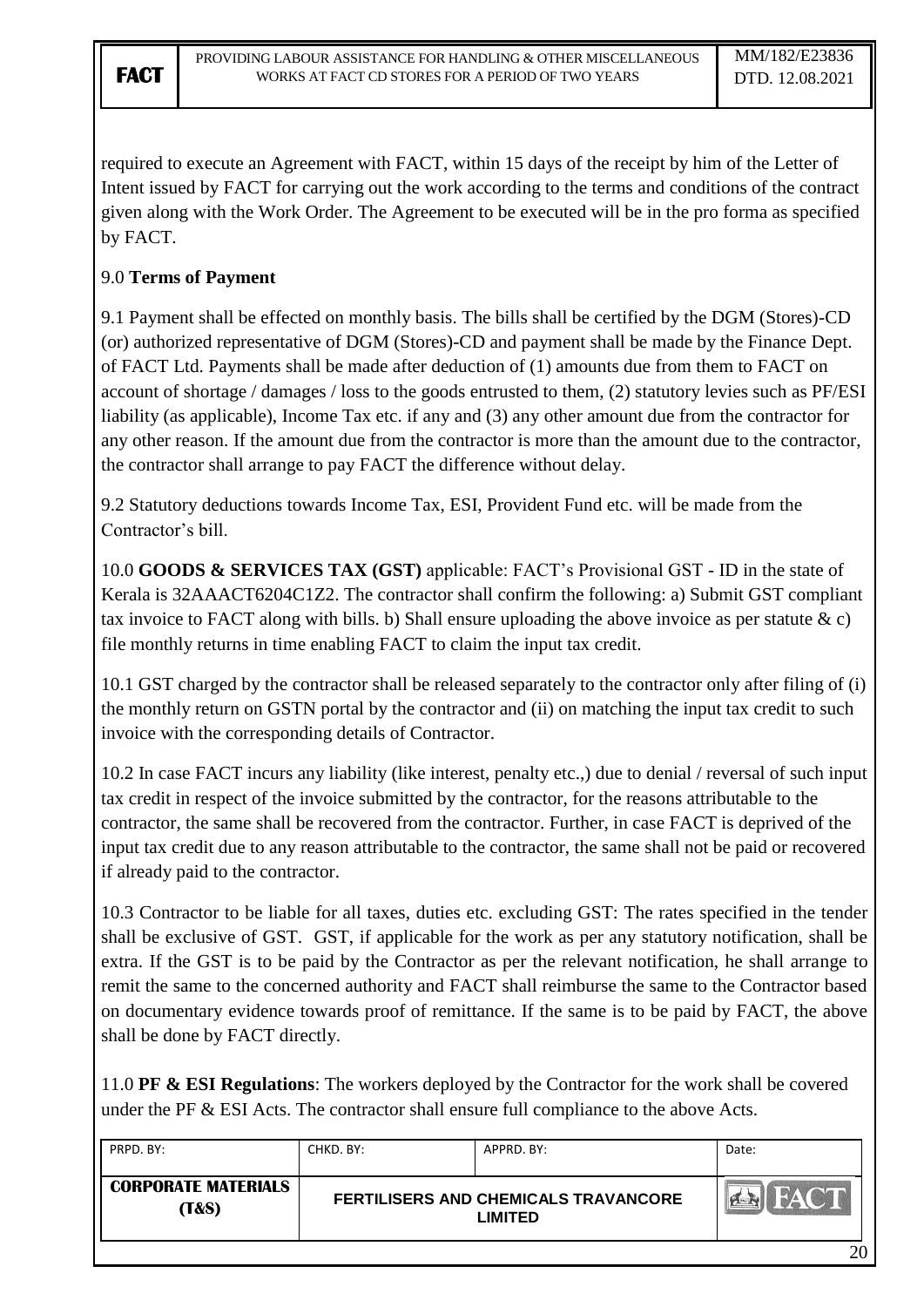11.1 The contractor shall be responsible for making all payments to his workmen, including PF& ESI benefits as applicable.

11.2 Deductions towards employees" contribution will have to be made by the Contractor at the rates prescribed by the ESI Act and remittance arranged. As regards employer's contribution, deduction will be from the contractor's bills as applicable and remitted to the concerned Departments by FACT, based on wage roll cum attendance roll to be furnished by the Contractor once a month, say, 10th of every month to the concerned payroll section/ PF section, so that the PF & ESI amount can be ascertained and recovered/payment obtained.

11.3 All contract workers shall be enrolled with Kerala Labour Welfare Fund as per Government of Kerala Order No.3989/B1/2010/LBR. FACT shall deduct workers' contribution (Rs.4/- per half year) and contractors contribution (Rs.8/- per half year) in respect of each worker from contractor's bill.

### 12.0 **Special Conditions:**

12.1 The contractor should contact DGM (Stores) CD, FACT -CD (or) the authorized representative of DGM (Stores) -CD, every day to receive and acknowledge instructions as well as execute the work entrusted to them as per the contract.

12.2 The contractor shall settle disputes, if any, with his work men and shall indemnify FACT against any claims whatsoever from any person/s engaged by him.

12.3 The Contractor shall employ only adult workers of age 18 years and above. The Contractor should not employ persons who are disabled, infirm, mentally unsound, women in advanced stage of pregnancy or very old persons.

12.4 The contractor should employ only workmen covered under PF and ESI Acts as applicable.

12.5 The company will not be liable for payment of any compensation for any hold up of work.

12.6 The contractor should strictly abide by the safety and security regulations of the company. Any loss or damage incurred on account of the contractor's failure shall be recovered from the contractor.

12.7 Entry Passes for vehicles and workmen are to be arranged by the contractor with the CISF/ Security agency of the company.

12.8.i) Entry Passes issued to contract workers are not transferable. Every employee must produce the pass while inside the factory. After completion of the contract work, passes must be surrendered to security department failing which Rs.10/- is payable for every pass thus not surrendered.

12.8.ii) If the work entails engaging more than 20 contract workers, the Contractor should produce the license from the competent authority as per provisions on Contract Labour (Regulations and Abolition) Act, 1970.

| PRPD. BY:                                      | CHKD. BY: | APPRD. BY:                                             | Date: |
|------------------------------------------------|-----------|--------------------------------------------------------|-------|
| <b>CORPORATE MATERIALS</b><br><b>(T&amp;S)</b> |           | FERTILISERS AND CHEMICALS TRAVANCORE<br><b>LIMITED</b> |       |
|                                                |           |                                                        |       |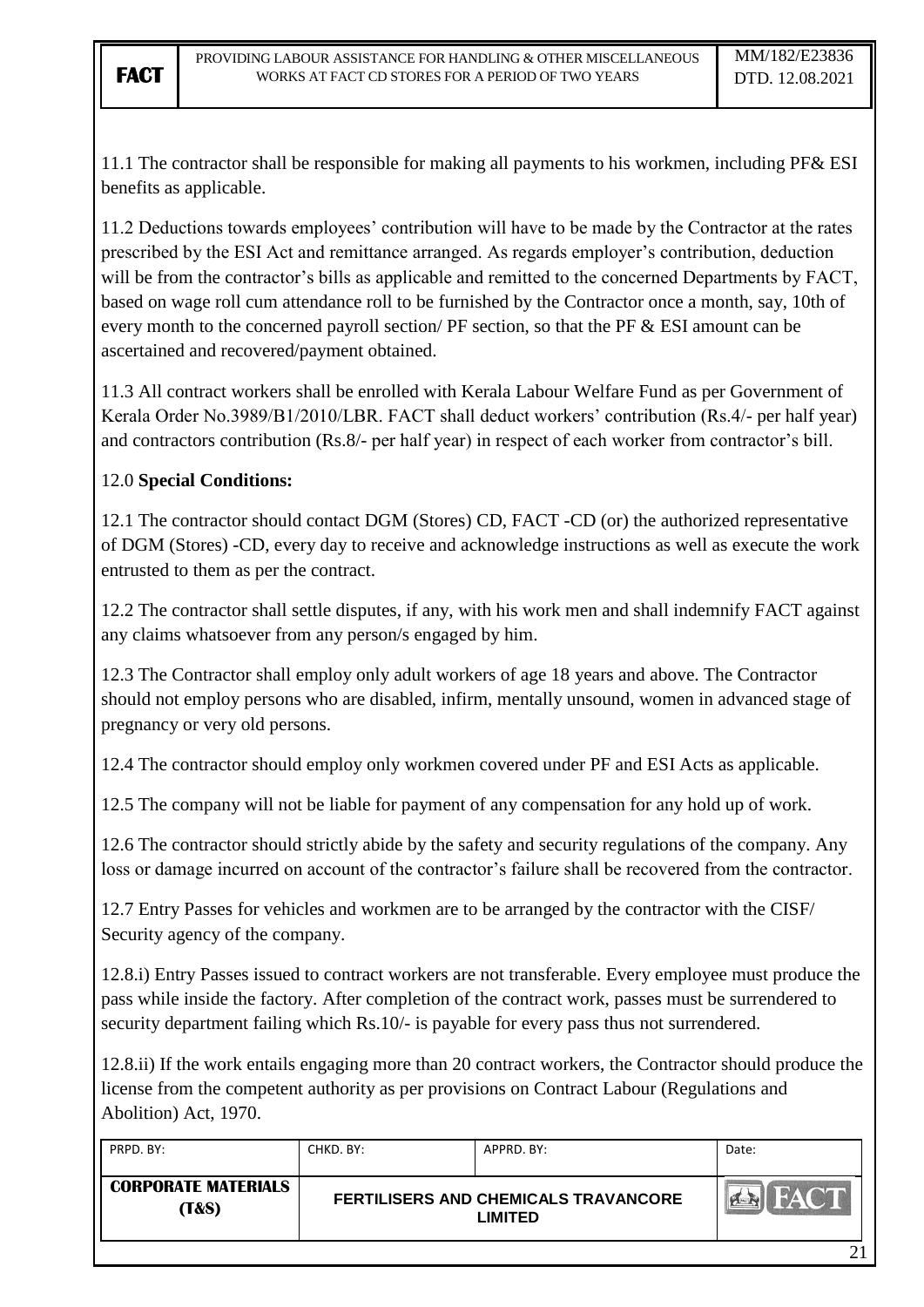12.8.iii) A muster # roll of all the labourers employed at site shall be kept by noting the daily attendance and wages. The signature or thumb impression of the employees shall be obtained in respect of the wages on rolls and a copy of the attendance statement to be forwarded to the company within 3 days after wage disbursement in the forms prescribed by us.

12.9 The contractor shall comply with all statutory rules and regulations pertaining to employment of labour and execution of work. In case FACT becomes liable for any amount on account of breach or non-observance by the contractor of provision thereof, such amount shall be to the account of the contractor.

12.10 The Contractor has to comply with the provision of all Local, State and other Government Rules, By-Laws, Regulations, Orders etc.

12.11 The Contractor has to conform to the provisions of laws, rules, regulations, orders, etc. in force with reference to the Factories Act, Provident Fund Act, Kerala Workmen Compensation Act, etc. during the period of contract, whichever applicable.

12.12 The contractor is liable for all the claims or damages, compensation or expenses payable as a result of any accident or injury sustained by the workmen, employee or anyone hired by the contractor in the execution of the contract by rule, law and order of government or local authority. The expenses, if any incurred by the company shall be realised from the contractor.

12.13 The contractor shall fulfill the requirements of Provisions under the Contract Labour (Regulation and Abolition) Act, 1970.

12.14 The Contractor should make arrangements for unloading of materials from lorries / wagons immediately on receipt of intimation form Stores Dept. Any demurrage charges / vehicle detention charges due to all delay in unloading / loading will be recovered from the Contractor.

12.15 Damages to any of the equipment / materials and loss of tools, if any, issued to the Contractor will be assessed by DGM (Stores)CD (or) the authorised representative / site #in-charge and the cost there of will be recovered from the Contractor.

13.0 **Termination of contract** owing to default of Contractor: In case the contractor fails to carry out the works satisfactorily as per the contract, FACT may give 24 hours' notice in writing to the contractor calling him to make good the failure, neglect or contravention complained of within the said time. In the event of absence of compliance of said notice, the company shall have the option and is at liberty without prejudice to its rights, to arrange to complete the work by other means/other agencies and all losses, damages or extra expenditure incurred in this connection shall be to the contractor"s account.

13.1 If the contractor becomes insolvent or in the event of his going into liquidation or winding up his business as the case may be or if in the opinion of the company, fails to fulfill his obligations in the

| PRPD. BY:                                      | CHKD. BY: | APPRD. BY:                                             | Date: |
|------------------------------------------------|-----------|--------------------------------------------------------|-------|
| <b>CORPORATE MATERIALS</b><br><b>(T&amp;S)</b> |           | FERTILISERS AND CHEMICALS TRAVANCORE<br><b>LIMITED</b> |       |
|                                                |           |                                                        | ാ     |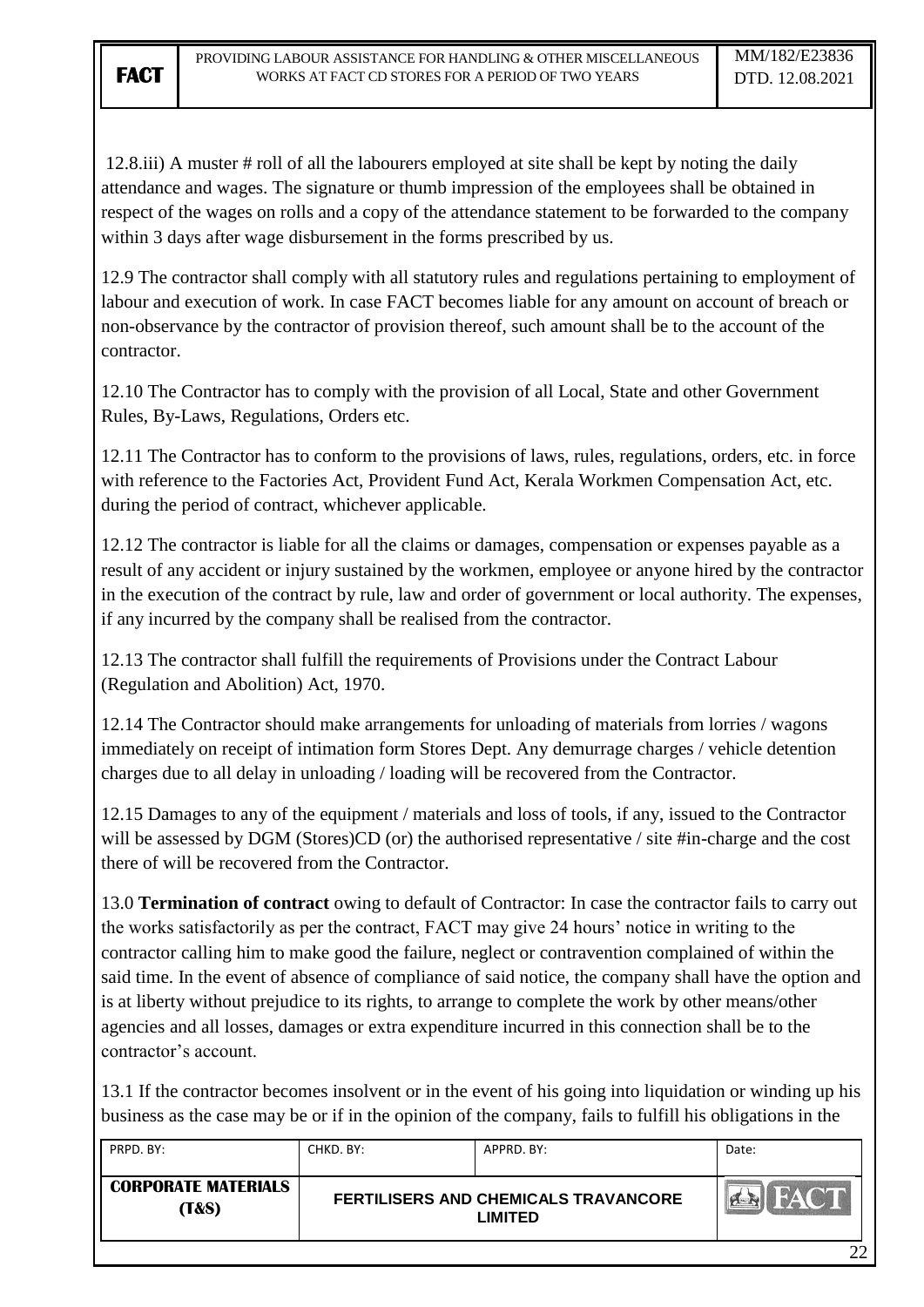execution of the work to company"s satisfaction, the company may forthwith terminate the contract or take it over in whole or in part and employ any other agency or agencies to continue the work or get it done departmentally and forfeit the contractor's security deposit and retention of money without prejudice to the company"s rights to claim compensation from the contractor for losses or damages suffered by the company as a result of the above arrangements. The contractor shall have no claim to compensation for any loss that may occur consequent to the above arrangements.

13.2 If any work of the company (or) work entrusted with other contractor / suppliers by the company is obstructed by / interfered with or caused to be interfered with to the detriment of the company by the Contractor or the contract employee, the contract will be terminated without notice and the remaining work for the unexpired portion of this contract will be arranged by the Company through other agencies at the contractor"s risk and cost. The decision whether the Company"s work has been interfered with or obstructed shall be taken by the company and it shall be final.

14.0 **Matters finally determined by FACT**: All disputes or differences of any kind whatever arising out of or in connection with the contract, whether during the progress of the work or after the completion and whether before or after the determination of the contract, shall be referred by the contractor to FACT and FACT shall within a reasonable time after presentation make and notify decisions thereon in writing. The decisions, directions and certificates with respect to any matters, decisions, on which is specially provided for by these conditions given and made by FACT or on behalf of FACT, which matters are referred to hereinafter as accepted matters, shall be final conclusive and binding upon the contractor and shall not be set aside or be attempted to be set aside on account of any informality, omissions, delay or error in proceedings in or about the same or on any other reason and shall be without any appeal.

15.**0 Force Majeure:** Neither the Contractor nor FACT shall be considered in default in the performance of their obligations under the Work Order so long as the performance is prevented or delayed because of Force Majeure conditions like war or hostilities, riots or civil commotion, earth quake, flood or tempest, drought, accident, fire or explosion, labor strike or lock-out or Act-of-God or because of any law and order proclamation, regulation or ordinance of Government or subdivision thereof and situation arising out of our plant break downs. Notice of a Force Majeure situation shall be given by the affected party to the other party within one week of its occurrence. Should such a delay be for more than three months, FACT shall have the right to cancel the Work Order at no charge to FACT and FACT shall be entitled to reimbursement of any amount due from the Contractor.

16.0 **Contract administrator:** This contract will be operated/ administered by DGM (Stores)CD, FACT CD, Ambalamedu (or) any other officer authorized by DGM (Stores)CD, FACT CD for the above.

17.0 **Environment Management System:** FACT is a company having Environmental Management System according to ISO 14001 standard. The Contractor shall ensure that none of their activities cause damage to the environment.

| PRPD. BY:                           | CHKD. BY: | APPRD. BY:                                                    | Date: |
|-------------------------------------|-----------|---------------------------------------------------------------|-------|
| <b>CORPORATE MATERIALS</b><br>(T&S) |           | <b>FERTILISERS AND CHEMICALS TRAVANCORE</b><br><b>LIMITED</b> |       |
|                                     |           |                                                               | າາ    |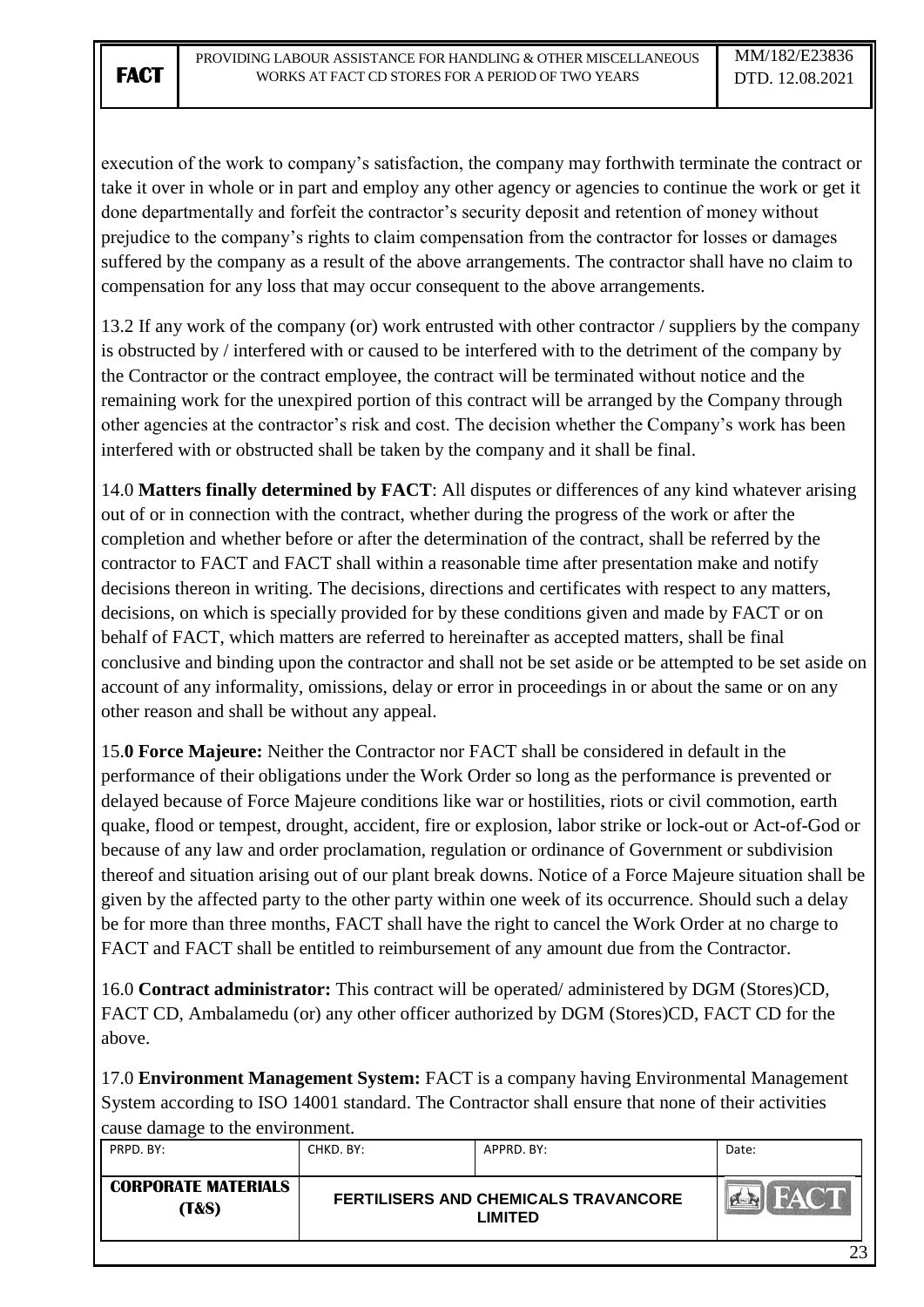18.0 **Fraud Prevention Policy of FACT:** FACT a Central Public Sector Undertaking (PSU) follows Corporate Governance principles proactively and has formulated a Fraud Prevention Policy. Details of Fraud Prevention Policy of FACT-2012 can be viewed in FACT"s Website www.fact.co.in. Contractors shall make themselves aware and also ensure compliance of the same.

**OTHER TERMS AND CONDITIONS:** All other terms and conditions shall be as per our "Standard Conditions of Contract(Annexure-V). In case of any contradiction between Special Terms and Conditions(Annexure-IV) and Standard Conditions of Contract(Annexure-V), Special terms and conditions(Annexure-IV) will prevail.

=======================================================================

| PRPD. BY:                           | CHKD. BY: | APPRD. BY:                                                    | Date: |
|-------------------------------------|-----------|---------------------------------------------------------------|-------|
| <b>CORPORATE MATERIALS</b><br>(T&S) |           | <b>FERTILISERS AND CHEMICALS TRAVANCORE</b><br><b>LIMITED</b> | FACT  |
|                                     |           |                                                               | 24    |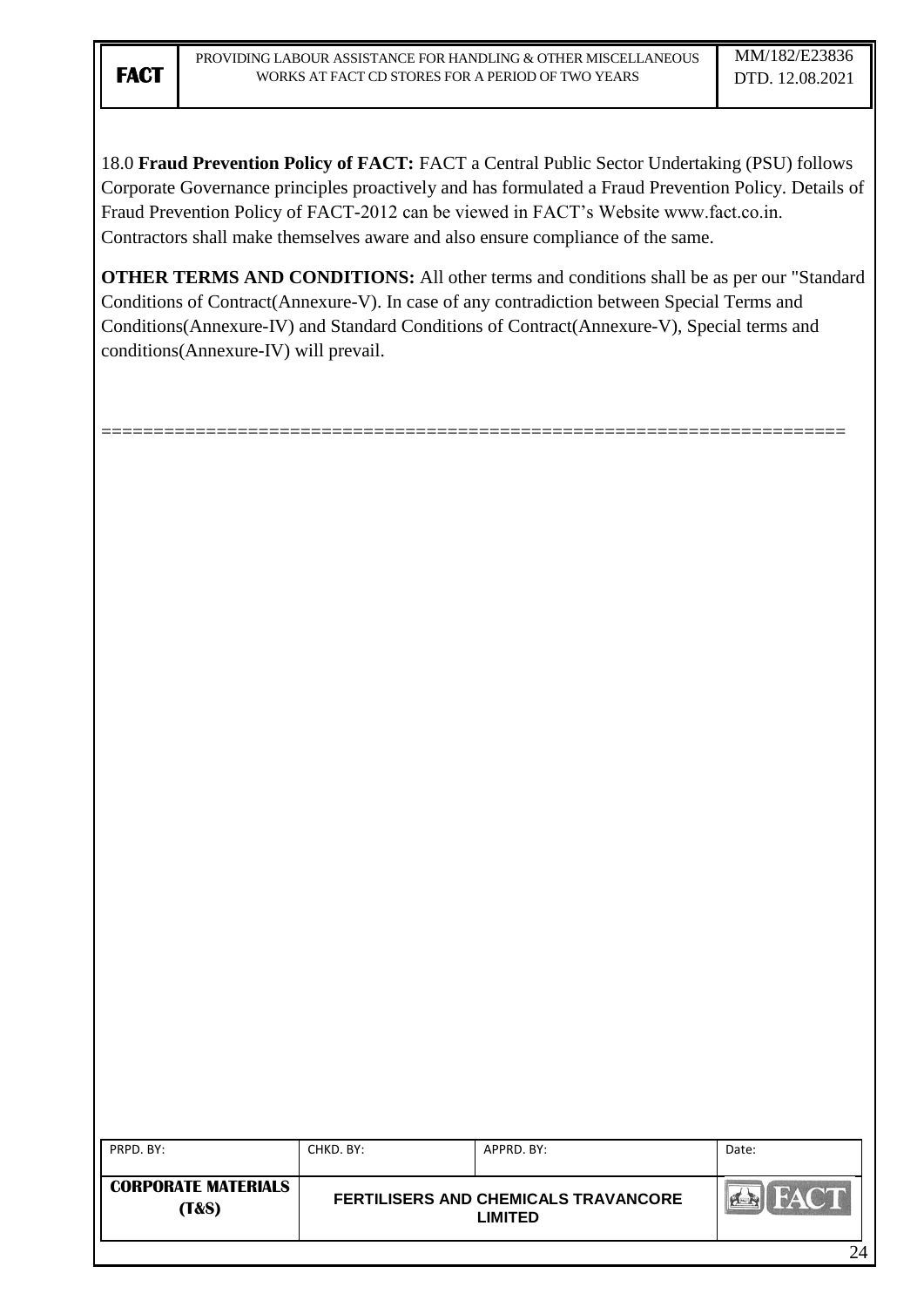| <b>FACT</b> | PROVIDING LABOUR ASSISTANCE FOR HANDLING & OTHER MISCELLANEOUS<br>WORKS AT FACT CD STORES FOR A PERIOD OF TWO YEARS | MM/182/E23836<br>DTD. 12.08.2021 |
|-------------|---------------------------------------------------------------------------------------------------------------------|----------------------------------|
|             |                                                                                                                     | <b>ANNEXURE -V</b>               |
|             | STANDARD TERMS AND CONDITIONS OF CONTRACT                                                                           |                                  |
| 00.         | <b>CONTENTS:</b>                                                                                                    |                                  |
| 01.         | <b>GENERAL:</b>                                                                                                     |                                  |
| 02.         | <b>SECURITY DEPOSIT:</b>                                                                                            |                                  |
| 03.         | RATES:                                                                                                              |                                  |
| 04.         | PAYMENT:                                                                                                            |                                  |
| 05.         | <b>QUANTITY:</b>                                                                                                    |                                  |
| 06.         | <b>CONTINUITY OF WORK:</b>                                                                                          |                                  |
| 07.         | RESPONSIBILITY FOR MATERIAL:                                                                                        |                                  |
| 08.         | <b>SECURITY &amp; SAFETY REGULATIONS:</b>                                                                           |                                  |
| 09.         | STATUTORY OBLIGATIONS:                                                                                              |                                  |
| 10.         | <b>CONTRACTOR's WORKMEN:</b>                                                                                        |                                  |
| 11.         | DEFAULT:                                                                                                            |                                  |
| 12.         | <b>TERMINATION:</b>                                                                                                 |                                  |
| 13.         | <b>FORCE MAJEURE:</b>                                                                                               |                                  |
| 14.         | <b>ASSIGNMENT:</b>                                                                                                  |                                  |
| 15.         | APPLICABLE LAW & SETTLEMENT OF BILLS:<br><b>ENVIRONMENT MANAGEMENT SYSTEM:</b>                                      |                                  |
| 16.<br>17.  | FRAUD PREVENTION POLICY OF FACT:                                                                                    |                                  |
| 18.         | <b>ENTIRETY OF CONTRACT:</b>                                                                                        |                                  |
|             |                                                                                                                     |                                  |
| 01.         | <b>GENERAL:</b>                                                                                                     |                                  |
|             | "FACT" shall mean the Fertilisers and Chemicals Travancore Limited, with registered office at                       |                                  |
|             | Udyogamandal and its operating Divisions at Udyogamandal and Ambalamedu.                                            |                                  |

**"Contractor"** shall mean the firm/company/individual, who has been awarded the work order (Contract) against their bid in response to the enquiry issued by FACT.

The Contractor shall return to FACT the duplicate copy of the work order with terms and conditions duly acknowledged and signed in confirmation of having accepted the order as per terms and conditions mentioned.

The Contractor shall execute within 15days from the date of receipt of FACT's Letter of Intent, an agreement in stamp paper in the form prescribed by FACT and shall bear all expenses incidental thereto.

The contract once awarded will not imply that the Contractor has exclusive right for the particular job. The Contractor is deemed to have carefully examined and satisfied himself on the nature and extent of work to be executed and no claims for any extra payment shall be admissible under any circumstances.

| PRPD, BY:                                      | CHKD, BY:                                                     | APPRD. BY: | Date:       |
|------------------------------------------------|---------------------------------------------------------------|------------|-------------|
| <b>CORPORATE MATERIALS</b><br><b>(T&amp;S)</b> | <b>FERTILISERS AND CHEMICALS TRAVANCORE</b><br><b>LIMITED</b> |            | <b>FACT</b> |
|                                                |                                                               |            | า<          |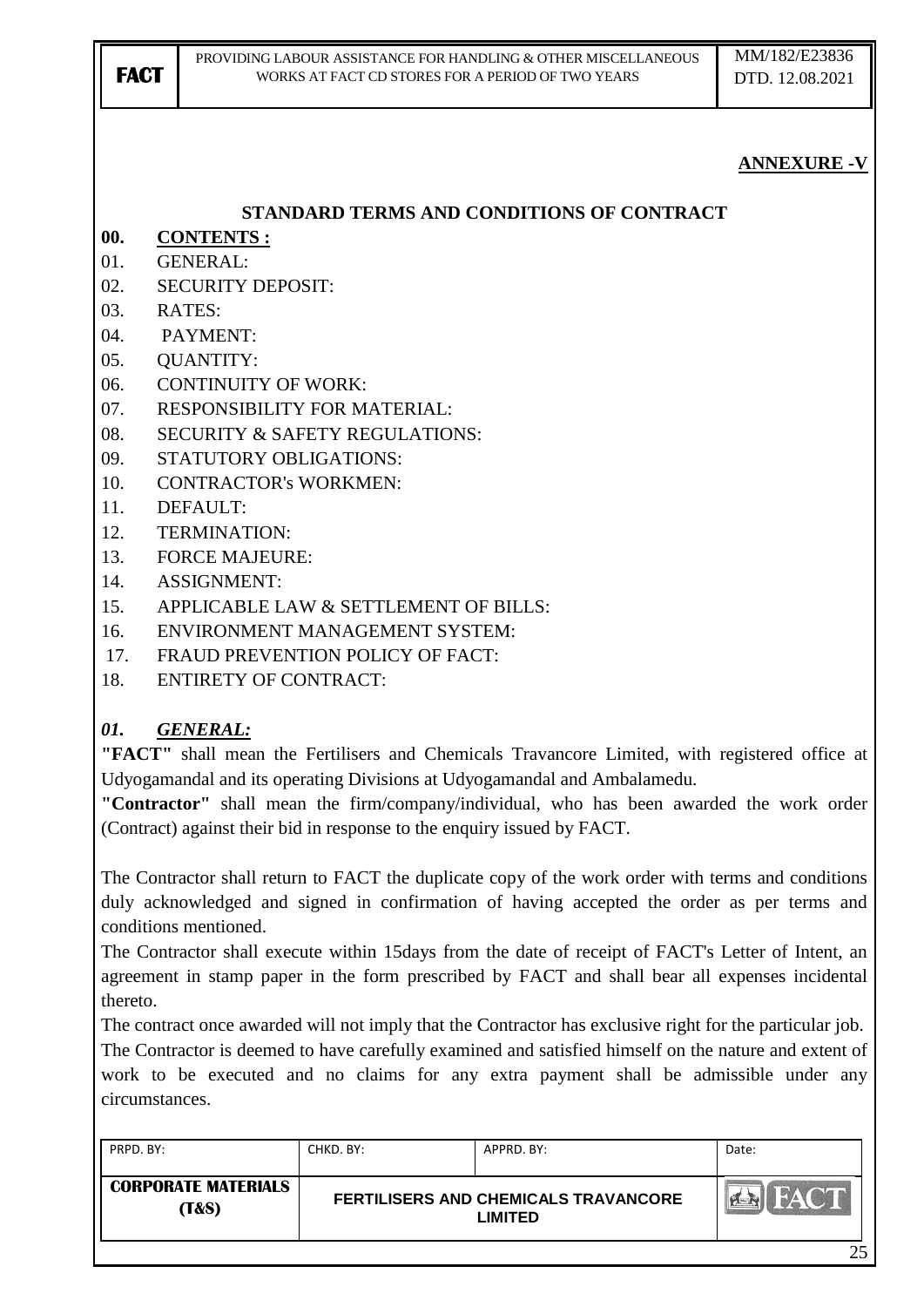FACT shall not in any way be responsible to the Contractor for payment of compensation for hold up of work, if any, due to any situation beyond the control of FACT.

## *02. SECURITY DEPOSIT :*

The contractor) shall remit interest free Security Deposit (SD) equivalent to **three percent (3%) of the total contract value** by DD/NEFT/RTGS or by Bank Guarantee issued by a Nationalised / Scheduled Bank as per the Proforma prescribed within 15 days of issue of award of Letter Of Intent or contract, whichever is earlier. The Bank Guarantee shall be valid till the expiry of the contract with a claim period of six months thereafter.

The EMD (if applicable) remitted by the Contractor can be adjusted towards security deposit, if so desired by him. Such EMD shall be returned only on remittance of requisite Security Deposit. The Security Deposit shall not be released until the work as per the Contract is satisfactorily completed and accepted and final bills paid. Any amount due from the Contractor to FACT shall be deducted from the Security Deposit without prejudice to FACT's right to claim balance amount, if any, from the Contractor.

The violation of any of the terms and conditions of Contract by the Contractor shall be liable to forfeiture of the Security Deposit and disqualification from further work with FACT without prejudice to FACT's right to avail other remedies.

## *03. RATES:*

The rates shall be inclusive of all incidental and other charges excluding GST which may have to be incurred by the Contractor in execution of the work as per this contract. The rates shall be firm for the period of contract.

Rate revision on account of changes in the price of High Speed Diesel (HSD) oil shall be effected only if specified in the Special Terms and conditions.

## *04***.** *PAYMENT* **:**

Payment shall be effected, on presentation of the bills to the Chief Manager(Fin)-Bills duly certified by the authorised person specified in the special conditions attached. Final settlement of contractors bill shall be made after deduction of (1) amounts due from them to FACT on account of shortage / damages / loss to the goods entrusted to them, (2) statutory levies such as PF liability, Income Tax, TDS on GST etc. if any and (3) any other amount due from the contractor for any other reason. If the amount due from the contractor is more than the amount due to the contractor, the contractor shall arrange to pay FACT the difference without delay.

## *05 QUANTITY :*

Quantity given in the contract is only an approximate indication and FACT does not guarantee the total quantity to be transported. FACT reserves the right to reduce or increase the quantity at any time without assigning any reason whatsoever and does not give any guarantee regarding the quantity. The Contractor has no right to claim loss / loss of profit on account of reduction in revenue arising out of variation in quantity made available for transport.

| PRPD, BY:                                      | CHKD. BY:                                                     | APPRD. BY: | Date:       |
|------------------------------------------------|---------------------------------------------------------------|------------|-------------|
| <b>CORPORATE MATERIALS</b><br><b>(T&amp;S)</b> | <b>FERTILISERS AND CHEMICALS TRAVANCORE</b><br><b>LIMITED</b> |            | <b>FACT</b> |
|                                                |                                                               |            | 26          |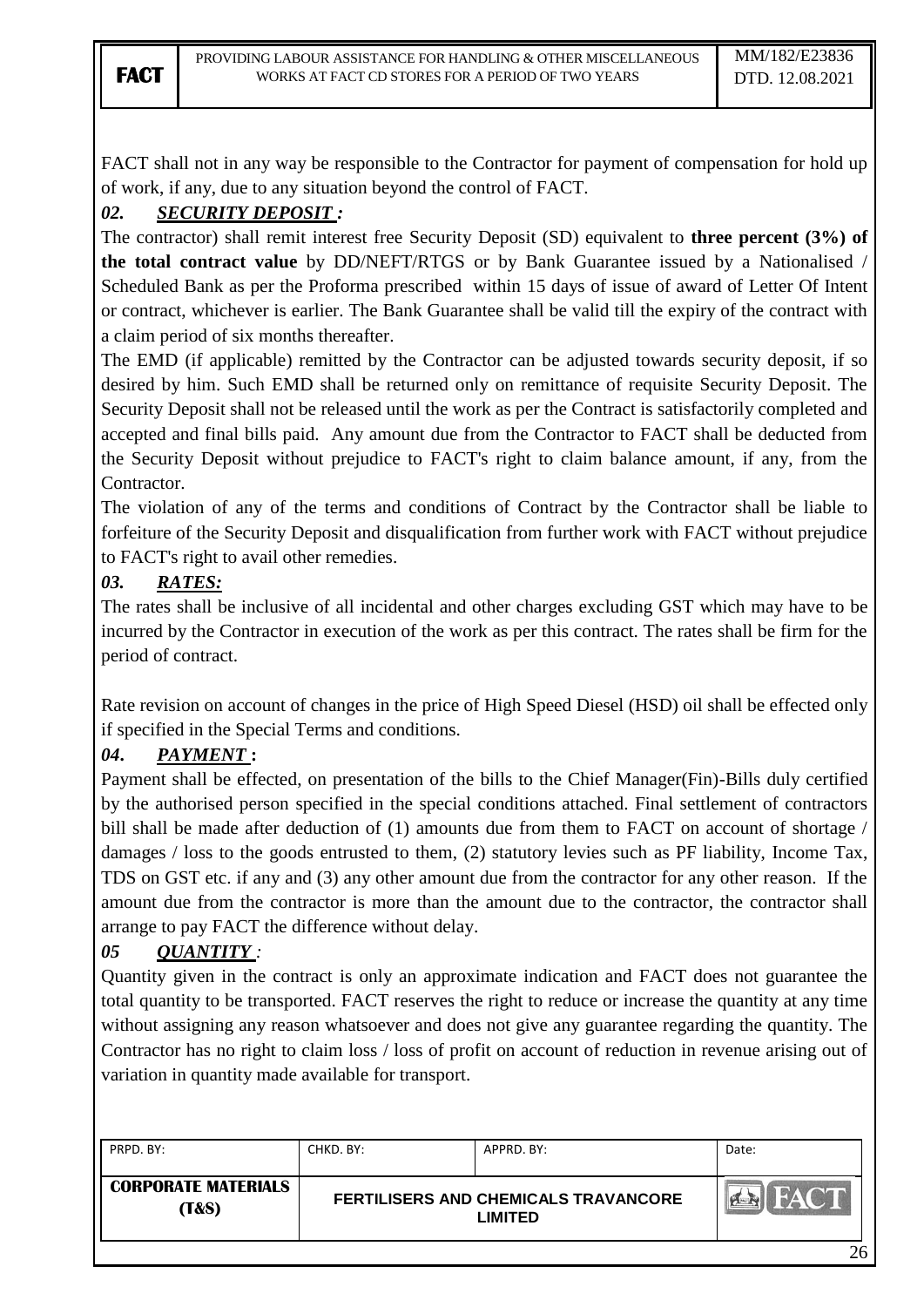# *06. CONTINUITY OF WORK :*

The contract shall not mean continuity of work for the Contractor. The Contractor shall contact the authorised representatives of FACT for obtaining instructions. The instructions given over telephone have also to be complied with.

# *07. RESPONSIBILITY FOR MATERIAL:*

The Contractor shall be responsible for the material entrusted to him and shall compensate FACT for any shortage or damage while the goods are in his custody.

## *08. SECURITY & SAFETY REGULATIONS :*

The Contractor shall strictly observe the Security and Safety Regulations of FACT. Any loss or damage incurred by FACT, on account of the neglect or failure of the Contractor or the Contractor's employees, representatives including the crew of the vehicles/tankers to observe the security and safety regulations shall be to the Contractor's account.

Smoking and carrying smoking material (including matches) inside FACT premises is prohibited due to safety reasons and the Contractor shall ensure that his employees, representatives and crew comply with this.

Any damage caused to any of FACT's buildings, equipment, vehicles, crafts etc. and that of any other contractor/s due to the negligence of the Contractor, his employees, his representatives and crew shall be to the account of the Contractor and FACT shall be indemnified and compensated in all such respects by the Contractor.

All precautions in transporting and handling whether stipulated or not shall be adhered to by the Contractor. The Contractor shall exercise care, diligence and promptness in the work and adhere to transport Rules and regulations, statutory obligations and all other Rules and Laws that have a bearing on the work. Any damages/shortages/penalties or any action legal or otherwise arising out of the Contractor's delay or failure or negligence or breach of statutory obligations shall be to the Contractor's account. If any loss/expenditure arising from the breach thereof is not met satisfactorily by the Contractor, FACT reserves the right to withhold payment of bills/Security Deposit and discharge the obligations of the Contractor without prejudice to FACT claiming from the Contractor full value of damages/compensation. The account rendered by FACT in this connection shall be treated as final.

The vehicles/tankers, if any, employed during the course of the execution of the Contract, shall have valid permits for carrying out the intended task.

Due safety requirements in handling and transporting hazardous chemicals like liquid Sulphuric Acid, Sulphuric Acid etc. filled in tankers, as provided vide Motor Vehicles Act 1988 and the Central Motor Vehicle Rules 1989 and regulations formulated from time to time by the proper authority, shall be adhered to by the Contractor at his own expense. The vehicles shall be legibly and conspicuously marked with an emergency information panel, as applicable, in each of the three places as per Rule 134 of the Central Motor Vehicle Rules 1989. Further any person driving the vehicle employed in the work as per the Contract shall have the ability to read and write at least one Indian language as per rule 9 of the Central Motor Vehicle Rules 1989 and Rules 4 of the Central Motor Vehicles (amended) Rules 1993.

| PRPD. BY:                           | CHKD. BY: | APPRD, BY:                                             | Date: |
|-------------------------------------|-----------|--------------------------------------------------------|-------|
| <b>CORPORATE MATERIALS</b><br>(T&S) |           | <b>FERTILISERS AND CHEMICALS TRAVANCORE</b><br>LIMITED |       |
|                                     |           |                                                        | ^¬    |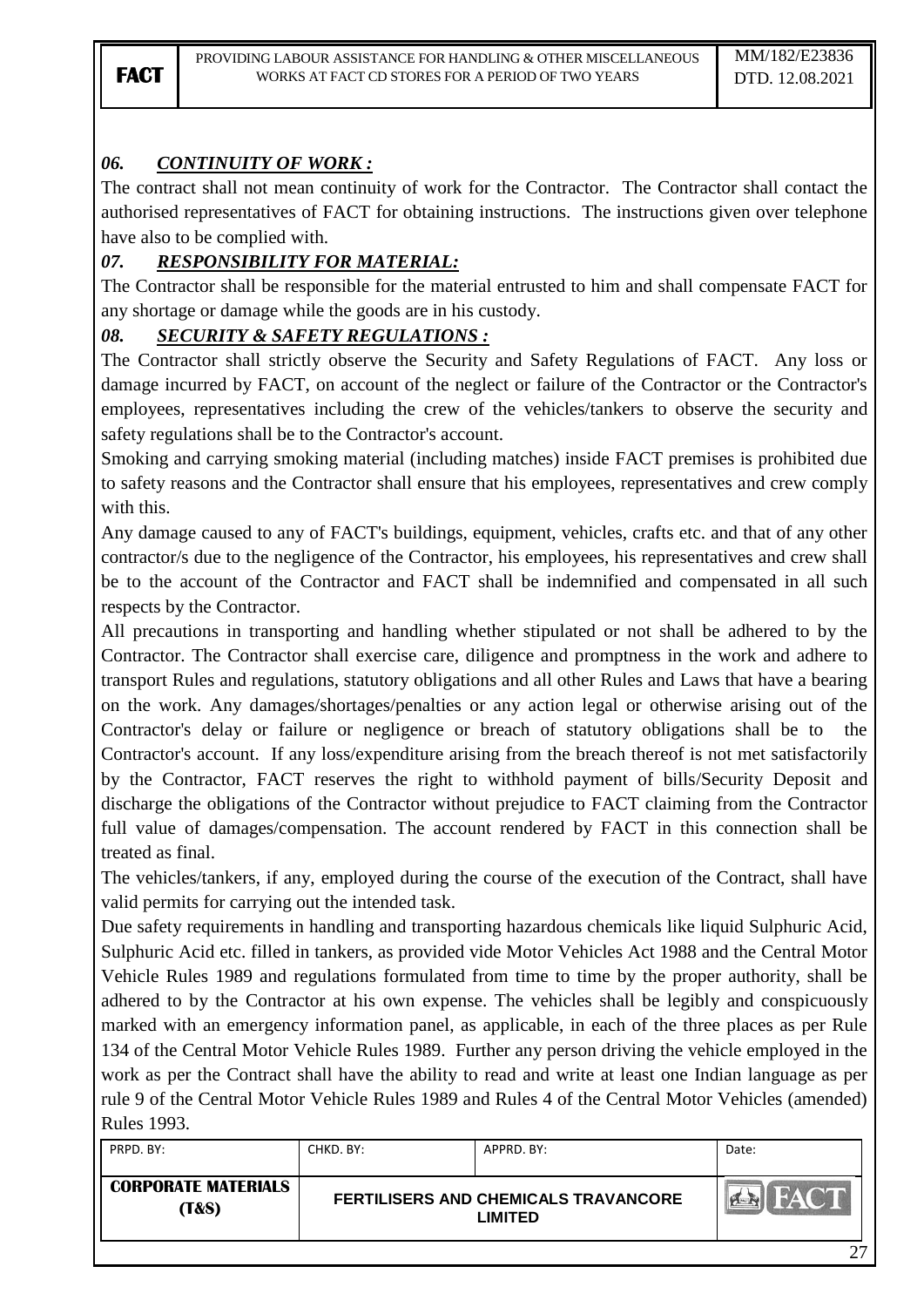The vehicles shall be equipped with all the necessary safety appliances/equipment for emergency and rescue purpose as stipulated in Motor Vehicles Act 1988 and rules thereto.

# *09. STATUTORY OBLIGATIONS*

The Contractor shall comply with the requirements of all Local, State and Central Govt. Acts, Rules Regulations, By-Laws, Orders etc, in force from time to time and in particular Indian Factories Act, Workmen's Compensations Act, Contract Labour (regulations and abolition) Act 1970, Minimum Wages Act 1936, The Mines Act 1952, The Explosives Act 1884 and all other relevant Acts and Laws as amended from time to time in so far as they are or may be applicable to the execution of works as per this contract.

The Contractor shall obtain at his cost all permits, license and other authorisation, as required for his work, from Govt. authorities. The Contractor shall maintain proper records & registers as required by the concerned statutes and submit them to FACT as and when required.

Proper records of payment of wages to workers/labourers/crew etc. engaged in the work shall be maintained by the Contractor and produced for inspection when required by FACT.

The Contractor shall be responsible for all payments to his workmen including Employees State Insurance and Provident Fund benefits etc., if any, i.e. FACT shall not make any payments to the Contractor other than the rates agreed for the work. All extra payments, if any, to be made to the Contractor's workmen during the course of contract period shall be borne entirely by the Contractor.

In case the Contractor fails to discharge his statutory obligations leading to a situation wherein FACT is to incur any expenditure/loss in their capacity as the Principal Employer such expenditure/loss shall be realised from the Contractor.

## *10. CONTRACTOR's WORKMEN*

FACT shall have no dealing with the Contractor's workmen or their Union. FACT reserves the right to debar any of the contractor's employees/workmen/crew from entering FACT premises for whatever reason FACT deems fit.

## *11. DEFAULT:*

In the event of failure on the part of the Contractor to execute the Contract to FACT's satisfaction, FACT may, at their option, either recover from the Contractor liquidated damages as prescribed in the "Special Conditions", if any, or at the risk and cost of the Contractor and without prejudice to FACT's other rights as per the Contract, terminate the Contract wholly or partially and carry out the work through other contractors or by themselves.

# *12. TERMINATION :*

If any work entrusted with other contractors by FACT is obstructed by, interfered with or caused to be interfered with by the Contractor, his employees, his representatives or crew, the contract shall be terminated without notice and the remaining work for the unexpired portion of the contract arranged by FACT through others at the Contractor's risk and cost.

The contract can be terminated by FACT with one month's notice at any time during the pendency of the contract.

| PRPD. BY:                                      | CHKD. BY:                                                     | APPRD. BY: | Date:       |
|------------------------------------------------|---------------------------------------------------------------|------------|-------------|
| <b>CORPORATE MATERIALS</b><br><b>(T&amp;S)</b> | <b>FERTILISERS AND CHEMICALS TRAVANCORE</b><br><b>LIMITED</b> |            | <b>HACT</b> |
|                                                |                                                               |            | 28          |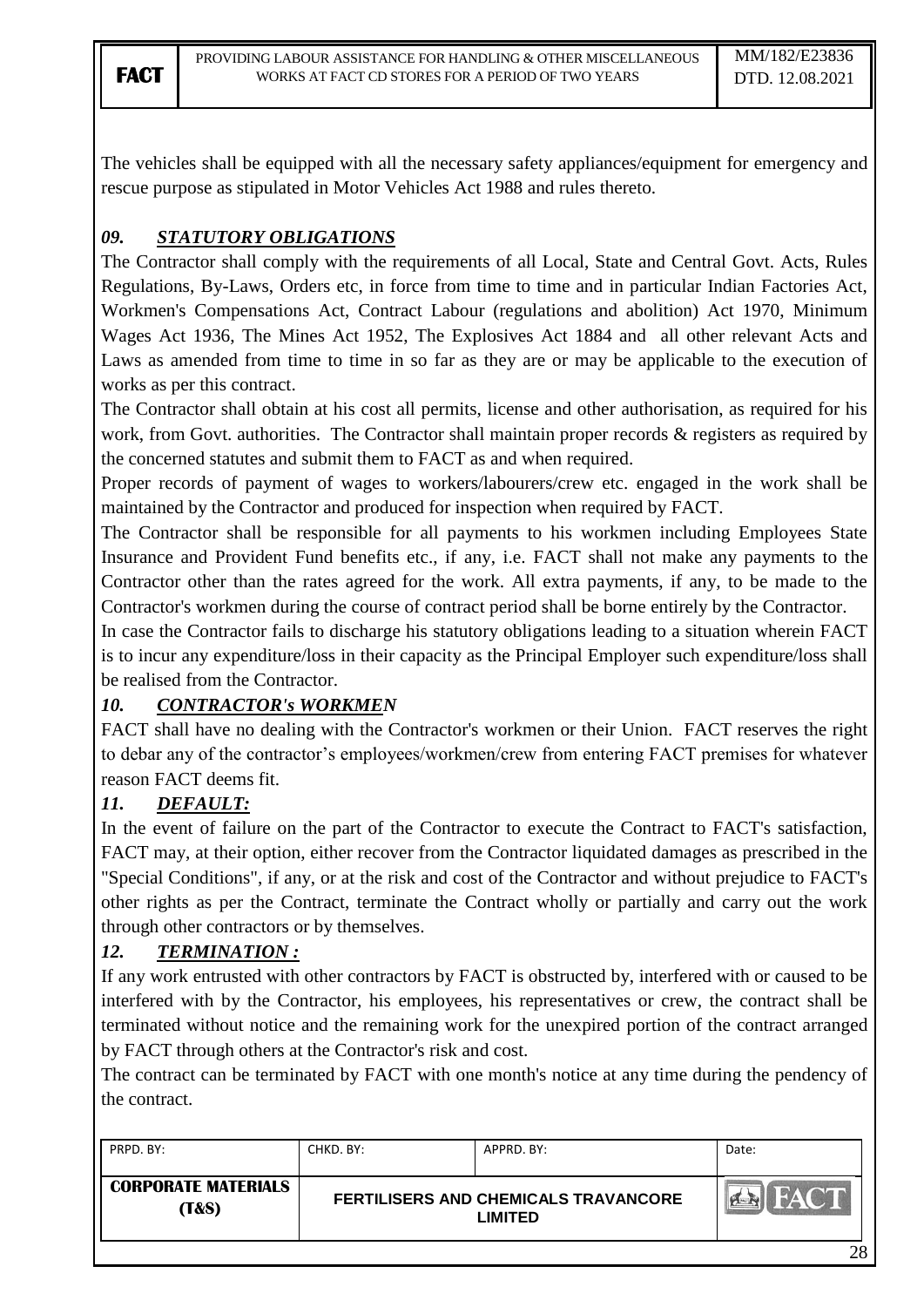# *13. FORCE MAJEURE:*

Neither the Contractor nor FACT shall be considered in default in the performance of their obligations under the Work Order so long as the performance is prevented or delayed because of Force Majeure conditions like war or hostilities, riots or civil commotion, earth quake, flood or tempest, drought, accident, fire or explosion, labour strike or lock-out or Act-of-God or because of any law and order proclamation, regulation or ordinance of Government or subdivision there of and situation arising out of our plant break downs. Notice of a Force Majeure situation shall be given by the affected party to the other party with in one week of its occurrence. Should such a delay be for more than three months, FACT shall have the right to cancel the Work Order at no charge to FACT and FACT shall be entitled to reimbursement of any amount due from the Contractor.

# *14. ASSIGNMENT :*

The Contractor shall not assign, transfer or sub-let this work order without the prior written approval of FACT.

# *15. APPLICABLE LAW & SETTLEMENT OF DISPUTES:*

This contract shall be subject to and shall in all respects be governed by Indian law.

If any dispute arises out of or relating to or in connection with this contract, between the contractor and the owner/FACT, the same shall be amicably settled through mutual discussions, failing which, the unresolved dispute (s) shall be referred to arbitration in accordance with the provisions of the Arbitration and Conciliation Act, 1996, as amended from time to time and number of Arbitrator shall be one. The Venue of the Arbitration shall be at Ernakulam and the proceeding shall be in English.

Any legal proceedings relating to or in connection with this contract shall be limited to the exclusive jurisdiction of the High Court of Kerala.

# *16. ENVIRONMENT MANAGEMENT SYSTEM :*

FACT is a company having Environmental Management System according to ISO 14001 standard. The Contractor shall ensure that none of their activities cause damage to the environment.

# *17. FRAUD PREVENTION POLICY OF FACT:*

FACT a Central Public Sector Undertaking (PSU) follows Corporate Governance principles proactively and has formulated a Fraud Prevention Policy. Details of Fraud Prevention Policy of FACT-2012 can be viewed in FACT"s Website *[www.fact.co.in](http://www.fact.co.in/)*. Contractors shall make themselves aware and also ensure compliance of the same.

# *18. ENTIRETY OF CONTRACT :*

All of the terms agreed to between the Contractor and FACT are included in the Work Order and no other communication, written, oral, or implied shall be considered to be included in the Work Order or form part of the Work Order, unless specifically agreed to in writing by FACT.

=======================================================================

| PRPD, BY:                                      | CHKD, BY: | APPRD. BY:                                             | Date: |
|------------------------------------------------|-----------|--------------------------------------------------------|-------|
| <b>CORPORATE MATERIALS</b><br><b>(T&amp;S)</b> |           | FERTILISERS AND CHEMICALS TRAVANCORE<br><b>LIMITED</b> |       |
|                                                |           |                                                        | 29    |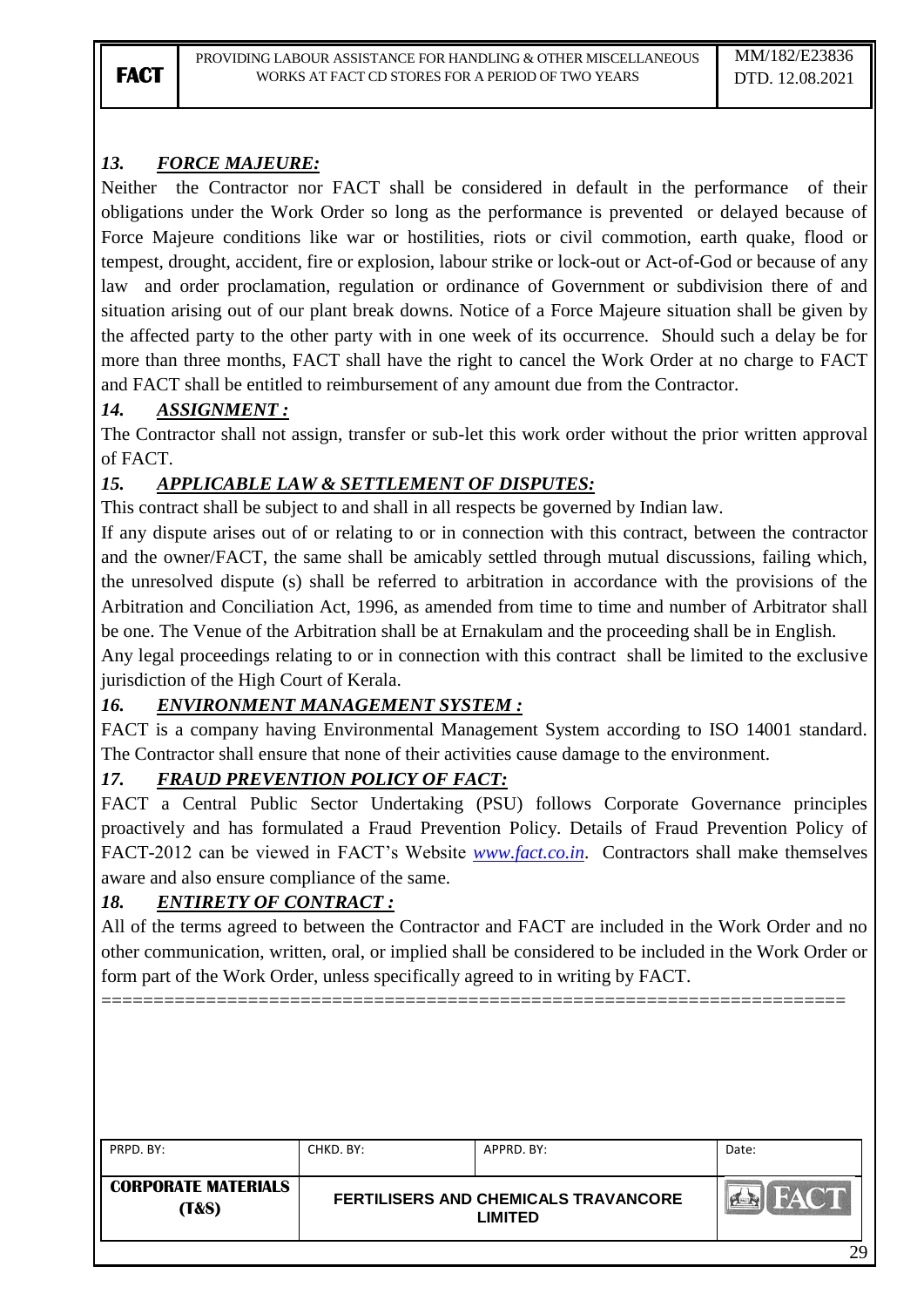# **ANNEXURE: VI**

### **UNPRICED COPY OF PRICE BID**

(To be submitted with Part-A Bid)

Sub: Providing Labour assistance for Handling & other Miscellaneous works at FACT CD Stores for a period of **two years**

Ref: Tender No. MM/182/E23836 dated 12.08.2021

Note: Please **do not fill in Rates in this format**. Please fill in **"Quoted"** in the blank column provided against each. **GST shall be extra** as applicable based on statutory notifications.

|                                                        | <b>CORPORATE MATERIALS</b><br>(T&S)                                                                                                                                                                                                                                                      | <b>FERTILISERS AND CHEMICALS TRAVANCORE</b>                                                                                                                                                                                                                                     | <b>LIMITED</b> |      |      | <b>AN FACT</b>                                                          |
|--------------------------------------------------------|------------------------------------------------------------------------------------------------------------------------------------------------------------------------------------------------------------------------------------------------------------------------------------------|---------------------------------------------------------------------------------------------------------------------------------------------------------------------------------------------------------------------------------------------------------------------------------|----------------|------|------|-------------------------------------------------------------------------|
| PRPD. BY:                                              |                                                                                                                                                                                                                                                                                          | CHKD. BY:                                                                                                                                                                                                                                                                       | APPRD. BY:     |      |      | Date:                                                                   |
| (Stamp)<br>Date: $\dots\dots\dots\dots\dots\dots\dots$ |                                                                                                                                                                                                                                                                                          |                                                                                                                                                                                                                                                                                 |                |      |      |                                                                         |
|                                                        | $Place: \ldots \ldots \ldots \ldots \ldots$                                                                                                                                                                                                                                              |                                                                                                                                                                                                                                                                                 |                |      |      |                                                                         |
|                                                        |                                                                                                                                                                                                                                                                                          |                                                                                                                                                                                                                                                                                 |                |      |      |                                                                         |
| (Signed by)                                            |                                                                                                                                                                                                                                                                                          |                                                                                                                                                                                                                                                                                 |                |      |      |                                                                         |
|                                                        |                                                                                                                                                                                                                                                                                          | with the enquiry documents without any deviation. This bid is submitted in compliance with the<br>enquiry documents and accepting all the requirements, instructions, terms and conditions, proforma of<br>bank guarantee and proforma of agreement etc. without any deviation. |                |      |      |                                                                         |
|                                                        |                                                                                                                                                                                                                                                                                          | We here by quote our competitive rate as below for all the items of work cited above in compliance                                                                                                                                                                              |                |      |      |                                                                         |
| 1                                                      | materials, scrap items & other miscellaneous items<br><b>MDY</b><br>4320<br>like Rock Wool, bricks, valves, wire ropes, cables,<br>rasching rings, honey combs, saddles and sorting,<br>bagging, tagging, and stacking them as required as<br>detailed in scope of the special terms and |                                                                                                                                                                                                                                                                                 |                |      |      |                                                                         |
|                                                        | opening<br>of                                                                                                                                                                                                                                                                            | Labour assistance store-CD: Handling of materials<br>including Manual Unloading, Loading &<br>boxes/packages,<br>restacking of materials such as packing materials,<br>machinery spares, waste oil, heavy packages, AC                                                          | de-stacking,   |      |      |                                                                         |
| Sl.<br>N <sub>o</sub>                                  | Description                                                                                                                                                                                                                                                                              |                                                                                                                                                                                                                                                                                 |                | Unit | Qty. | Total (Rs.- All<br>inclusive- GST<br>Extra) <b>Indicate</b><br>"Quoted" |
|                                                        |                                                                                                                                                                                                                                                                                          |                                                                                                                                                                                                                                                                                 |                |      |      |                                                                         |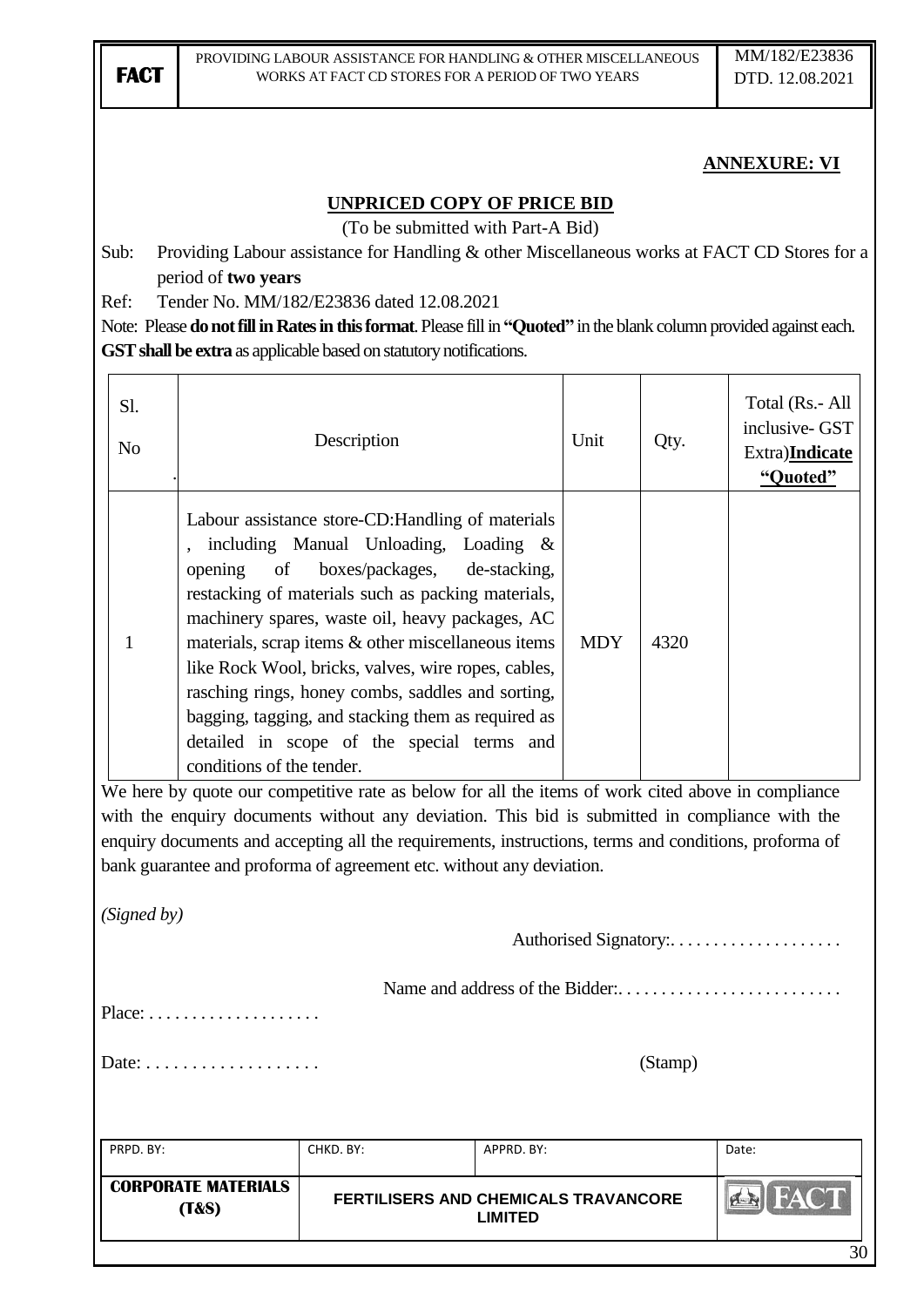| <b>FACT</b> |                            |           | PROVIDING LABOUR ASSISTANCE FOR HANDLING & OTHER MISCELLANEOUS<br>WORKS AT FACT CD STORES FOR A PERIOD OF TWO YEARS | MM/182/E23836<br>DTD. 12.08.2021 |
|-------------|----------------------------|-----------|---------------------------------------------------------------------------------------------------------------------|----------------------------------|
|             |                            |           |                                                                                                                     | <b>ANNEXURE: VII</b>             |
|             |                            |           |                                                                                                                     |                                  |
|             |                            |           |                                                                                                                     |                                  |
|             |                            |           |                                                                                                                     |                                  |
|             |                            |           |                                                                                                                     |                                  |
|             |                            |           | $Part - B$                                                                                                          |                                  |
|             |                            |           | <b>PROFORMA OF PRICE BID</b>                                                                                        |                                  |
|             |                            |           |                                                                                                                     |                                  |
|             |                            |           |                                                                                                                     |                                  |
|             |                            |           | Please visit <b>https://eprocure.gov.in</b> and search using the tender <b>ID</b> under FACT Tenders to see the     |                                  |
|             |                            |           | price Bid (BOQ-EXCEL SHEET)                                                                                         |                                  |
|             |                            |           |                                                                                                                     |                                  |
|             |                            |           |                                                                                                                     |                                  |
|             |                            |           |                                                                                                                     |                                  |
|             |                            |           |                                                                                                                     |                                  |
|             |                            |           |                                                                                                                     |                                  |
| PRPD. BY:   |                            | CHKD. BY: | APPRD. BY:                                                                                                          | Date:                            |
|             | <b>CORPORATE MATERIALS</b> |           |                                                                                                                     | <b>FACT</b><br>4N                |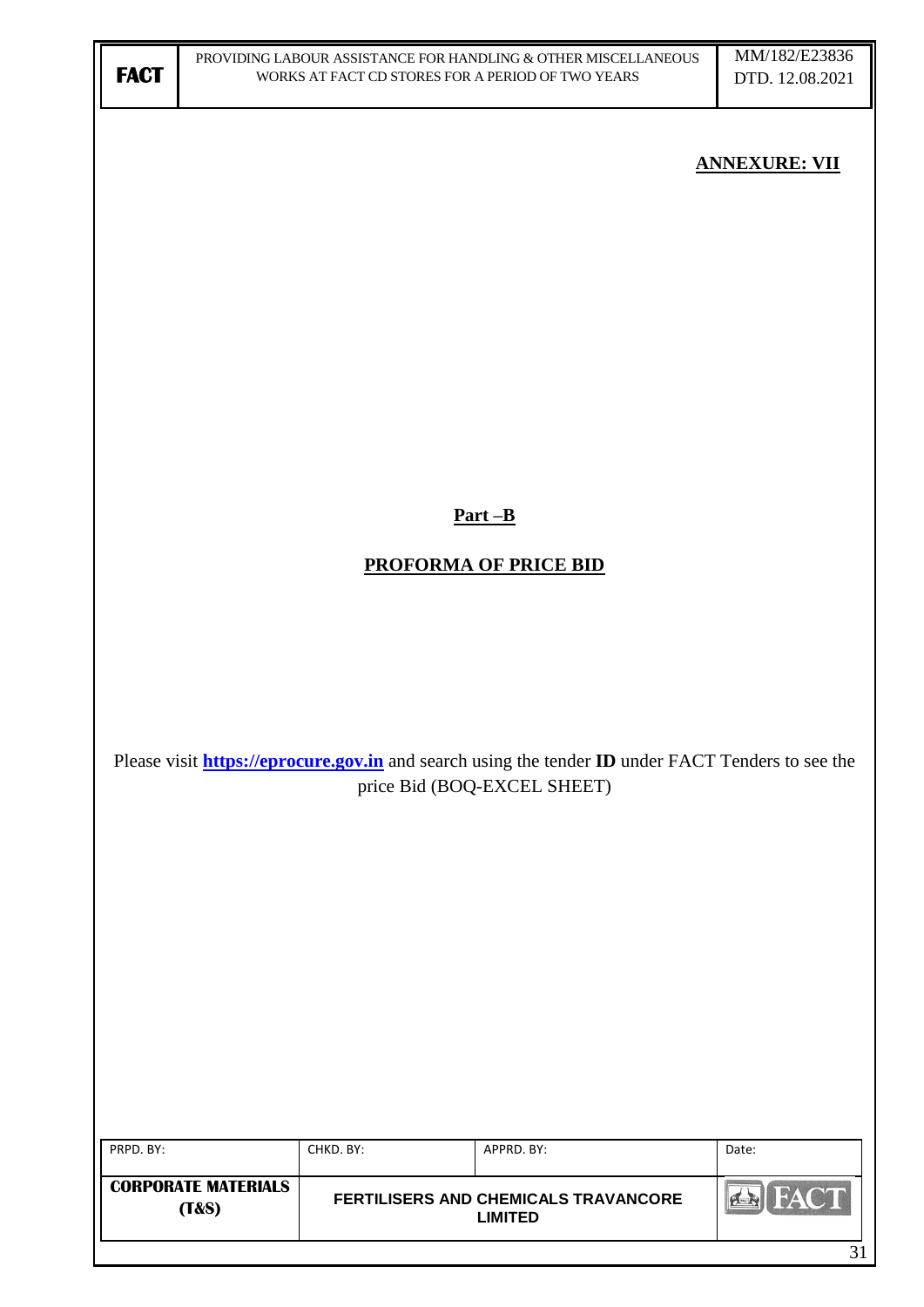| <b>FACT</b>     |                                                                                                                                                                                                                                                                             | WORKS AT FACT CD STORES FOR A PERIOD OF TWO YEARS            | PROVIDING LABOUR ASSISTANCE FOR HANDLING & OTHER MISCELLANEOUS                                                                                                                                                                                                                                                                                                                                                                                             | MM/182/E23836<br>DTD. 12.08.2021 |  |  |  |
|-----------------|-----------------------------------------------------------------------------------------------------------------------------------------------------------------------------------------------------------------------------------------------------------------------------|--------------------------------------------------------------|------------------------------------------------------------------------------------------------------------------------------------------------------------------------------------------------------------------------------------------------------------------------------------------------------------------------------------------------------------------------------------------------------------------------------------------------------------|----------------------------------|--|--|--|
|                 |                                                                                                                                                                                                                                                                             |                                                              |                                                                                                                                                                                                                                                                                                                                                                                                                                                            | <b>ANNEXURE-VIII</b>             |  |  |  |
|                 |                                                                                                                                                                                                                                                                             |                                                              | <b>Bid-Security Declaration</b>                                                                                                                                                                                                                                                                                                                                                                                                                            |                                  |  |  |  |
| To: AGM(Mat)T&S |                                                                                                                                                                                                                                                                             |                                                              |                                                                                                                                                                                                                                                                                                                                                                                                                                                            |                                  |  |  |  |
|                 | FACT-PD Admin building-                                                                                                                                                                                                                                                     |                                                              |                                                                                                                                                                                                                                                                                                                                                                                                                                                            |                                  |  |  |  |
|                 | UDYOGAMANDAL-683501                                                                                                                                                                                                                                                         |                                                              |                                                                                                                                                                                                                                                                                                                                                                                                                                                            |                                  |  |  |  |
|                 |                                                                                                                                                                                                                                                                             |                                                              |                                                                                                                                                                                                                                                                                                                                                                                                                                                            |                                  |  |  |  |
| Reference:      |                                                                                                                                                                                                                                                                             | (2) Our Bid No. __________________________ dt.               |                                                                                                                                                                                                                                                                                                                                                                                                                                                            |                                  |  |  |  |
|                 |                                                                                                                                                                                                                                                                             |                                                              |                                                                                                                                                                                                                                                                                                                                                                                                                                                            |                                  |  |  |  |
| under:          |                                                                                                                                                                                                                                                                             |                                                              |                                                                                                                                                                                                                                                                                                                                                                                                                                                            |                                  |  |  |  |
|                 |                                                                                                                                                                                                                                                                             | Security Declaration in lieu of Earnest Money Deposit.       | I/We understand that, as per Clause of Tender/bid conditions, bids must be supported by a Bid                                                                                                                                                                                                                                                                                                                                                              |                                  |  |  |  |
|                 | I/We hereby accept that I/We may be disqualified from bidding for any contract with you for a period<br>of Three years from the date of disqualification as may be notified by you (without prejudice to<br>FACT's rights to claim damages or any other legal recourse) if, |                                                              |                                                                                                                                                                                                                                                                                                                                                                                                                                                            |                                  |  |  |  |
|                 |                                                                                                                                                                                                                                                                             | with the terms and conditions and within the specified time. | 1) I am /We are in a breach of any of the obligations under the bid conditions,<br>2) I/We have withdrawn or unilaterally modified/amended/revised, my/our Bid during the bid<br>validity period specified in the form of Bid or extended period, if any.<br>3) On acceptance of our bid by FACT, I/we failed to deposit the prescribed Security Deposit or<br>fails to execute the agreement or fails to commence the execution of the work in accordance |                                  |  |  |  |
| Signature:      |                                                                                                                                                                                                                                                                             |                                                              |                                                                                                                                                                                                                                                                                                                                                                                                                                                            |                                  |  |  |  |
|                 |                                                                                                                                                                                                                                                                             |                                                              | Name & designation of the authorized person signing the Bid-Securing Declaration Form:                                                                                                                                                                                                                                                                                                                                                                     |                                  |  |  |  |
| Bidder)         |                                                                                                                                                                                                                                                                             |                                                              | Duly authorized to sign the bid for and on behalf of: __________________________ (complete name of                                                                                                                                                                                                                                                                                                                                                         |                                  |  |  |  |
|                 |                                                                                                                                                                                                                                                                             |                                                              | Dated on ______________ day of _____________________ month, __________ year.                                                                                                                                                                                                                                                                                                                                                                               |                                  |  |  |  |
|                 |                                                                                                                                                                                                                                                                             |                                                              |                                                                                                                                                                                                                                                                                                                                                                                                                                                            |                                  |  |  |  |
| PRPD. BY:       |                                                                                                                                                                                                                                                                             | CHKD. BY:                                                    | APPRD. BY:                                                                                                                                                                                                                                                                                                                                                                                                                                                 | Date:                            |  |  |  |
|                 | <b>CORPORATE MATERIALS</b><br>(T&s)                                                                                                                                                                                                                                         |                                                              | FERTILISERS AND CHEMICALS TRAVANCORE<br><b>LIMITED</b>                                                                                                                                                                                                                                                                                                                                                                                                     |                                  |  |  |  |
|                 |                                                                                                                                                                                                                                                                             |                                                              |                                                                                                                                                                                                                                                                                                                                                                                                                                                            | 32                               |  |  |  |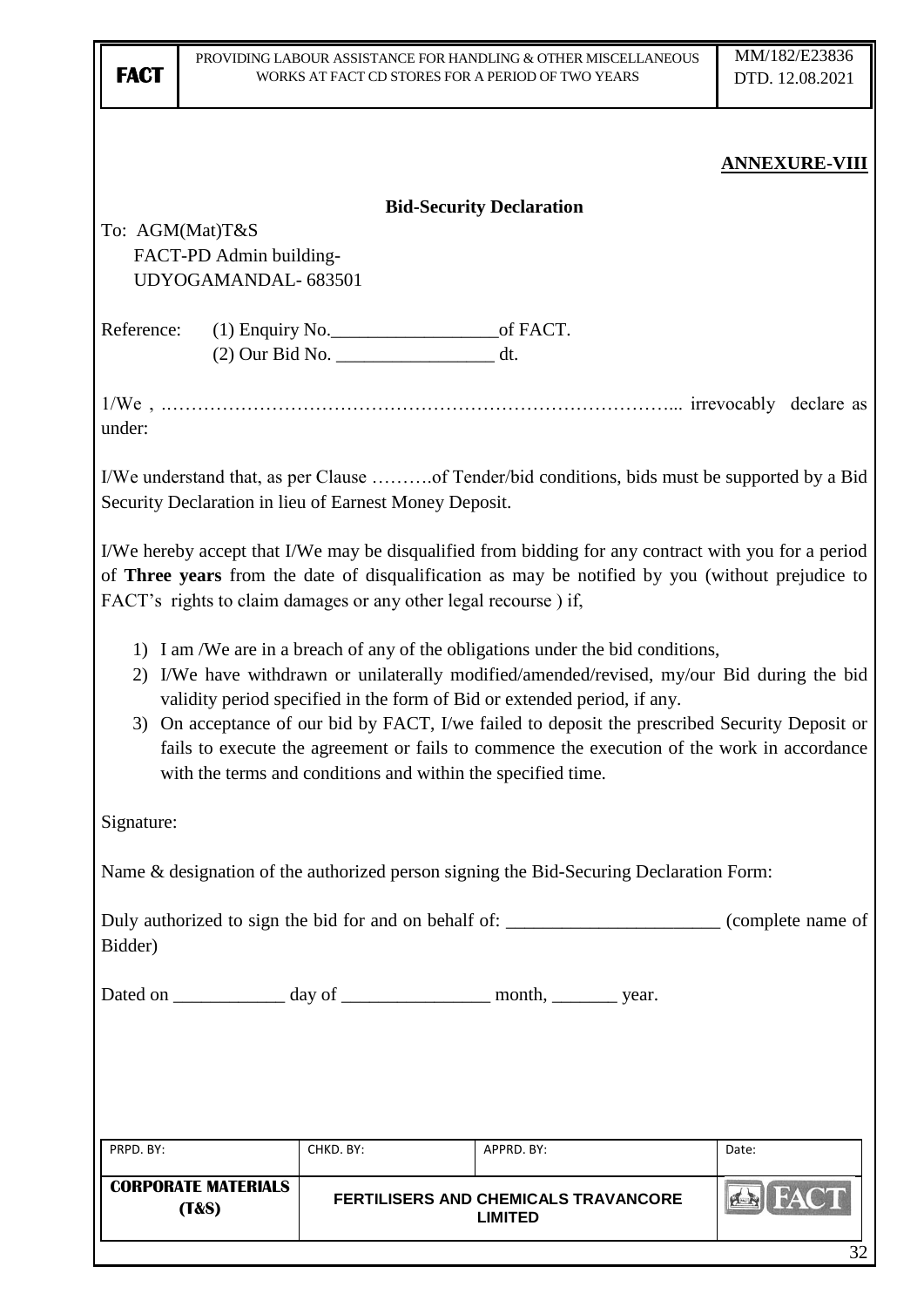### **ANNEXURE-IX**

### **PROFORMA OF BANK GUARANTEE FOR FURNISHING SECURITY DEPOSIT**

### (TO BE OBTAINED FROM A INDIAN NATIONALISED/SCHEDULED BANK ON

#### STAMP PAPER WORTH ₹ 500/-)

To

The Fertilisers and Chemicals Travancore Ltd.,

Udyogamandal, Cochin-683 501.

Whereas FACT, Udyogamandal P.O., Kerala (hereinafter called referred to as the Company) has placed a work order no. ............... dated ............ with M/S.........................(hereinafter called the Contractor) for the work of .......................and whereas it is one of the conditions of the said work order that the Contractor shall either remit a sum of Rs.............. (Rupees..........................only) or furnish a Bank Guarantee for Rs............ (Rupees..............................only) as security deposit for the due fulfilment of the said work order by the said Contractor.

In consideration of the Company having agreed to accept a Bank Guarantee from us towards such security deposit in lieu of the cash deposit in accordance with the terms and conditions of the above work order, we................. The Bank (hereinafter referred to as the Bank) do hereby undertake to pay the Company merely on demand any sum or sums from time to time demanded by the Company up to a maximum of Rs................. (Rupees.......................only) being the amount of the security deposit against any loss or damage caused to or suffered by or would be caused to or suffered by the Company by reason of any breach by the said Contractor of any of the terms and conditions contained in the said work order.

We, the said Bank, do hereby undertake to pay the amount so demanded by the Company without any demur merely on a demand from the Company stating that the amount claimed is due by way of loss or damage caused to or suffered or would be caused to or suffered by the Company by reason of breach by the said Contractor of any of the terms and conditions contained in the said contract. Any such demand made on the Bank shall be conclusive as regards the amount due and payable by the Bank under this guarantee.

We undertake to pay to the Company any money so demanded notwithstanding any dispute or disputes raised by the said Contractor in any suit or proceeding pending before any court or Tribunal relating thereto our liability under this present being absolute and unequivocal.

The payment so made by us under this Guarantee shall be a valid discharge of our liability for payment there under and the said Contractor shall have no claim against us for making such payment.

| PRPD. BY:                                      | CHKD. BY:                                                     | APPRD, BY: | Date: |
|------------------------------------------------|---------------------------------------------------------------|------------|-------|
| <b>CORPORATE MATERIALS</b><br><b>(T&amp;S)</b> | <b>FERTILISERS AND CHEMICALS TRAVANCORE</b><br><b>LIMITED</b> |            |       |
|                                                |                                                               |            | 33    |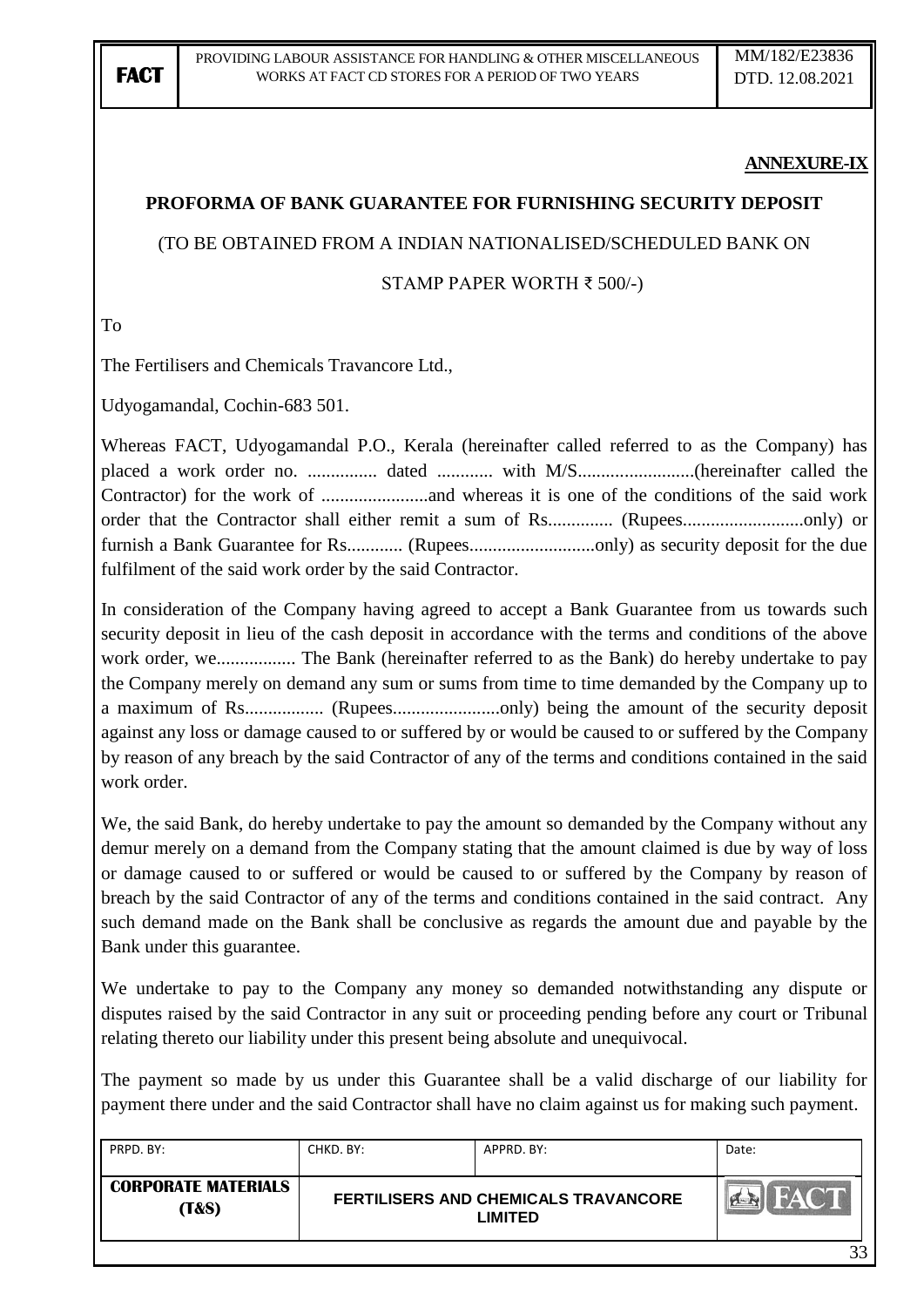We.......................... further agree that the guarantee herein contained shall remain in full force and effect during the period that would be taken for the performance of the said contract and that it shall continue to be enforceable till all the dues of the Company under or by virtue of the said contract have been fully paid and its claim satisfied or discharged or till the Company certifies that the terms and conditions of the said contract have been fully and properly carried out by the said contractor and accordingly discharges this guarantee.

We............................. further agree with the said company that they shall have the fullest liberty without our consent and without affecting in any manner our obligations hereunder to vary any of the terms and conditions of the said contract or to extend time of performance by the said Contractor or to postpone for any time and from time to time any of the powers exercisable by it against the said Contractor and either to enforce or forebear from enforcing any of the terms and conditions governing the said contract or securities available to the Company and the said Bank shall not be released from its liability under these presents by any exercise by the Company of the liberty with reference to the matters aforesaid or by reason of time being given to the said Contractor or any other forbearance, act or omission on the part of the Company or any indulgence by the Company to the said Contractor or any other matter of thing whatsoever which under the law relating to sureties, but for this provision, have the effect of so relieving us.

This guarantee shall not be affected by any change in the constitution of the Bank or the Company or the said Contractor nor shall this guarantee be affected by any change in the constitution of the Company or the said Contractor by absorption with any other body or corporation and this guarantee shall be available to or enforceable by such body or corporation.

Our guarantee shall remain in force until................. Unless a claim or demand is made within six months after the expiry of the above date, all the Company"s rights under the guarantee shall be deemed as waived/forfeited and we shall be relieved and discharged from all liabilities there under. Notwithstanding anything contained hereinbefore, our liability under this guarantee shall be limited to an amount not exceeding Rs.................... (Rupees.............................. only).

Any notice by way of request, demand or otherwise hereunder may be sent by post to the Bank addressed as aforesaid and if sent by post, it shall be deemed to have been given at the time when it would be delivered in due course of post and in proving such notice when given by post, it shall be sufficient to prove that the envelope containing the notice was posted and certificate signed by an officer of the Company that the envelope was so posted shall be conclusive.

Disputes/differences, if any, relating to or arising out of this Bank Guarantee, shall be settled by courts having jurisdiction over Udyogamandal, in Kerala State, where the registered office of the company is situated and no other court shall have jurisdiction in the matter.

| PRPD. BY:                           | CHKD. BY:                                                     | APPRD. BY: | Date:       |
|-------------------------------------|---------------------------------------------------------------|------------|-------------|
| <b>CORPORATE MATERIALS</b><br>(T&S) | <b>FERTILISERS AND CHEMICALS TRAVANCORE</b><br><b>LIMITED</b> |            | <b>FACT</b> |
|                                     |                                                               |            | 34          |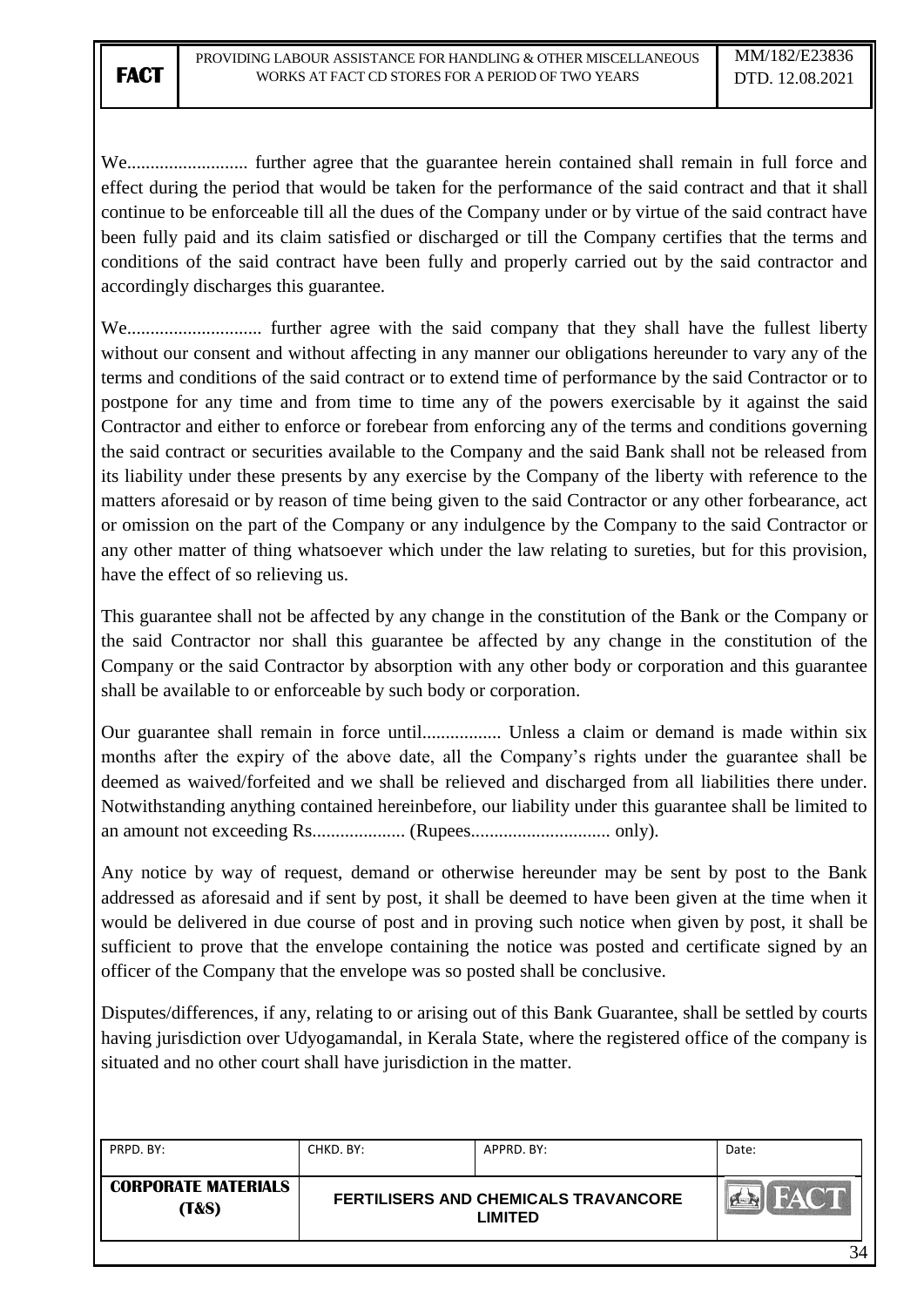We........................................ Bank lastly undertakes not to revoke this guarantee during its currency except with the previous consent of the Company in writing.

Dated this..................... day of ................................Two thousand and Twenty one.

For (Name of Bank) :

Authorised Official :

Name :

Designation :

Place:

Full address of the Branch issuing this guarantee:

| PRPD. BY:                                      | CHKD. BY:                                              | APPRD. BY: | Date: |
|------------------------------------------------|--------------------------------------------------------|------------|-------|
| <b>CORPORATE MATERIALS</b><br><b>(T&amp;S)</b> | FERTILISERS AND CHEMICALS TRAVANCORE<br><b>LIMITED</b> |            |       |
|                                                |                                                        |            |       |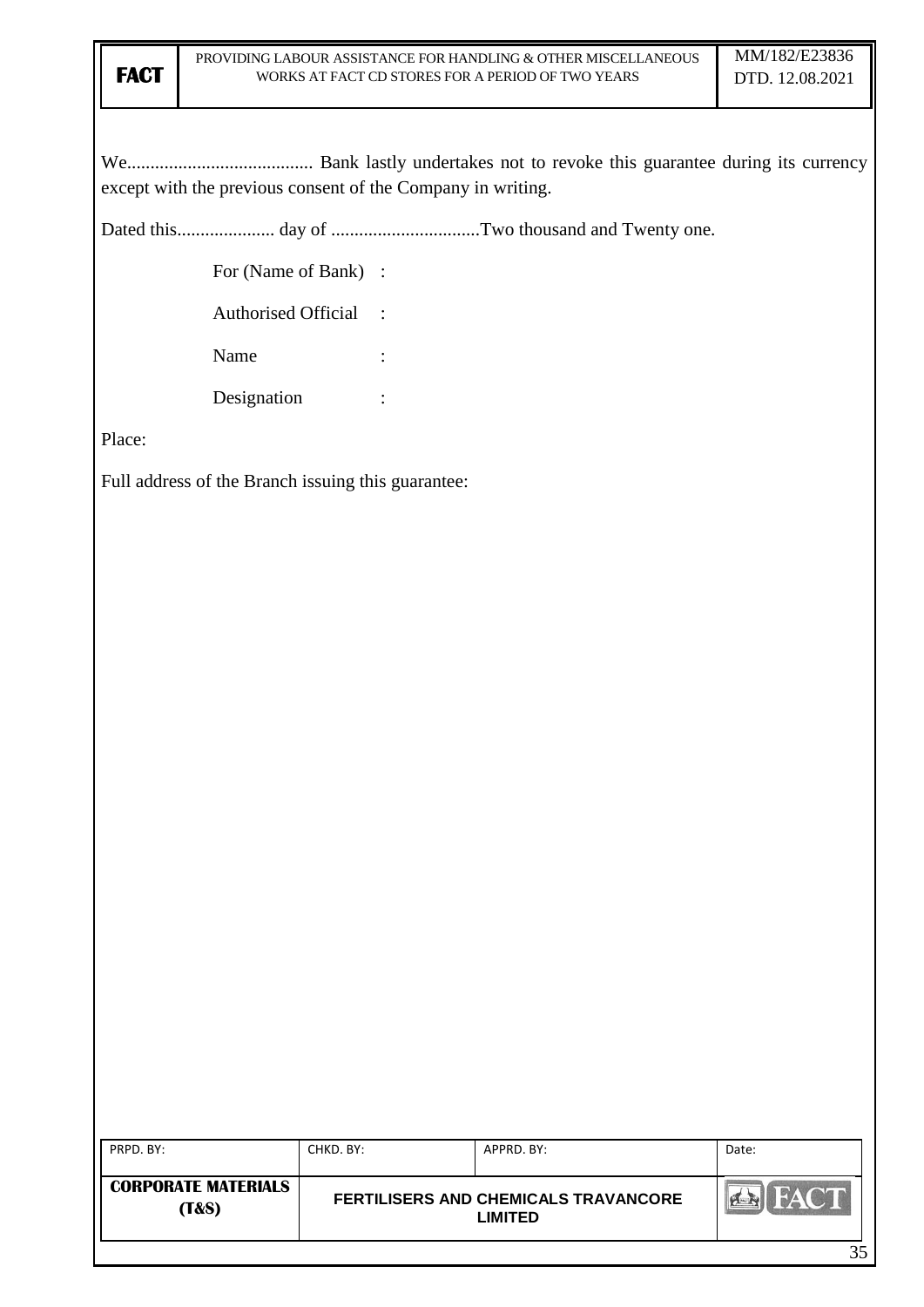## **ANNEXURE-X**

### **AGREEMENT**

(Proforma of Agreement to be executed in  $\bar{\tau}$  200/- Non Judicial stamp paper)

ARTICLES OF AGREEMENT made this day the …. Between THE FERTILISERS AND CHEMICALS TRAVANCORE LIMITED, a Company registered under the Travancore Companies ACT IV of 1114(Malayalam Era) and having its registered office at Eloor, Udyogamandal P O Ernakulam District, Kerala State(hereinafter called the FACT) on the one part and M/s…. (hereinafter called the Contractor) which expression shall where the context so admits or applies be deemed to include their heirs, executors, administrators, successors interest and legal representatives as well) on the other part.

WHEREAS the Contractor has agreed with M/s FACT for the due performance of work as set forth in the Work Order No. dt… and accompaniments upon the terms and conditions therein mentioned as accepted vide their endorsements in the aforesaid work order.

NOW THESE PRESENT WITNESS THAT in consideration of the payments to be made by M/s FACT mentioned in the aforesaid Work Order no...dt... and accompaniments thereunto the Contractor shall duly perform the said works, fulfill and keep all conditions in the work order which will be deemed and taken to be part of this contracts as if the same had been fully set-out herein and FACT hereby agree that if the Contractor shall duly perform the said works in the manner aforesaid and observe and keep the said terms and conditions, FACT will pay to the Contractor at the time and in the manner set forth in the aforesaid work order and in the Annexure thereunto as accepted by Contractor vide his endorsement in the aforesaid work order, the amount or amounts calculated at the rate mentioned and as per terms stipulated therein as payment for the work. This agreement shall be in force up to …..

THE SAID CONDITIONS shall be read and construed as forming part of this Agreement and the parties thereto will respectively abide by and submit themselves to the conditions and stipulations and perform the agreement on their parts respectively.

UPON THE TERMS AND CONDITIONS of this Agreements being fulfilled and performed to the satisfaction of Officer of the Company empowered by the Company in this behalf, the Security Deposit remitted by the Contractor or such position thereof as he may be entitled to under the said condition shall be returned to the contractor.

| PRPD. BY:                                      | CHKD. BY: | APPRD. BY:                                                    | Date:       |
|------------------------------------------------|-----------|---------------------------------------------------------------|-------------|
| <b>CORPORATE MATERIALS</b><br><b>(T&amp;S)</b> |           | <b>FERTILISERS AND CHEMICALS TRAVANCORE</b><br><b>LIMITED</b> | <b>FACT</b> |
|                                                |           |                                                               | 36          |